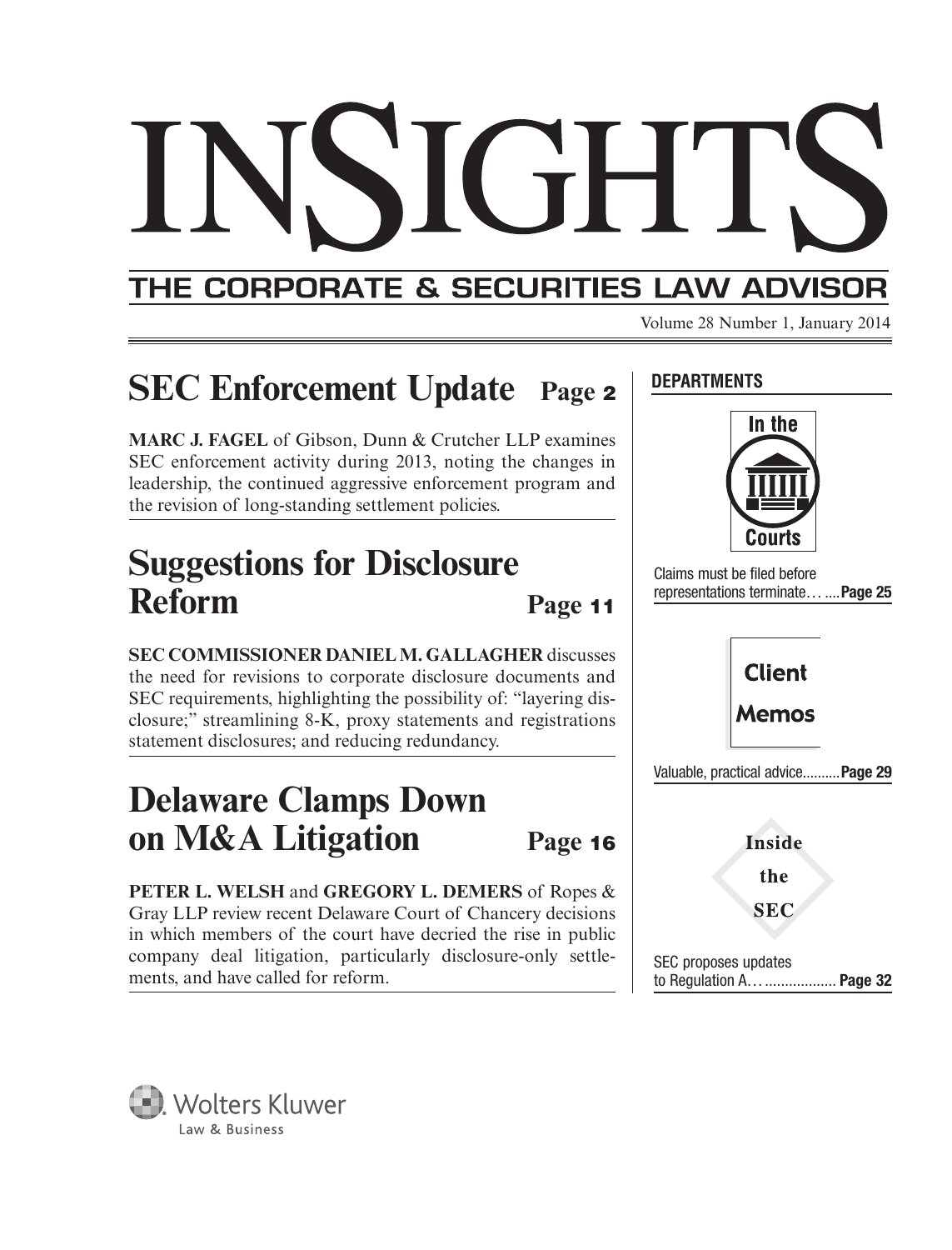## **SECURITIES ENFORCEMENT**

## **2013 Year-End Securities Enforcement Update**

*The SEC continued its aggressive enforcement program in 2013. It saw not only changes in leadership, but also revision to its settlement policies to require admissions in certain cases. Expectations for 2014 include ramping up of the new accounting fraud task force, continued actions against investment advisers, and brokers and more admissions of liability.*

#### **By Marc J. Fagel**

 2013 proved to be a year of major change for SEC enforcement. Chair Mary Jo White came on board in April 2013, and shortly thereafter named Andrew Ceresney and George Canellos as Co-Directors of the Division of Enforcement. All three are former criminal prosecutors—Chair White served as United States Attorney in Manhattan under President Clinton, and both Ceresney and Canellos were Assistant U.S. Attorneys in her office—and all immediately took steps to embrace an aggressive enforcement program, both in terms of policy and public pronouncements. (Canellos announced his departure from the agency at the beginning of 2014, leaving Ceresney as sole Director.)

The year also has seen a significant number of new appointments at senior levels of the agency. The Chicago, San Francisco, Boston, Denver and Salt Lake City Regional Offices all have new regional directors, over half of whom similarly have experience as federal criminal prosecutors. In addition, new leaders were appointed to several of the Enforcement Division's specialized units.

 With so many senior-level changes, it is little surprise that we have seen shifts not just in enforcement policy and priorities, but also in the handling of ongoing investigations. Anecdotally, there is talk in the securities enforcement bar about long-running investigations that were heading for settlement or termination being revisited by the staff; a tentative settlement with the staff appeared to have been scuttled and new, harsher settlement terms proposed (including an admission of liability under the SEC's new policy of demanding admissions in certain cases).

 Recognizing that demanding admissions (and tougher sanctions generally) may lead more defendants to take cases to trial, Chair White and others at the agency have embraced a larger litigation docket. In a November 2013 speech, Chair White emphasized the SEC's willingness to try more cases, hailing the importance of trials in fostering legal developments and creating public accountability. That said, the agency's trial record over the past six months has been a mixed bag.

 In terms of which cases will draw the attention of an energized Enforcement Division, it is still too soon to tell. 2013 enforcement actions remained consistent with recent years, with a significant number of cases involving investment advisers, fund managers and brokers, and a seemingly endless flow of insider trading cases. The SEC filed a number of cases arising out of the financial crisis, perhaps signaling that the end of the pipeline is approaching. And the Division appears poised to refocus its attention on financial reporting by public companies, an area that continued to see a

Marc J. Fagel is a partner at Gibson, Dunn & Crutcher in San Francisco, CA. He received assistance with this article from Gibson, Dunn & Crutcher associates Jenna Yott, Rachel Lavery, Mary Kay Dunning, Emily Lieberman, and Timothy Zimmerman.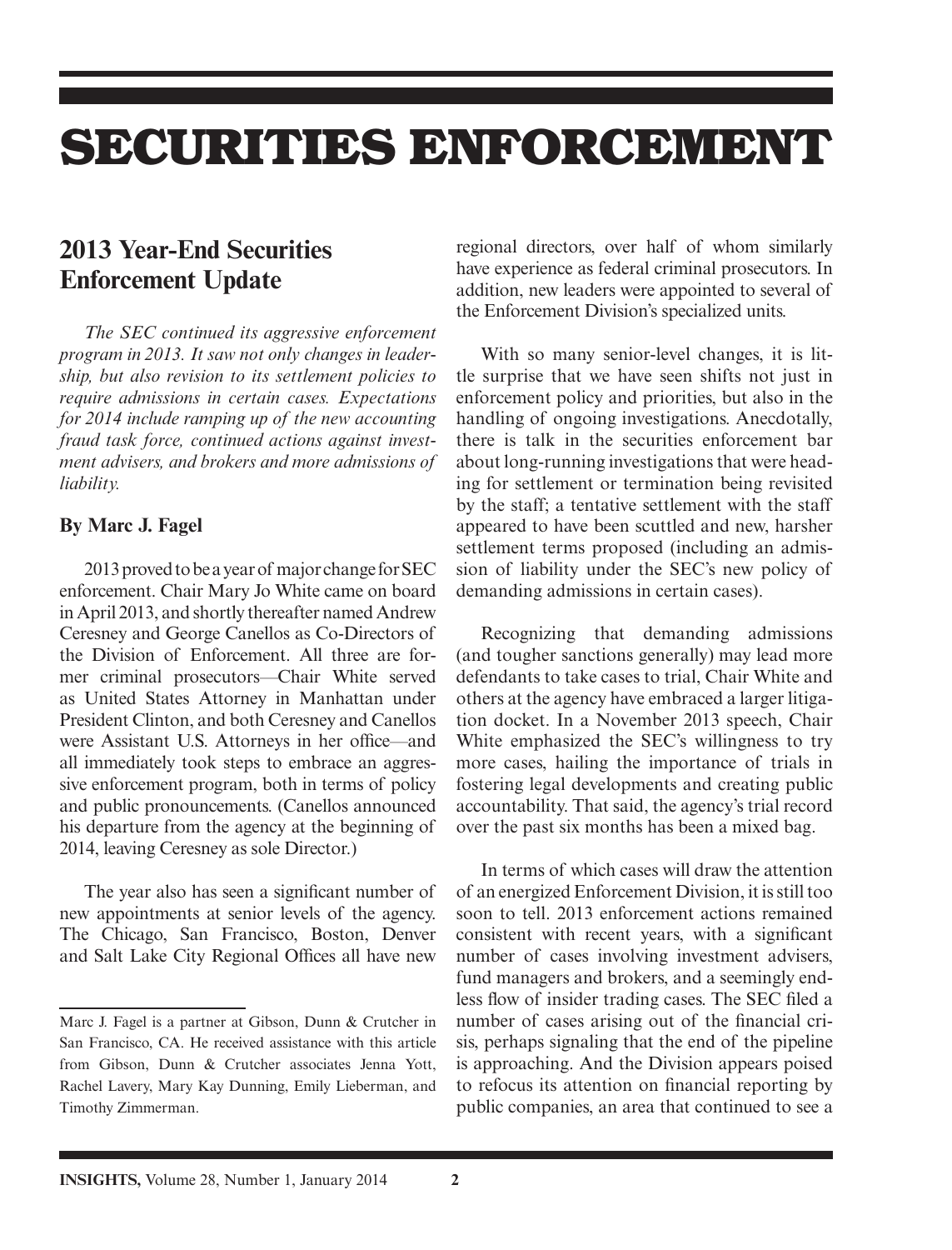marked decline in enforcement actions, with few meaningful new cases filed in recent months (and almost all of those involving Chinese issuers).

#### **2013 Enforcement Trends: Statistical Overview**

 While the SEC is taking (and certainly talking) a tougher enforcement approach, the actual number of new cases filed this year showed a noticeable decline. The SEC brought 686 new cases in the fiscal year ended September 30, 2013, down seven percent from last year.<sup>1</sup> After excluding the 132 delinquent filing cases (which actually constituted the highest proportion of the overall enforcement docket since the agency began tracking them), FY2013 turned out to be the slowest year for new cases since 2006.

 In addition, according to data released by the SEC to the *Wall Street Journal*, the number of new inquiries opened by the Enforcement Division is also in decline, though the Division attributed some of this to improved triage of incoming tips and complaints.<sup>2</sup> One growth area for the Division was the number of formal orders, which rose 20 percent over 2012.<sup>3</sup> This suggests a continuing trend towards investigations becoming formal (and thus allowing the staff to issue subpoenas compelling witnesses to testify and produce records) on a more routine basis, instigated by the SEC's policy change several years ago delegating formal order authority to senior Enforcement officials. While the increase in formal orders may lead to enhanced discovery burdens for companies and individuals, the issuance of a formal order is arguably no longer symptomatic of an investigation becoming somehow more serious in the eyes of the SEC, but rather just a routine part of any investigative inquiry by the staff.

 More telling than the overall number of new cases, however, is how those actions were allocated across subject matter areas. In this regard, the Enforcement program was relatively unchanged from the past few years, with the bulk of cases coming in the investment adviser/investment

company and broker-dealer space, while the number of financial fraud/issuer disclosure cases (as well as FCPA matters) continued to decline. Indeed, the SEC filed a strikingly low 68 public company reporting cases, and a mere 5 new FCPA cases. Combined, these cases represented only 13 percent of the enforcement caseload (excluding delinquent filings matters), as compared to the high of 36 percent in 2007. At the same time, cases involving brokers or advisers represented over 47 percent of the docket (versus 28 percent in 2007). Meanwhile, insider trading remains relatively consistent, comprising about eight percent of new enforcement filings in 2013.



—From a *Declaration of Principles* jointly adopted by a Committee of the American Bar Association and a Committee of Publishers and Associations.

*www.aspenpublishers.com*

be sought.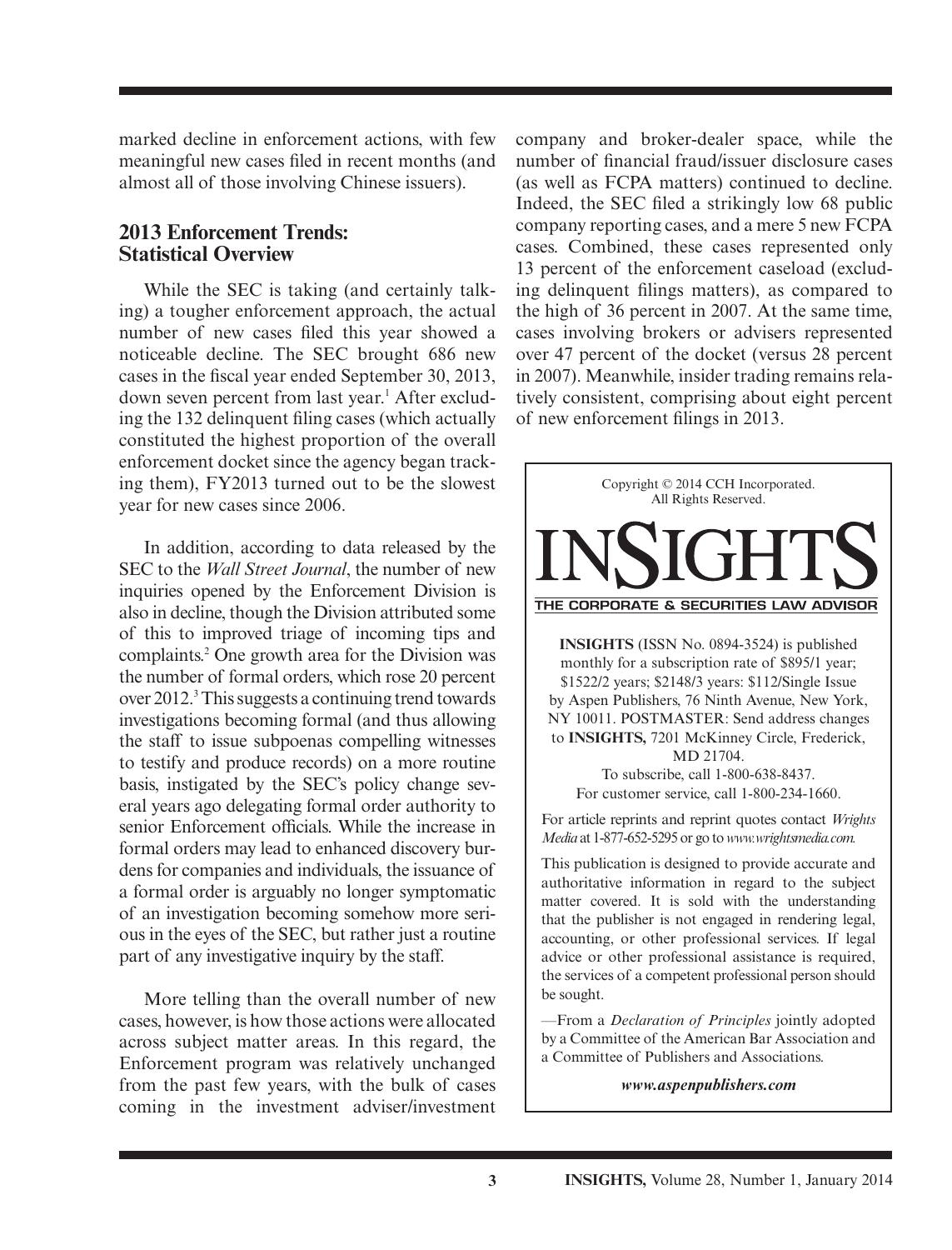

**Figure 1: Enforcement Actions Filed by Fiscal Year, 2006–2013 4**

#### **The Return of Financial Fraud (Investigations)**

 The SEC announced the formation of a Financial Reporting and Audit Task Force in July 2013.<sup>5</sup> The Task Force intends to use qualitative and quantitative analyses of public filings to identify indicia of potential accounting irregularities and other signifiers of fraud. For example, the SEC may compare discretionary accruals reported by peer companies and target outliers to determine whether improper earnings management is occurring. Obviously, given the typical length of a public company reporting investigation, it will be some time before we see whether this initiative is successful in proactively ferreting out financial fraud cases.

 In light of the continued decline in the number of SEC financial fraud cases illustrated above, it is an open question whether this trend reflects an

absence of improprieties, or simply the agency's lack of focus on the area. While the Division has reallocated significant investigative resources to financial crisis-related investigations, and to its enhanced focus on investment adviser cases, it does not necessarily mean that the agency is "missing" a groundswell of fraudulent reporting—the decline in these cases may very well be the result of improved internal controls and reporting quality post-Sarbanes-Oxley, or market trends diminishing the incentives or opportunities to commit financial fraud (such as a smaller IPO pipeline). Nonetheless, we anticipate that the SEC's public proclamations about enhancing its public company presence, and the freeing up of resources as financial crisis investigations wind down, will lead to the opening of significant financial reporting investigations this year based simply on anomalous metrics in corporate financial statements. A rising number of investigations in this realm is likely to be further exacerbated by the growing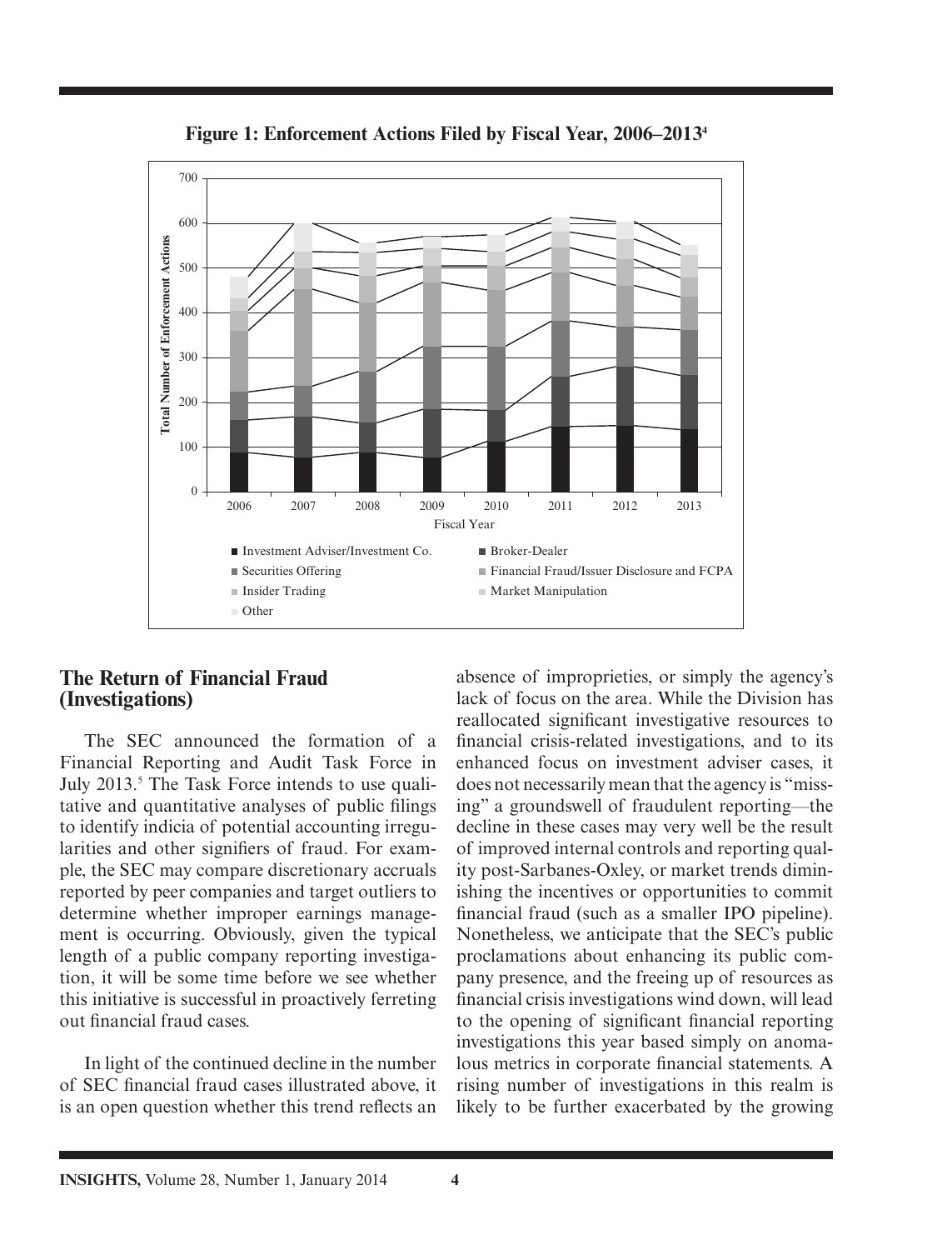visibility of the SEC's whistleblower program, as discussed below.

#### **The SEC Begins Requiring Party Admissions**

 After growing judicial and public criticism of the SEC's longstanding policy of allowing parties to settle enforcement cases without admitting or denying the allegations, the SEC announced a new policy in June 2013 requiring party admissions as a condition of settlement in certain cases. While the agency emphasized that most cases would continue to be settled with parties neither admitting nor denying the SEC's allegations, the SEC would break from this practice in cases which involved "egregious intentional misconduct," where the misconduct "harmed large numbers of investors," or where the defendant obstructed the investigation.<sup>6</sup> Chair White reaffirmed the policy in her first public statement of 2014, explaining, "What we are focused on is the enhanced public

accountability and the admission of the conduct, the wrongdoing… An apology is easy. We want you to admit what you did."7

 In the intervening months since announcing the policy, the SEC has only reached two settlements that required admissions. First, in August, the SEC announced a settlement with hedge fund adviser Harbinger Capital Partners and its principal Philip Falcone, in which the defendants admitted to a statement of facts concluding that they acted "recklessly," that Falcone "improperly borrowed" funds from a fund to pay personal tax obligations, and that they selectively agreed to redemption requests by favored customers.<sup>8</sup> The settlement further provided for the payment of \$18 million in penalties and disgorgement, as well as a five-year industry bar for Falcone. Notably, despite early assurances that the SEC would not be applying the new policy to cases already in settlement talks,<sup>9</sup> news reports suggest that a tentative agreement (without admissions) had

**Figure 2: Breakdown of Enforcement Cases Filed in FY 201310**

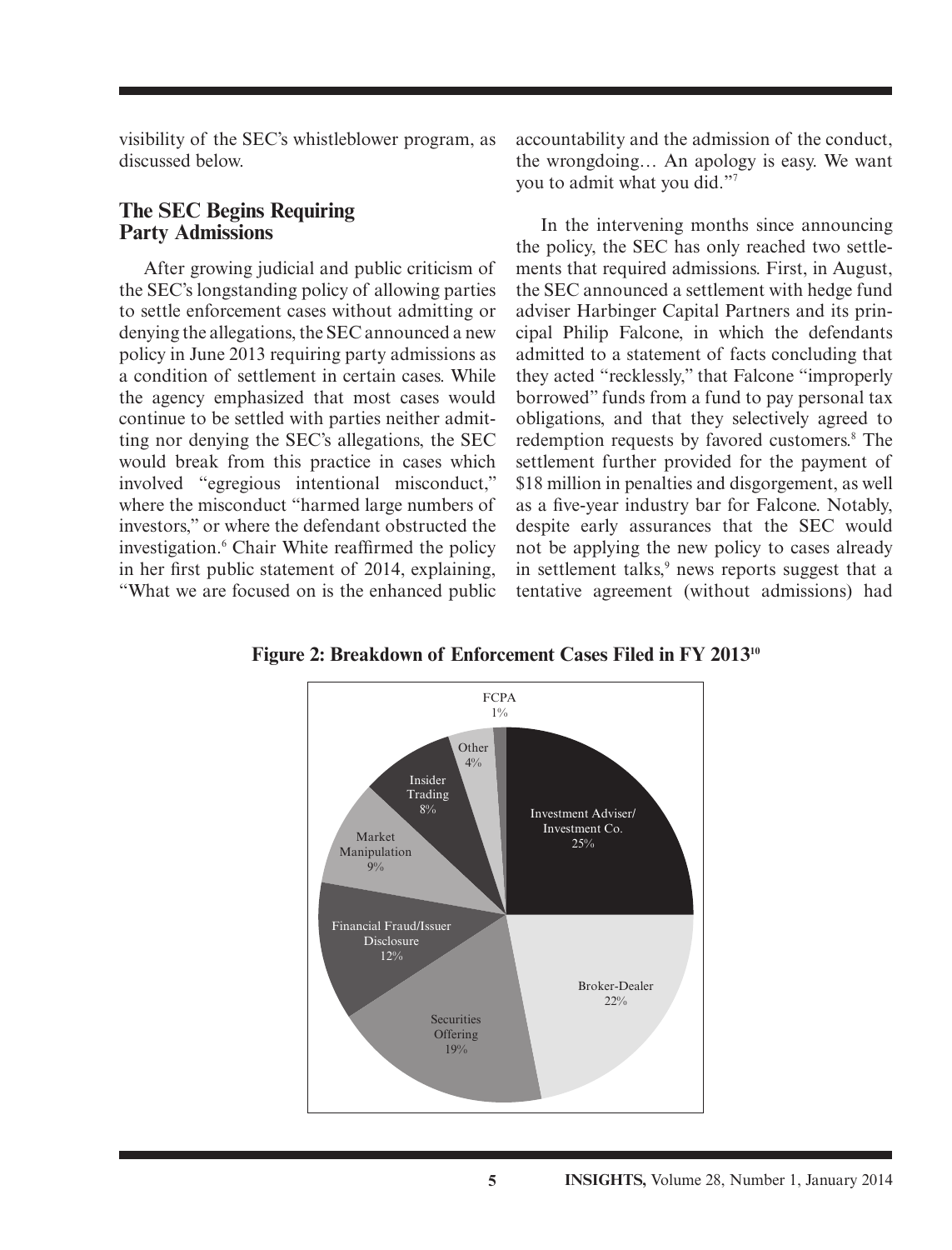already been in the works, but was viewed by the Commission as too lax.<sup>11</sup>

## *More parties will be incentivized to take their chances at trial.*

 The second settlement under the new policy came a month later, when the SEC settled with JPMorgan Chase over the bank's multi-billion dollar "London Whale" trading loss.<sup>12</sup> As part of the settlement, JPMorgan admitted that the bank misstated financial results, lacked effective internal controls, and misled senior management.<sup>13</sup> A month later, the Commodity Futures Trading Commission announced a settlement with JPMorgan Chase Bank in which the regulator appeared to follow the SEC's lead and required admissions that JPMorgan traders acted recklessly. However, JPMorgan "neither admitted nor denied the CFTC's legal conclusion that there was a violation" of the law.<sup>14</sup> It is unclear to date whether the CFTC will adopt the SEC's admissions policy more broadly or how often the regulator will require admissions as part of a settlement.

 Given the paucity of SEC settlements so far including party admissions, it is still too soon to tell how often the agency will invoke the policy, or what fact scenarios are likely to trigger an admission demand by the Enforcement Division. Most practitioners agree that admissions are most likely to be found in high-visibility, publicly scrutinized matters, but the SEC brought a number of high profile cases in recent months (including several stemming from the financial crisis) which continued to be settled on a neither-admit-nordeny basis. This will be a closely watched area in the months ahead.

#### **The SEC's Mixed Record at Trial**

 One clear implication of the SEC's move towards requiring some settling parties to admit misconduct, as well as the general trend towards tougher settlements, is that more parties will be incentivized to take their chances at trial. Indeed, the SEC has recognized this likelihood and publicly embraced it. In a November 2013 speech entitled "The Importance of Trials to the Law and Public Accountability," Chair White stated:

[I]n this age of diminishing trials, we at the SEC may be about to reverse the trend a bit… If, in fact, a result of our change in settlement policy results in more trials, one clear winner will be the administration of justice, which will always fare best in the open for the public to see and to take stock of what a defendant did and what its government is doing.<sup>15</sup>

She called the SEC's 80 percent success rate in trials over the past three years "impressive," especially given the limited trial tools available to the SEC relative to the criminal authorities.

### *The latter half of 2013 saw a number of significant trial setbacks for the SEC.*

Notwithstanding this show of confidence, the latter half of 2013 saw a number of significant trial setbacks for the SEC. The agency got off to a solid start in August, when a federal jury found former Goldman Sachs trader Fabrice Tourre liable on six of seven counts in the closely watched case involving the sale of a collateralized debt obligation. 16 But any celebrating at the SEC was presumably cut short two months later, when, on October 16, a jury found against the agency on all counts in the highly publicized insider trading trial of Mark Cuban.<sup>17</sup> The case may not offer any broader lessons on the SEC's insider trading strategy—the SEC tried the case without its key witness appearing to testify, against a celebrity before a home-town jury, on a legal theory shaky enough that the trial judge had initially dismissed it on the pleadings. $18$  But a clear-cut loss in such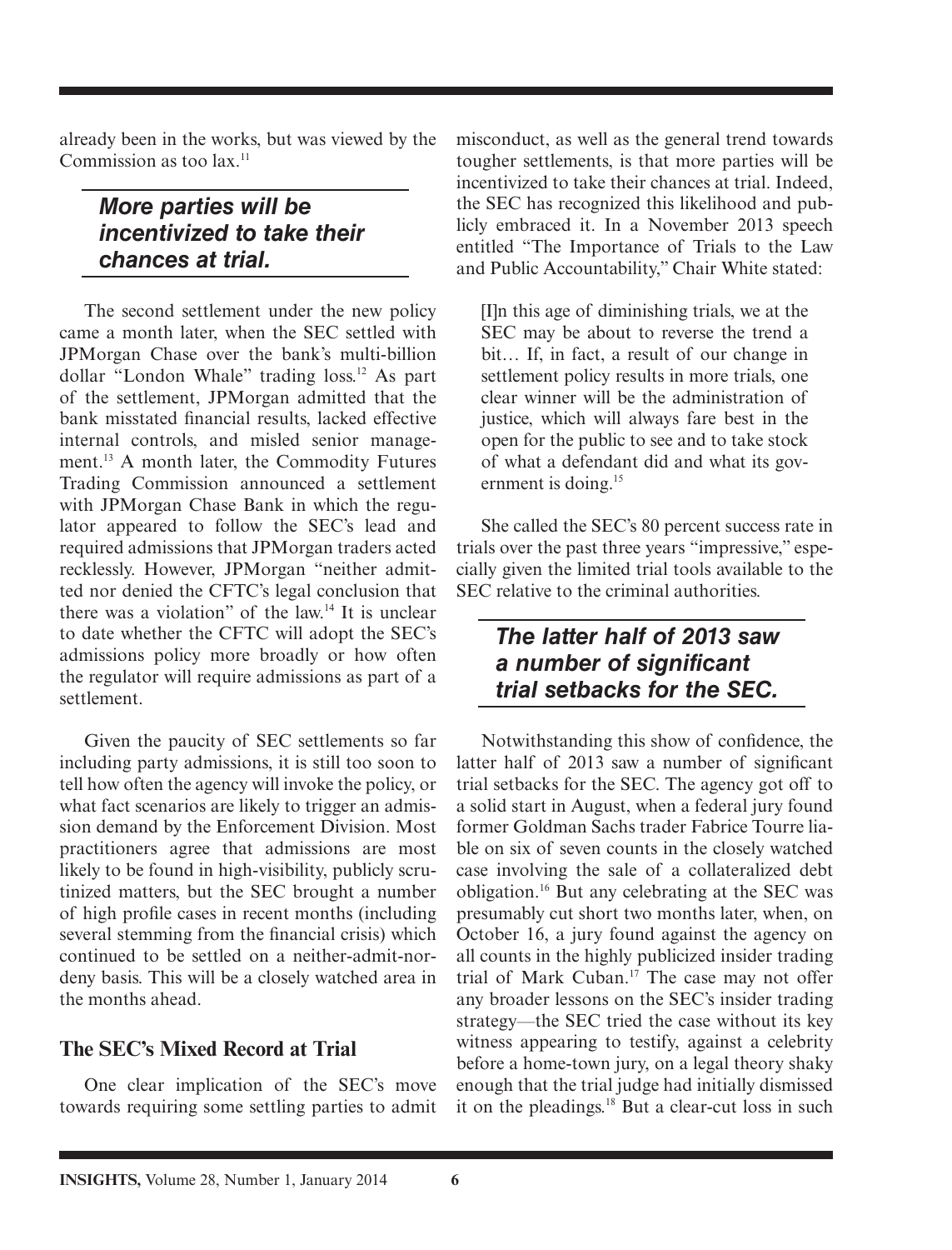a high-profile matter may embolden more defendants to roll the dice and litigate against the SEC.

 The Cuban trial was followed by back-toback defeats in financial fraud cases. In early December, in a case alleging that website design company NIC, Inc. had failed to disclose \$1.18 million in perquisites paid to its CEO, a Kansas jury found CFO Stephen Kovzan not liable on all counts. 19 And two weeks later, in a case alleging that water purification company Basin Water Inc. had engaged in sham transactions to boost reported revenue, the court dismissed all claims against the CEO and CFO following an eightday bench trial. The court held that the SEC had failed to present evidence that the defendants had misled anybody, or that they had acted with scienter.<sup>20</sup> (And, in the first week of 2014, a federal trial judge in Georgia handed another defeat to the SEC in an insider trading bench trial. $^{21}$ )

 It seems unlikely that these recent losses will lead the SEC to soften its settlement posture or refrain from bringing difficult cases. However, the recent trial record may result in the SEC filing more cases as administrative proceedings before an administrative law judge, where the Enforcement Division is perceived to face an easier battle. Dodd-Frank includes provisions allowing the SEC to secure essentially the same relief in an administrative proceeding that it can obtain in a civil court case. 22 The implications of more administrative proceedings—which permit limited (if any) discovery, no jury, a much shorter path to trial, and a more challenging appeal path for respondents may be significant for parties in the SEC's sights.

#### **The Continuing Ascendance of Whistleblowers**

 The SEC's whistleblower program, created pursuant to Dodd-Frank and in effect for just over two years, continued to make headlines. After a seemingly slow start, with just two relatively small awards handed out to whistleblowers, the Commission announced on October 1,

2013, that a confidential whistleblower was designated to receive over \$14 million after providing tips that helped the SEC quickly investigate and file an enforcement action.<sup>23</sup> Because of the requirement that the SEC maintain the confidentiality of the whistleblower's identity, the agency's announcement provided minimal insight into the underlying case, though it appears likely to have been (like the two earlier cases) a fraud in connection with a securities offering. As whistleblowers are eligible to receive between 10 to 30 percent of the money collected from a successful case, this particular case may involve over \$140 million.

 Less than a month later, the SEC announced a fourth case in which a whistleblower award had been authorized, this time for \$150,000.<sup>24</sup> Once again, the facts were scant, but it appeared to be yet another offering fraud.

 In November, the SEC released its second annual report on the Dodd-Frank Whistleblower Program.<sup>25</sup> The report showed a slight increase in the overall number of whistleblower tips, from 3,001 in the 2012 fiscal year to 3,238 in 2013. For the second straight year, "Corporate Disclosures and Financials" was the single largest category of complaints (followed closely by offering fraud and market manipulation claims). Nonetheless, we have yet to see whether the program will lead to enforcement actions involving public companies, or regulated entities such as hedge funds, mutual funds or brokers. Of course, such cases typically take longer than offering frauds to investigate, so there could be cases on the way. And a \$14 million payout undoubtedly will generate attention among potential whistleblowers (including corporate insiders who might otherwise be reluctant to come forward), not to mention the plaintiffs' bar.

#### **First Deferred Prosecution Agreement with an Individual**

 The Enforcement Division has been gradually rolling out its cooperation tools since then-Director Robert Khuzami first began adapting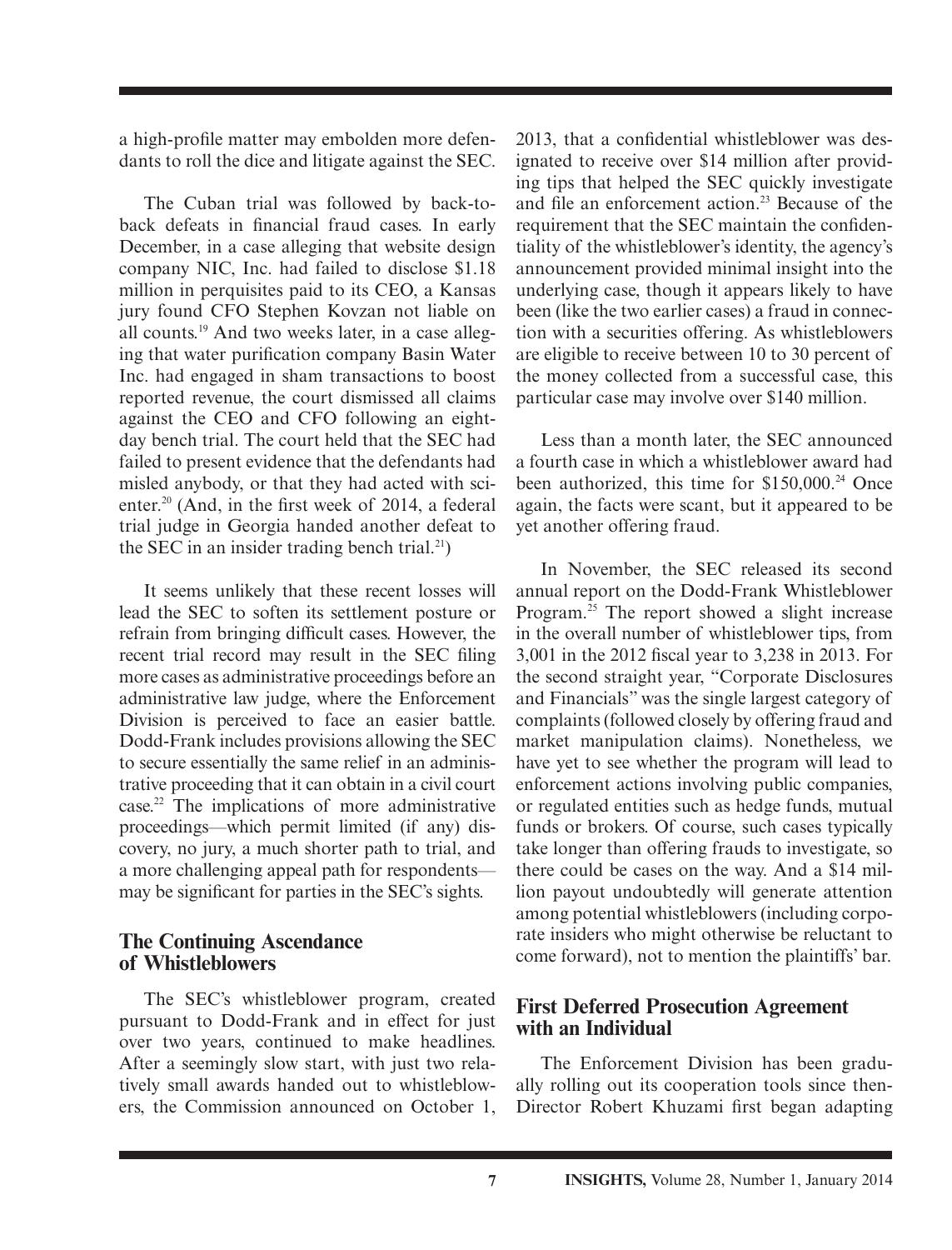criminal tools for the SEC's civil program several years ago. The program took another step forward in November 2013, when the SEC entered into its first deferred prosecution agreement (DPA) with an individual. (The SEC has previously reported several DPAs with companies.) The SEC announced it had entered an agreement with Scott Herckis, a former hedge fund administrator whose "voluntary and significant cooperation" enabled the SEC to file an emergency enforcement action alleging that the Heppelwhite Fund's founder and manager had misappropriated more than \$1.5 million from the hedge fund and overstated its performance to investors.<sup>26</sup> As a part of the DPA, Herckis admitted that he aided and abetted violations of the securities laws and, as a result, he cannot serve as a fund administrator or associate with any broker, dealer, investment adviser, or registered investment company for a period of five years, and must disgorge approximately \$50,000 in fees that he received for serving as the fund administrator.

 Given that Director Ceresney, like Khuzami, has background as a criminal prosecutor (as does Chair White), we anticipate that the SEC's use of various quasi-criminal cooperation agreements will continue to expand under the new administration.

### **JOBS Act Rulemaking**

 Finally, one additional area to watch in the months ahead will be investigations arising out of securities offerings taking advantage of the 2012 Jumpstart Our Business Startups Act (JOBS Act). In September 2013, certain key provisions of the JOBS Act went into effect, including broadened availability of general solicitations for companies seeking access to the capital markets. The SEC finalized rules addressing reasonable steps issuers must take to ensure that all investors qualify as accredited investors, as well as governing the involvement of certain "bad actors" associated with issuers whose regulatory or criminal history either precludes the company from using general solicitations or requires disclosure to investors.<sup>27</sup> The SEC also proposed rules calling for additional disclosure requirements for companies using general solicitation, as well as initial rule proposals for companies seeking to raise up to \$1 million using crowdfunding platforms. 28

 While the JOBS Act provisions are too new to gauge how widely they will be used, the SEC wasted no time in signaling that they will be vigilant in policing potential abuses. In September, shortly before the general solicitation rules became effective, Director Ceresney stated, "We're focused on making sure that we're poised to address any fraud that may occur" under the Act.<sup>29</sup> And in an October speech, Chair White emphasized:

 Contemporaneously with lifting the ban on general solicitation, the SEC staff has undertaken an interdivisional effort designed to monitor how the ability to advertise and "generally solicit" is actually occurring—how companies and hedge funds are taking advantage of the new rule. It includes assessing the impact of general solicitation on the market for private securities and—importantly—on identifying fraud if it is occurring. If it is, we can seek to stop those in their tracks, who would inappropriately take advantage of this new more open environment.<sup>30</sup>

 As issuers and funds begin testing the waters of the JOBS Act, we expect the Enforcement Division to be proactive in opening investigations and, down the road, bringing enforcement actions designed to deter abuse of the new rules.

#### **Expectations for 2014**

 The SEC begins 2014 in a dramatically different place than it began 2013. A new Chair (plus two other new Commissioners), a new Enforcement Director, the majority of regional offices, and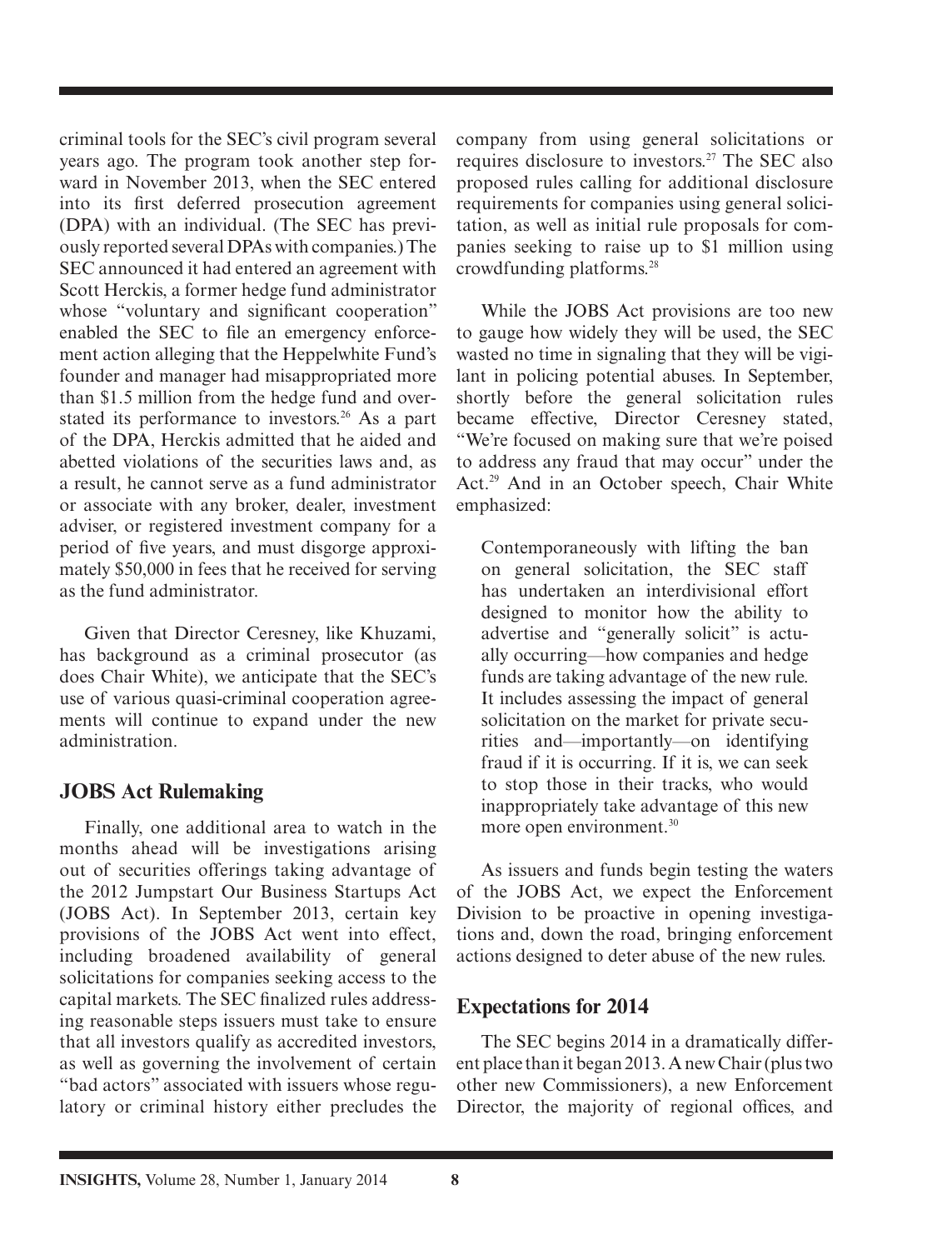Enforcement units under new leadership—with so many new faces presumably eager to put their imprint on the Enforcement program, it would be a mistake to take too much comfort in the apparent slowdown in new cases last year. Here, then, a few final words on the year ahead:

- The ramping up of the Enforcement Division's accounting fraud task force, coupled with continuing pressure from whistleblowers and the freeing up of resources as the remaining financial crisis investigations wind down, will lead to an expanding number of public company financial reporting investigations. However, with recent statistics suggesting a continuing absence of major fraud on this front, companies could wind up expending significant resources on internal investigations that do not result in actual enforcement actions (or that uncover lesser books and records or internal controls cases that create headaches for companies but do not give the Division major trophies for its efforts).
- The large number of enforcement actions brought against investment advisers and brokers shows no signs of abating. To the contrary, as the SEC's examination program expands its review of hedge funds and private equity funds newly-registered under Dodd-Frank, the enforcement focus on advisers is likely to continue to dominate the docket.
- The SEC will continue to feel pressure to seek more admissions of liability (and to ratchet up settlement terms generally), inevitably leading more defendants to opt to litigate. However, the difficulty in winning complex securities fraud trials, as well as the resource cost to the Enforcement Division of litigating more cases (at the expense of opening new investigations) may ultimately impose a check on the SEC's ability to expand its aggressive settlement strategy.

#### **Notes**

1. Year-by-Year SEC Enforcement Statistics, available at *http://www. sec.gov/news/newsroom/images/enfstats.pdf.*

 2. Jean Eaglesham, SEC Brings Fewer Enforcement Actions, Slows Early-Stage Probes, Wall St. J., Dec. 17, 2013.

 3. SEC Press Release, *SEC Announces Enforcement Results for FY 2013* , available at *http://www.sec.gov/servlet/Satellite/News/PressRelease/ Detail/PressRelease/1370540503617.*

4. Note: Data used in chart exclude Delinquent Filings cases.

 5. For a more in-depth discussion, *see* Marc Fagel & Leslie Wulff, *Public Companies: Back in the SEC Hot Seat?* Wall St. Lawyer (Sept. 2013), available at *http://www.gibsondunn.com/publications/Documents/ FagelWulff-PublicCompanies.pdf.*

6. For a more expansive analysis of the policy change and its implications, *see* Marc Fagel, *The SEC's Troubling New Policy Requiring Admissions*, Bloomberg BNA Securities Regulation & Law Report (June 24, 2013), available at *http://www.gibsondunn.com/publications/Documents/ Fagel-SECs-Troubling-New-Policy-Requiring-Admissions.pdf.*

7. Andrew Tangel and Jim Puzzanghera, *SEC's Mary Jo White Wants Companies To Fess Up*, LA Times (Jan. 1, 2014).

 8. SEC Press Release, *Philip Falcone and Harbinger Capital Agree to Settlement* (Aug. 19, 2013), available at *http://www.sec.gov/News/ PressRelease/Detail/PressRelease/1370539780222 .*

 9. Dave Michaels, *SEC Says It Will Seek Admission of Wrongdoing More Often*, Bloomberg Businessweek (June 19, 2013).

10. Note: Data used in chart exclude Delinquent Filings cases.

 11. Alexandra Stevenson, An Admission of Wrongdoing As S.E.C. Takes A Harder Line, N.Y. Times (August 20, 2013).

 12. SEC Press Release, *JPMorgan Chase Agrees to Pay \$200 Million and Admits Wrongdoing to Settle SEC Charges* (Sept. 19, 2013), available at *http://www.sec.gov/News/PressRelease/Detail/PressRelease/1370539819965.*

 13. The SEC also filed a litigated case against two JP Morgan traders in connection with the losses. SEC Press Release, *SEC Charges Two J.P. Morgan Traders with Fraudulently Overvaluing Investments to Conceal Losses* (Aug. 14, 2013), available at *www.sec.gov/News/PressRelease/ Detail/PressRelease/1370539776091.* The two were subsequently indicted by the U.S. Attorney's Office in the Southern District of New York. Reed Albergotti, *Two Former J.P. Morgan Traders Indicted for 'London Whale' Trading Loss* , Wall St. J. (Sept. 16, 2013).

 14. CFTC Press Release, CFTC Files and Settles Charges Against JPMorgan Chase Bank, N.A., for Violating Prohibition on Manipulative Conduct In Connection with "London Whale" Swaps Trades (October 19, 2013), available at *http://www.cftc.gov/PressRoom/PressReleases/ pr6737-13;* Order Instituting Proceedings Pursuant to Sections 6(c) and 6(d) of the Commodity Exchange Act, Making Findings and Imposing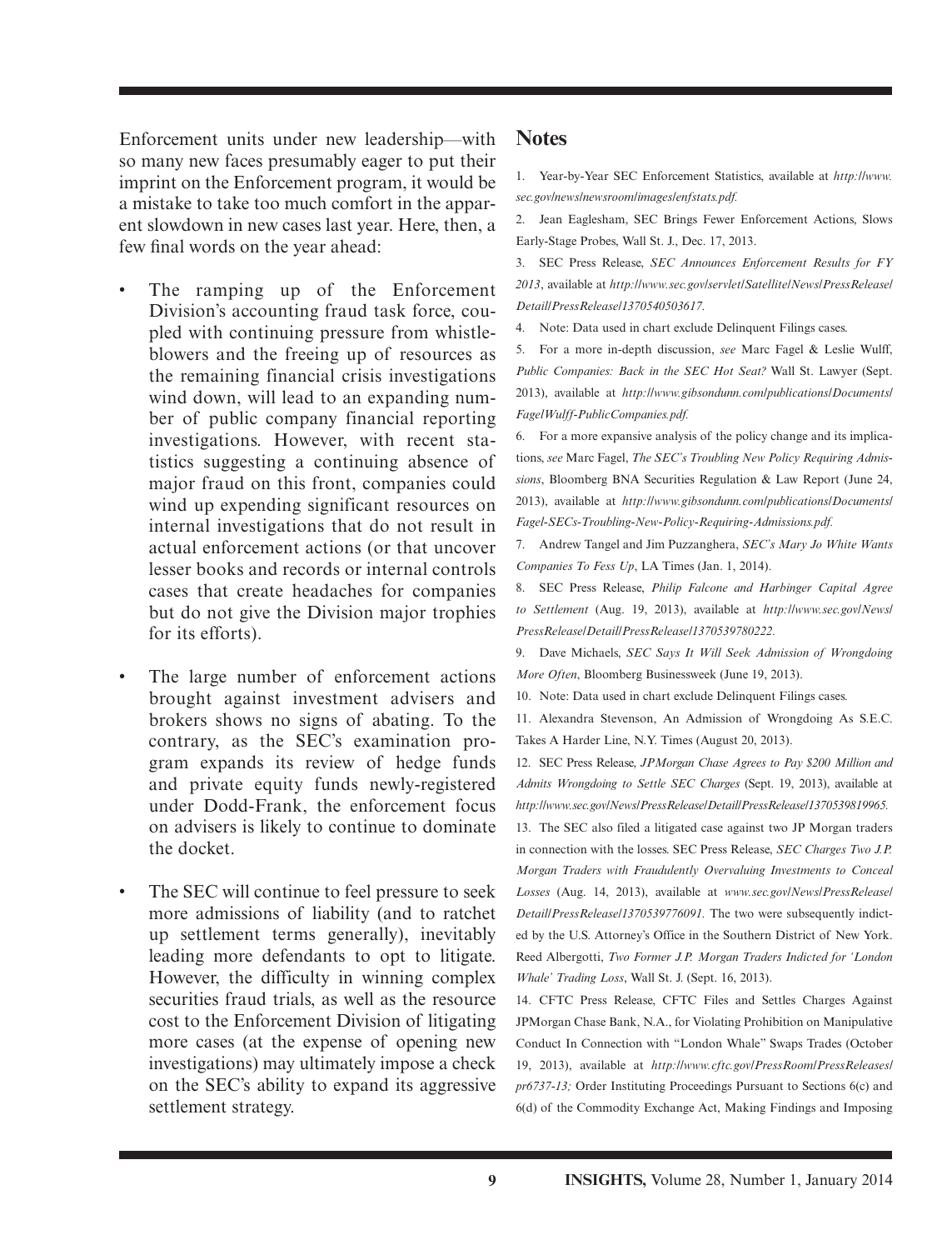Remedial Sanctions (Oct. 16, 2013), available at *http://www.cftc.gov/ ucm/groups/public/@lrenforcementactions/documents/legalpleading/ enfjpmorganorder101613.pdf.*

 15. SEC Speech, Chair Mary Jo White, *The Importance of Trials to the Law and Public Accountability* (Nov. 14, 2013), available at *http://www. sec.gov/News/Speech/Detail/Speech/1370540374908.*

 16. Susanne Craig and Ben Protess, *Former Trader Is Found Liable in Fraud Case*, NY Times (Aug. 1, 2013). Post-trial motions are pending, including the SEC's motion for more than \$1 million in penalties, disgorgement, and interest.

 17. Ben Protess and Lauren D'Avolio, *Jury Rules for Mark Cuban in Setback for S.E.C.* , NY Times (Oct. 16, 2013).

 18. *SEC v. Cuban* , 634 F. Supp. 2d 713 (N.D. Tex. 2009), vacated and remanded, 2010 U.S. App. LEXIS 19563 (5th Cir. 2010).

 19. Mark Davis, Jury Clears NIC Executive Stephen Kovzan After 18-Day Trial, Kansas City Star (Dec. 4, 2013).

 20. Stephanie Russell-Kraft, SEC Loses Fraud Claims Against Water Purifier Co. Execs, Law360 (Dec. 12, 2013).

21. SEC V. Schvacho, 1:12-CV-2557-WSD (N.D. Ga. Jan. 7, 2014).

 22. For example, Dodd-Frank allows the SEC to seek civil monetary penalties in an administrative cease and desist proceeding. Prior to 2010, with the exception of registered persons such as brokers and investment advisers, penalties could only be obtained in federal court.

 23. SEC Press Release, *SEC Awards More than \$14 Million to Whistleblower* (October 1, 2013), available at *http://www.sec.gov/News/* *PressRelease/Detail/PressRelease/1370539854258; see also* Gregory Wallace, *Whistleblower Awarded \$14 million—SEC's Largest Ever* , CNN Money (October 1, 2013), available at *http://money.cnn.com/2013/10/01/ news/sec-whistleblower/.*

 24. SEC Press Release, *SEC Rewards Whistleblower With \$150,000 Payout* (Oct. 30, 2013), available at *http://www.sec.gov/News/PressRelease/ Detail/PressRelease/1370540158194.*

 25. 2013 Annual Report to Congress on the Dodd-Frank Whistleblower Program, available at *http://www.sec.gov/about/offices/owb/annualreport- 2013.pdf.*

 26. SEC Press Release, *SEC Announces First Deferred Prosecution Agreement with Individual* (November 12, 2013), available at *http://www. sec.gov/News/PressRelease/Detail/PressRelease/1370540345373.* 

 27. SEC Press Release, SEC Approves JOBS Act Requirement to Lift General Solicitations Ban, available at *http://www.sec.gov/News/ PressRelease/Detail/PressRelease/1370539707782.*

 28. *See* Gibson Dunn, SEC Proposes Rules to Implement Crowdfunding Exemption: What Factors Will Affect Its Success?, available at *http://www. gibsondunn.com/publications/Pages/SEC-Proposes-Rules-to-Implement-Crowdfunding-Exemption-What-Factors-Will-Affect-Its-Success.aspx.* 29. Emily Chasan, *SEC's Enforcement Unit Changes Tack* , Wall. St. J. (Sept. 11, 2013).

 30. SEC Speech, Chair Mary Jo White, *Hedge Funds—A New Era of Transparency and Openness* (Oct. 18, 2013), available at *http://www.sec. gov/News/Speech/Detail/Speech/1370539892574.*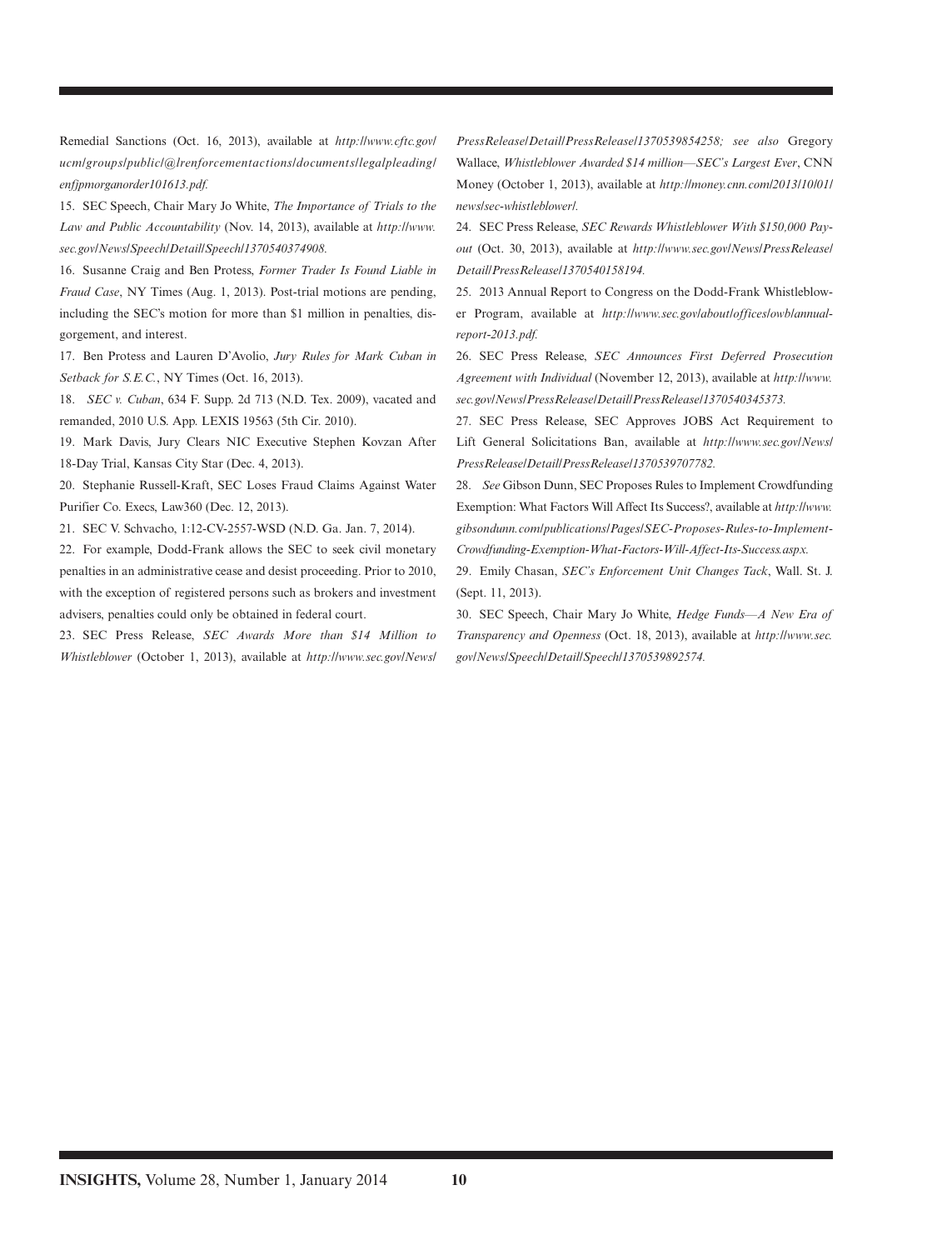## **SECURITIES DISCLOSURE**

## **SEC Commissioner Suggests Disclosure Reform**

*At the 2nd Annual Institute for Corporate Counsel in New York, NY, on December 6, 2013, SEC Commissioner Gallagher spoke about the need for disclosure reform. In the excerpt of his remarks that appears below, he identified key issues on which to focus, including layering of disclosure, streamlining 8-K disclosure and proxy statements, and reducing redundancy in filings. In addition, Commissioner Gallagher provided the standard disclaimer that his remarks were his own and did not necessarily reflect the views of the Commission or his fellow Commissioners.*

#### **By SEC Commissioner Daniel M. Gallagher**

**\* \* \***

The SEC is first and foremost a disclosure agency. With respect to corporate disclosure, our bedrock premise is that public companies should be required to disclose publicly and in a timely fashion the information a person would need in order to make a rational and informed investment decision. On that foundation, our securities laws and the rules by which we administer them have been built.

 And, by now, it's become quite an elaborate edifice. We can't foster capital formation in fair and efficient capital markets through private investment unless the critically important information about public companies is routinely and reliably made available to investors. We need to take seriously however, the question whether there can be too much disclosure. Justice Louis Brandeis famously stated that sunshine is the best disinfectant.<sup>1</sup> As my friend and former colleague Troy Paredes pointed out some years ago, though, it is possible to create conditions in which investors are "blinded by the light."2 That is to say that from an investor's standpoint, excessive illumination by *too much* disclosure can have the same effect as obfuscation—it becomes difficult or impossible to discern what *really* matters.

**\* \* \***

 I often hear from investors that disclosure documents are lengthy, turgid, and internally repetitive. In their present state, they are, in other words, not efficient mechanisms for transmitting the most critically important information to investors—especially not to ordinary, individual investors. They are not the sort of documents most people are likely to read, even if doing so is in their financial self-interest. For that reason, today's disclosure documents raise questions of what their purpose actually is and whether they are meeting it.

### *It is possible to create conditions in which investors are "blinded by the light."*

 Here, it seems to me, we must acknowledge a dilemma. The good we have done in shaping a detailed disclosure regime to assist and protect investors has, in fact, led to some potential but, I submit, avoidable harm. Corporate disclosure filings didn't naturally evolve into their present convoluted state. Rather, the rules that require periodic corporate reporting and the detailed instructions that implement them, as well as the staff interpretations and guidance that supplement those rules and instructions, have been the principal forces shaping modern corporate disclosure filings.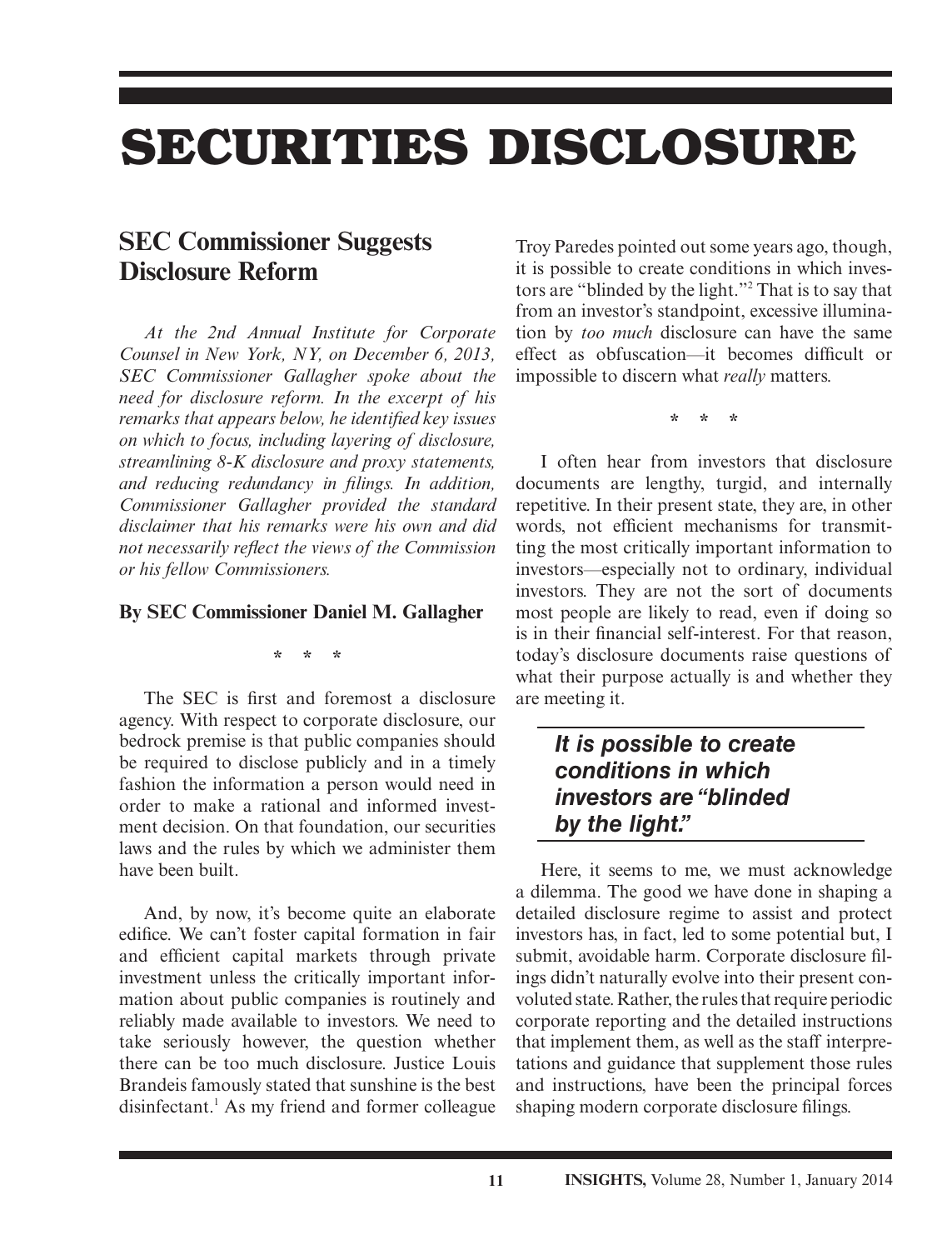But other, external forces have played a role as well, most notably the risk of litigation—much of it absolutely frivolous and solely for the benefit of plaintiffs' lawyers, not investors. The failure to disclose anticipatorily is often enough to prompt a shareholder lawsuit based on the assertion of a material omission. It is rational, in other words, for those who prepare corporate disclosure documents, to prepare for the worst, thus perversely prioritizing the need to avoid the penalties that accompany claims of insufficient disclosure, it seems, over rendering the required disclosure in a manner intelligible to the average investor. In sum, the Commission has cause for self-examination where the question of the utility and lucidity of corporate disclosures arises. And in that process we cannot ignore the impact of excessive and frivolous litigation.

**\* \* \***

## *It is rational, for those who prepare corporate disclosure documents, to prepare for the worst.*

 Here, we come to a fundamental fork in the road. Should we jump in with both feet to begin a comprehensive review and possible overhaul of SEC-imposed disclosure requirements under the securities laws, or should we take a more targeted approach, favoring smaller steps towards our ultimate reforming goals? Ordinarily, I would argue for a comprehensive approach to the solution of almost any problem. Where securities regulation is concerned, we often find that actions we take in one area have unforeseen and unintended effects in others.

 However, disclosure reform may be the exception. Although I've publicly called on multiple occasions for a holistic, comprehensive review of market structure issues, I believe, on balance, that with disclosure reform it is better to start addressing discrete issues now rather than risk spending years preparing an offensive so massive that it may never be launched. On this point, I was very pleased to see the recent remarks by Chair White.<sup>3</sup> I hope and expect that, under her stewardship, the Commission will begin to make real headway on disclosure reform. I am genuinely enthusiastic about the prospect of solving some of the real-world problems that have become obvious to all who focus on this area. In short, it's time to get practical and time to get started. *(Editor's note: On December 20, 2013, the SEC issued a staff report to Congress on its disclosure rules for public companies mandated by the Jumpstart Our Business Startups Act. The staff recommended development of a plan to systematically review the Commission's disclosure*  requirements. It identified two alternative frame*works for structuring such a review, a comprehensive approach and a targeted approach, and recommended a comprehensive review.)*

**\* \* \***

 Let me give you a few examples of what I believe—based in part on what I'm hearing from market participants—might be good issues on which to focus:

### *With disclosure reform it is better to start addressing discrete issues now.*

The first would be "layering disclosure." The idea of layered disclosure is based on the recognition that some information is inherently material, for instance a company's financial statements. That information should be a focus of any disclosure document. On the other hand, some of the information that must be disclosed is not inherently material, for example the pay-ratio calculation required pursuant to Dodd-Frank section 953(b). Information of that sort is not inherently important to an informed investment decision and should be reported elsewhere—in a separate section or different document. Aside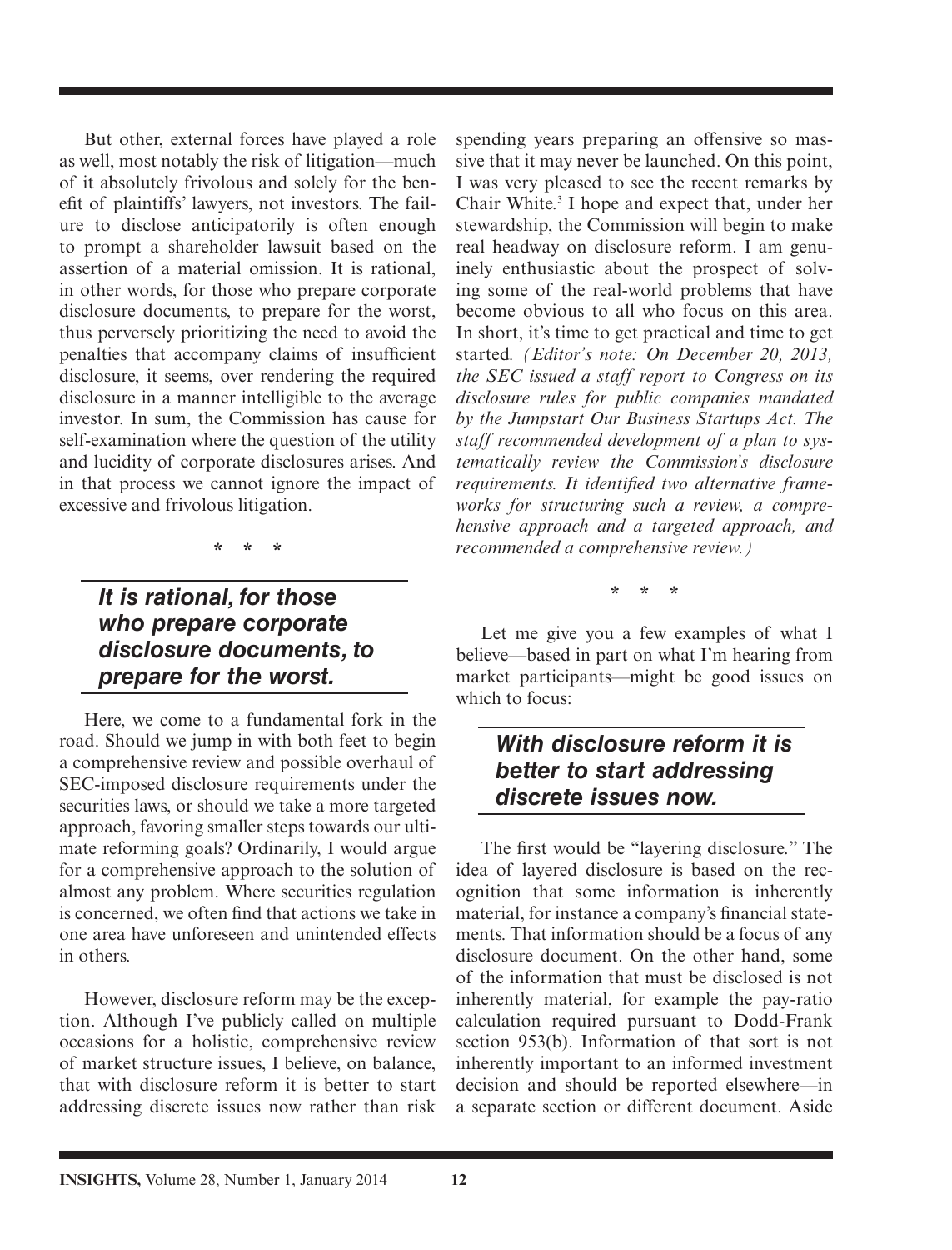from the direct benefit to investors in having more readable documents, there are additional benefits to such an approach, such as enabling us to take a critical look at whether liability should attach to particular disclosures and omissions that are *not* inherently material and encouraging issuers to disclose additional information separately by relieving them of some potential nonfraud liability.

 Second, we should also look at streamlining 8-K disclosure. Granted, Form 8-K is a document separate from a company's annual and quarterly reports; that's part of the point. Over the years, the categories of information required to be disclosed on Form 8-K have grown considerably. But should each such category of information require almost immediate disclosure on Form 8-K when a change occurs? Is it, for example, really necessary to require immediate disclosure of amended compensation plans of named executive officers, given that this would be reported in the company's upcoming proxy or 10-Q? There has, moreover, been a creeping incursion of financial reporting traditionally made in quarterly and annual reports into Form 8-K filings.<sup>4</sup> The gateway question, in looking at streamlining or curtailing the proliferation of 8-K filings, should be whether investors really need *all* of this welter of immediately updated information in order to know what is material about a company's current condition. So, while acknowledging that the specification of information reportable on Form 8-K implicitly *limits* the types of information that must be disclosed immediately, the question is whether all such categories are of equal importance.

 Third, we should have a targeted effort to reduce redundancy in filings. Here, the objective would be to tell issuers, authoritatively and explicitly, where they *must* disclose and where, by contrast, they *need not* disclose particular types of information. This would enable those looking for that information—professional analysts and advisers in particular—either to find it or to identify its absence more easily, while reducing

unnecessary repetition within corporate filings. Such authoritative guidance would have the direct effect of enabling corporate filers to eliminate redundancies in their disclosures—surely a service to investors—while significantly reducing the risk of frivolous litigation as a result. For example, we could reduce redundancies between the notes to a company's financial statements and its MD&A disclosure by requiring management only to discuss *material* information, rather than every aspect of a company's financial performance, in the MD&A section—perhaps also suggesting appropriate cross referencing to the financial statement notes.

### *Over the years, the categories of information required to be disclosed on Form 8-K have grown considerably.*

Fourth and more specifically, it's high time that we gave priority attention to streamlining proxy statements. Proxies are the principal means by which public companies communicate with their shareholders with respect to matters of material importance. Their contents should, therefore, be as clear and concise as possible. Inundating investors with charts, tables and torrents of legalese increases the chance that they will miss the forest for the trees. So one potential reform would be to permit some of the tables, say those other than the summary compensation table, to be included in an appendix to the proxy. This would ameliorate the problem of Item 402 disclosure being too dense and unwieldy for most ordinary investors, yet still allow those interested to view the information. The basic corporate information required in annual proxies might also be a good area in which to test a more standardized, online disclosure system that could require one-time online disclosure of basic corporate information and mandate that such disclosure be updated as necessary, with changes tracked, rather than rotely repeated each year.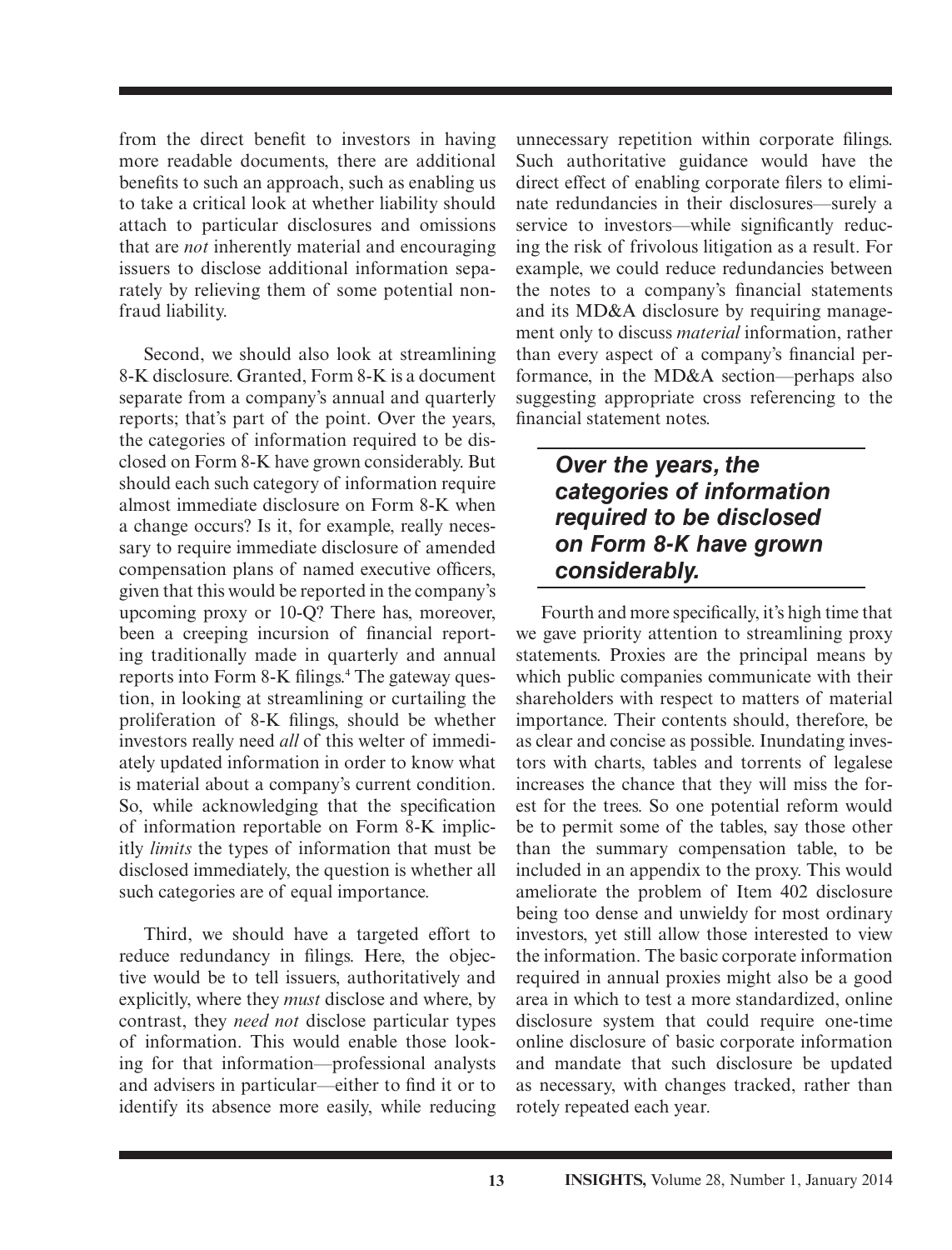We should also focus on streamlining registration statements. One idea would be to permit forward incorporation by reference in Form S-1 registration statements. Forward incorporation by reference permits a registrant to automatically incorporate reports filed pursuant to the Exchange Act, such as Forms 10-K and 10-Q, subsequent to the effectiveness of the registration statement. Because this is not now permitted for Form S-1s, registrants must continue to update the S-1 filing after effectiveness either by supplements or post-effective amendments. That such forward incorporation is permitted for Form S-3 registration statements but not for Form S-1s may help explain why issuers and practitioners seem to prefer S-3s for follow-on offerings.

## *We should have a targeted effort to reduce redundancy in filings.*

 We should also consider increasing the reliability of SEC guidance by enhancing its *author* $ity$  by issuing significant guidance with the Commission's endorsement, rather than by the staff alone. While Commission consideration of draft guidance would take some additional time, there can be little question that an issuer and its advisors would feel more confident, including from a litigation standpoint, in following guidance issued under an explicit Commission *imprimatur*.

 We need to renew our focus on the potential of technology to improve corporate disclosure. Here, we must acknowledge that our present corporate disclosure requirements are almost certainly not those we might have devised today in our technology-enabled environment. EDGAR is a simple example, because EDGAR filings are really just electronic shadows of the paper filings they replace. A disclosure system taking full account of the potential of technology might look dramatically different.<sup>5</sup> But our priority at present should be to begin moving in the right direction, rather than swing for the fences. I would therefore be

remiss if I did not point to XBRL as an investorempowering analytic tool. True, XBRL has its limitations. It is a rendering language that does not, in itself, change our system of disclosure, and it does not readily lend itself to describing the nuances of un-structured discussions in disclosure documents. What XBRL *does* do very effectively is ensure that information is disclosed and presented in a manner that promotes ease of analysis and comparison. So, it seems to me, we must recognize that XBRL was and is a major step forward and must fully realize its potential for improving investors' ability to analyze corporate disclosures. We must also acknowledge that we have not yet fully explored the potential technology holds for improving our present disclosure regime. That, too, is an inquiry that calls for your expert attention.

### *A disclosure system taking full account of the potential of technology might look dramatically different.*

 Finally, we should treat special, meaning politically-motivated, disclosures as the anomalies they are. We have no reason to expect that Congress will give up issuing specific disclosure requirements any time soon. Indeed, if the recent past suggests anything, it is that we should expect policymakers to continue their efforts to use the securities disclosure regime to further policy objectives fundamentally *un*related to providing investors with information that is material to their investment decisions. With that in mind, I can commend the thinking behind Form SD, despite its adoption as an adjunct to two rules driven wholly by social policy mandates.<sup>6</sup> At the same time, I worry that the existence of Form SD invites more politically-motivated Congressional intervention into our materiality-based disclosure regime. This is a bipartisan problem, something that the Commission must monitor continuously and resist consistently. The Commission should not be put in the position of seeming to pick and choose which disclosure mandates a majority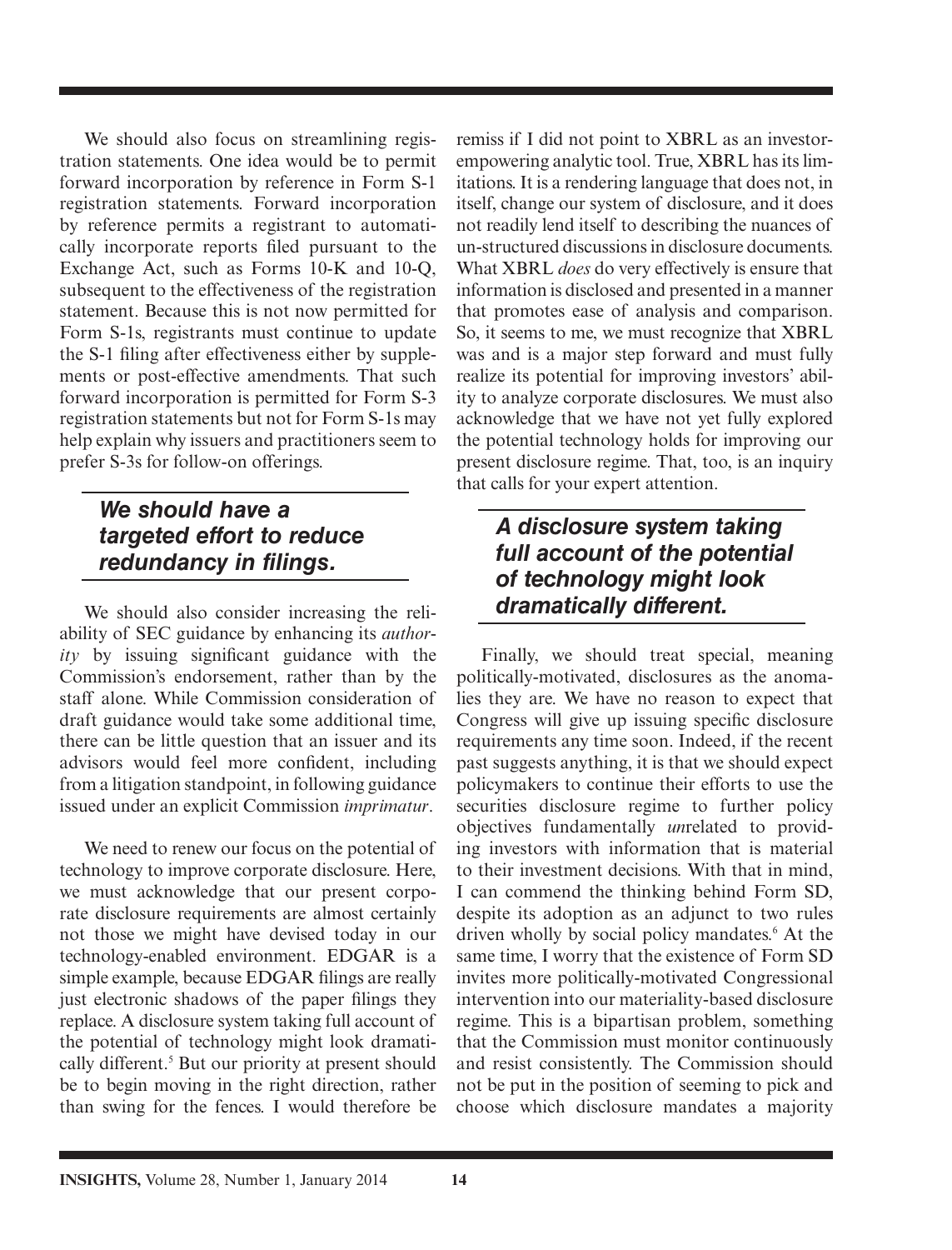of Commissioners like. Today's proponents of a special disclosure should keep in mind that they might not be in the majority for the next one. As those of us who have been in Washington a long time know, what goes around, comes around!

**\* \* \***

 I have no doubt that many of you could readily supplement, revise, or otherwise comment helpfully on this list. I very much hope you will engage in the discussion on disclosure reform. That is very important, because we need to hear directly from the people who are engaged handson each day in the business of ensuring that issuers meet their disclosure obligations. Where we see practical improvements we can make to assist ordinary individual investors in identifying and understanding what is truly material in a company's public disclosure documents, making those improvements should be an SEC priority. We should, moreover, resist successive rounds of concept releases and roundtables in areas where such specific problems and practical solutions have already become evident. The Commission should also reward with our priority attention staff initiatives that advance such practical improvements to our system of corporate disclosure.

**\* \* \***

#### **Notes**

1. Louis D. Brandeis, *Other People's Money* at 92 (1914).

 2. Troy A. Paredes, "Blinded by the Light: Information Overload and Its Consequences for Securities Regulation," 81 Wash. U. L. Q. 417 (2003). Available at: *http://digitalcommons.law.wustl.edu/lawreview/ vol81/iss2/7.*

 3. M.J. White, "The Path Forward on Disclosure," speech to the National Association of Corporate Directors—Leadersip Conference 2013 (Oct. 15, 2013). Available at: *http://www.sec.gov/News/Speech/ Detail/Speech/1370539878806.*

 4. This is in considerable measure due to the enhanced requirements in Section 401(b) of the Sarbanes-Oxley Act.

 5. Professor (and former SEC Commissioner) Joe Grundfest and former SEC Director of Corporation Finance Alan Beller made this point in their 2008 paper, "Reinventing the Securities Disclosure Regime: Online Questionnaires as Substitutes for Form-Based Filings," Rock Center for Corporate Governance, Stanford University, Working Paper Series No. 2 (Aug. 4, 2008). Available at: *http://ssrn.com/ abstract=1235082.*

 6. The Commission adopted Form SD (17 C.F.R. 249.448), in conjunction with adopting its rule to implement Section 1502 of the Dodd-Frank Act ("Conflict Minerals") (Rel. No. 34-67716 (Aug. 22, 2012)). That same day, the Commission also adopted a rule to implement Section 1504 ("Disclosure of Payments by Resource Extraction Issuers") of that Dodd-Frank Act, to which Form SD also would apply (Rel. No. 34-67717 (Aug. 22, 2012)). Both rules were subsequently challenged in court. The district court upheld the conflict minerals rule; its decision was appealed. The resource extraction rule was vacated and remanded to the Commission.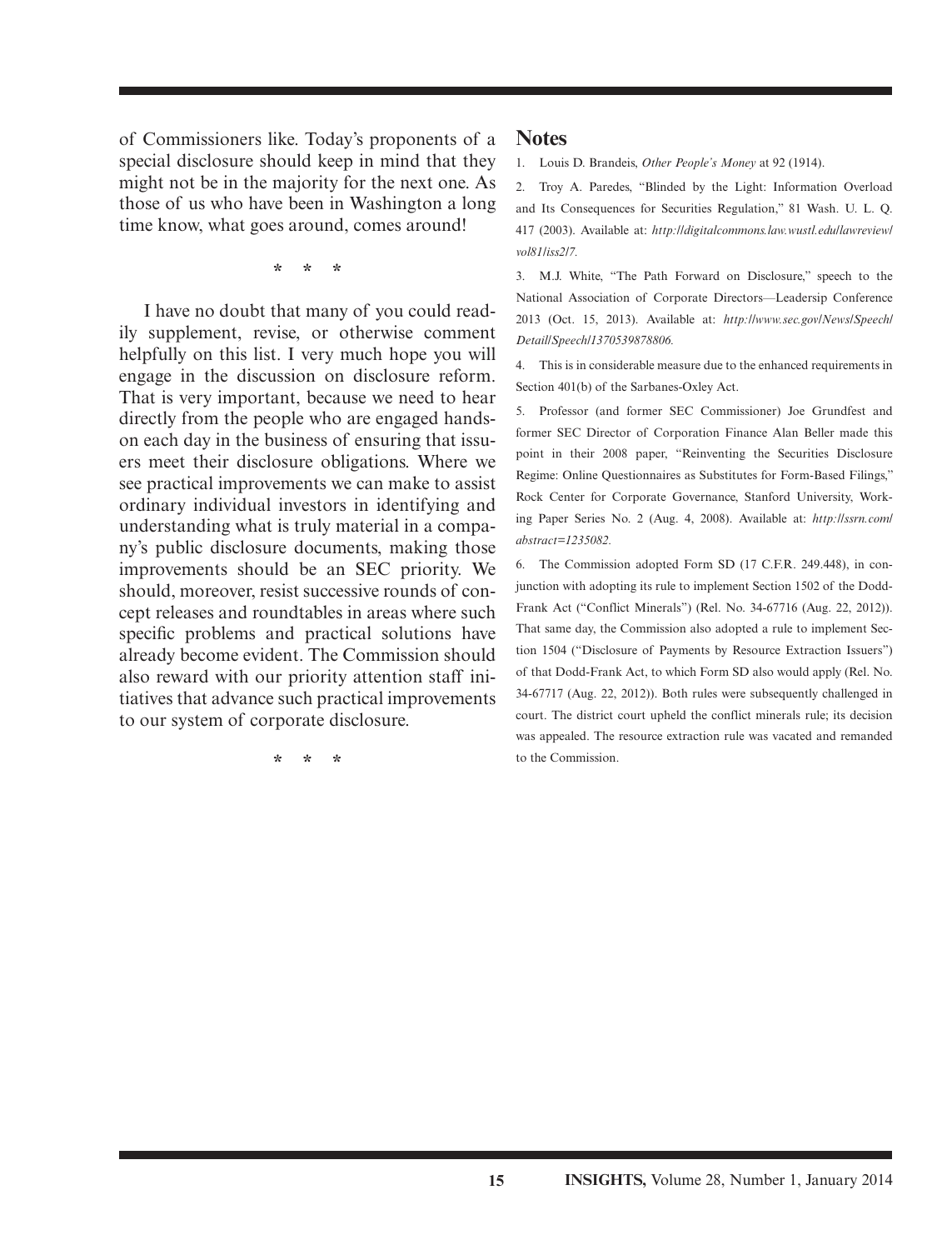## **MERGERS AND ACQUISITIONS**

## **Delaware Clamps Down on Disclosure-Based M&A Litigation**

*In just over a one-month span in 2013, three members of the Delaware Court of Chancery issued independent rulings decrying the rise in public company deal litigation and calling for reform. Each judge directed his criticism at early-stage, disclosure-only settlements that continue to line lawyers' pockets while offering little-to-no appreciable benefi t to stockholders. Such criticism is not entirely unprecedented. However, once-isolated criticism is becoming more widespread, and the Court of Chancery recently has identified specific steps that might alter the incentives driving this trend.*

#### **By Peter L. Welsh and Gregory L. Demers**

 Since the mid-2000s, the Court of Chancery in Delaware has witnessed a surge in M&A litigation, and this past year was no exception. In the first three quarters of 2013, 98 percent of all deals valued at over \$500 million resulted in litigation.<sup>1</sup> Given this trend, many stakeholders are now understandably resigned to the fact that deal litigation is a near certainty and view settlement as a cost of doing business. However, recent developments in the Court of Chancery provide Delaware corporations with reason for optimism that a "litigation tax" in every public company M&A transaction is not a foregone conclusion.

 The dramatic rise in public company M&A litigation in the last decade has been largely attributable to pre-closing, disclosure-based lawsuits seeking "therapeutic" relief, *i.e.* , "enhanced disclosure." The driving force behind such lawsuits is the high likelihood of extracting a substantial nuisance fee from risk-averse defendants. Increasingly, however, members of the Court of Chancery are demonstrating a greater reluctance to encourage disclosure-only settlements. This trend is manifesting itself in a number of ways, including public reprimands, lower fee awards, and new efforts to prevent plaintiffs from forumshopping. For example, shortly before year-end, Vice Chancellor Laster criticized a disclosureonly settlement in a stockholder lawsuit against Talbots Inc., stating that "[t]he social utility of cases like this continuing to be resolved in this way is dubious."<sup>2</sup> How these cases will be resolved in 2014 and beyond remains an open question, and it is one that could have a significant impact on public company deal litigation in the years ahead.

#### **The Rise of Disclosure-Based Litigation**

 Since the mid-2000s, M&A litigation in public company merger transactions has spiked.<sup>3</sup> In 2007, slightly more than half of all transactions valued at over \$500 million resulted in litigation; by 2009, that figure had surpassed 90 percent; and today it is approaching 100 percent.<sup>4</sup> These results are not limited to blue chip public company deals. In the past, only larger, more controversial transactions would draw significant stockholder litigation. However, in recent years, plaintiffs broadened their focus and began targeting smallcap and mid-cap companies as well.<sup>5</sup> It appears that any public deal—no matter how modest the transaction, how comprehensive the disclosures, or how fair the terms—is highly vulnerable to litigation. Very few of these cases are fully litigated;

Peter L. Welsh is a partner and Gregory L. Demers is an associate at Ropes & Gray LLP. The views expressed in this article do not necessarily represent the views of Ropes & Gray LLP or its clients, and are not intended to, and do not, constitute legal advice.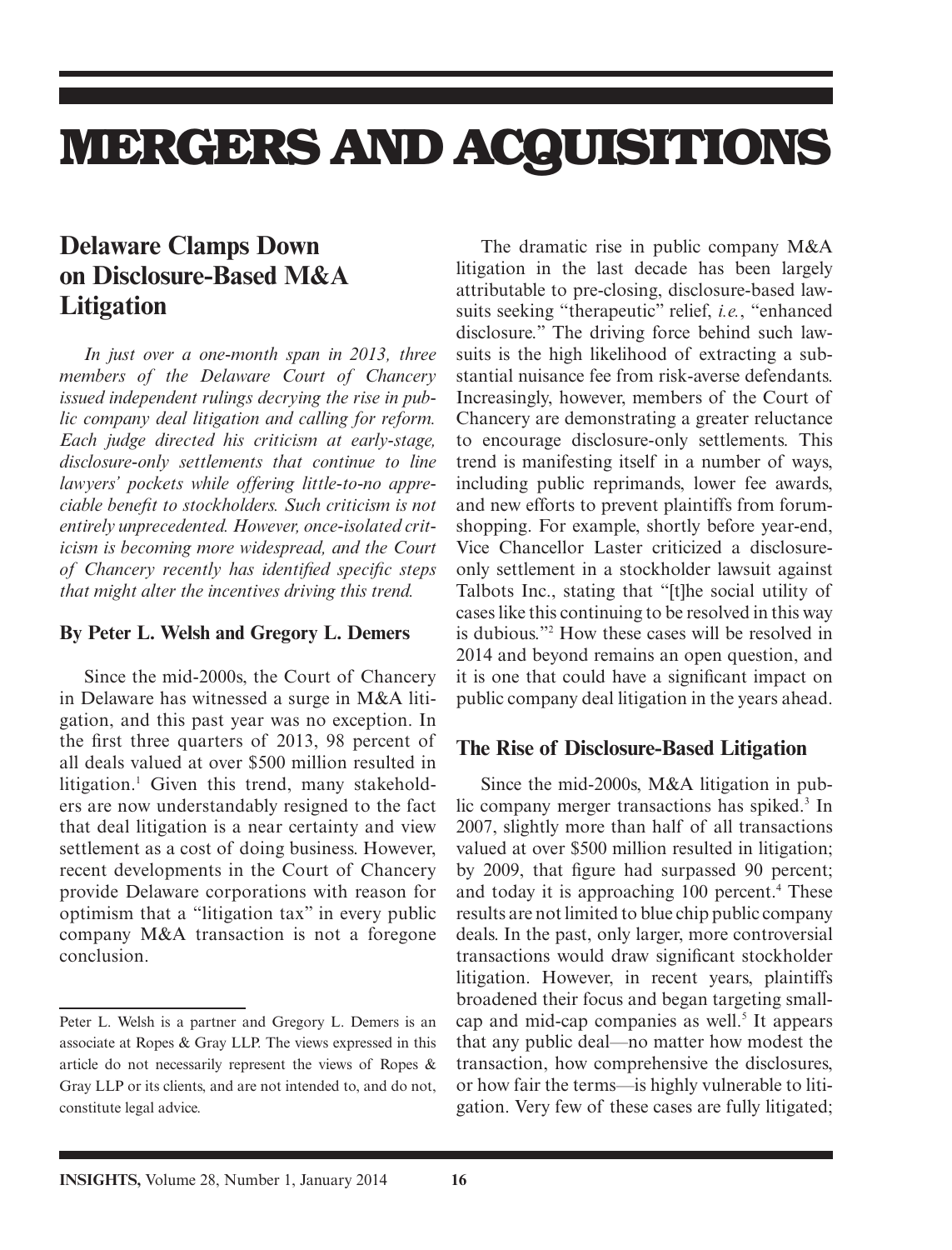a substantial majority settle.<sup>6</sup> As a result, some practitioners now view settlement costs, and the inevitable plaintiff attorney's fee claim, as a "litigation tax"<sup>7</sup> attendant to any major transaction, and one that is virtually "inevitable."<sup>8</sup>

 A primary factor, if not the primary factor, driving these numbers is the rise in disclosurebased litigation.<sup>9</sup> Settlement terms in M&A litigation have changed significantly over the last decade. Of deal-related stockholder suits filed in Delaware in 1999 and 2000, the majority of settlements involved monetary awards, and 10 percent were disclosure-only settlements, meaning that the only relief obtained consisted of additional disclosures in the target company's SEC filings.<sup>10</sup> Ten years later, those numbers have been turned on their head, with less than 10 percent of all settlements resulting in monetary awards and approximately 70 percent to 80 percent of all settlements resulting in only supplemental disclosures.<sup>11</sup>

 It is no mystery why these numbers have shifted so dramatically. On the one hand, lawsuits seeking to enjoin a merger transaction for allegedly misleading disclosure represent a lucrative opportunity for the plaintiffs' bar. A 2012 study found that the median time between the filing of an M&A lawsuit and settlement was 44 days, and the median award of attorneys' fees was between \$501,000 and \$600,000. 12 Corporations are often under intense pressure to close the deal and avoid protracted litigation. A material misstatement or omission in the target's SEC filings is often argued by plaintiffs to be *per se* irreparable harm, and is claimed by plaintiffs to strongly support an injunction from the court halting the transaction until the disclosure violation is corrected. 13 As a result, this alignment of incentives has caused an explosion of lawsuits seeking "therapeutic" relief—and attorney's fees.

 Although a few commentators and observers are supportive of the rise of disclosure-based litigation, 14 many others have decried this trend as an abuse of the judicial system, creating deadweight loss by offering no appreciable benefits to stockholders and serving only to compensate plaintiffs' counsel at the expense of corporate issuers and others. 15 And the Court of Chancery is increasingly clamping down. In a series of recent decisions, several members of the Court have made clear that they will more closely scrutinize the process by which litigants engage in a "kabuki dance" of hurried filings and orchestrated nonmonetary settlements of M&A litigation.<sup>16</sup>

#### **The Court of Chancery Weighs In**

The first recent shot across the bow came in a March 2013 bench ruling by Chancellor Strine in *Transatlantic Holdings Inc. Shareholders*  Litigation.<sup>17</sup> The case arose out of the sale of reinsurer Transatlantic Holdings to specialty insurer Alleghany Corporation. When the merger was announced, in typical fashion stockholders filed suit, asserting class and derivative claims against Transatlantic based on alleged breaches of fiduciary duty—despite the fact that 99.85 percent of voting shares were cast in support of the transaction. 18 The parties reached a settlement whereby Transatlantic would make supplemental disclosures in a proxy statement supplement, but stockholders would receive no other consideration in the settlement. 19

 On March 8, 2013, Chancellor Strine issued a ruling from the bench rejecting the negotiated settlement and leaving no doubt as to his position on makeweight disclosure litigation. The ruling denounced the proposed disclosures as containing only "some rote [facts] about insurance ratios" and "simply parroting, out of context" disclosures made in other cases. The Court concluded that plaintiffs' counsel had failed "to explain in any rational way why the disclosures that they had obtained were in any meaningful way of utility to someone voting on the merger." 20 The Court also expressed concern for the difficult bind that defendants find themselves in when faced with frivolous litigation that threatens to hold up a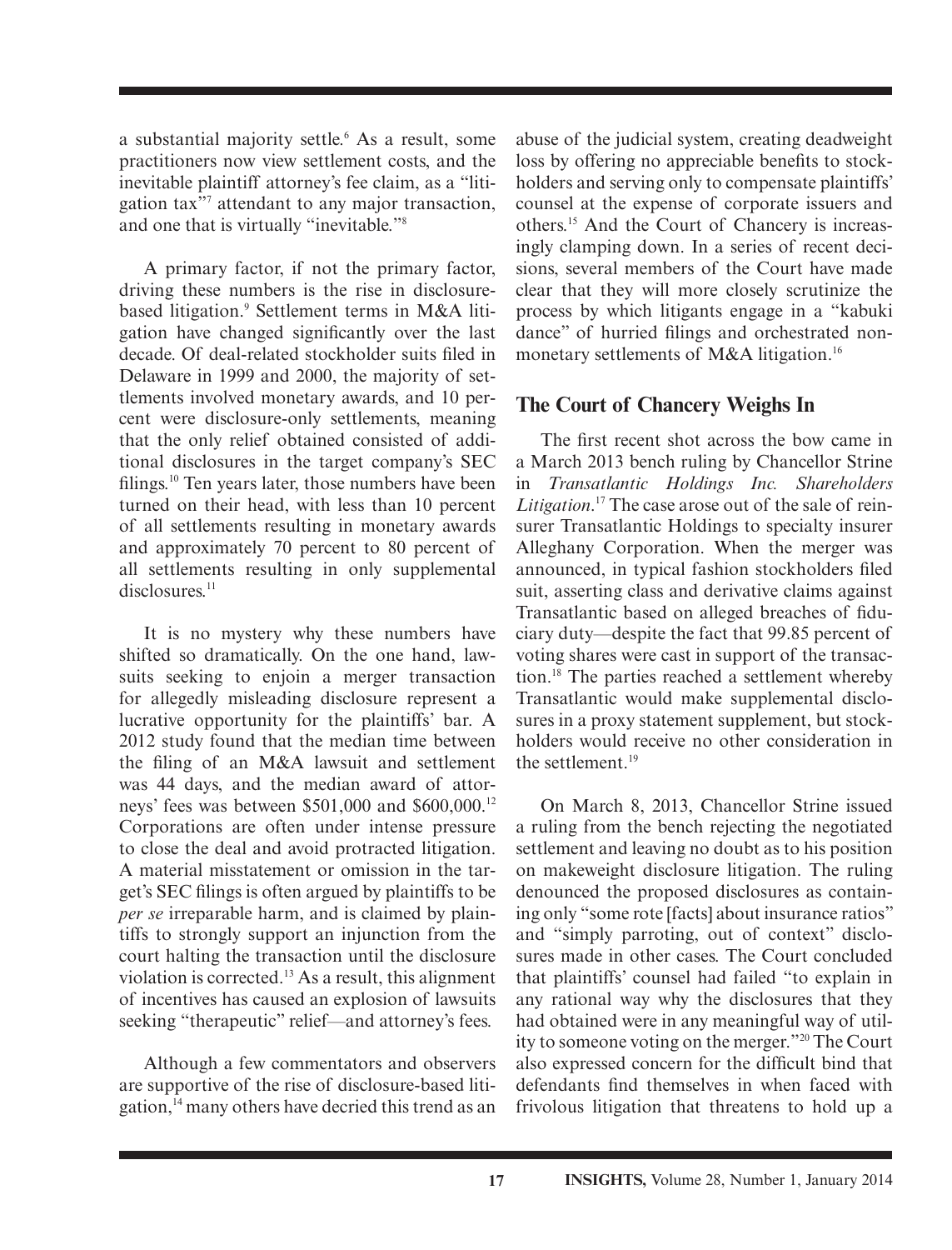major transaction: "I don't fault the defendants, who face an imponderable situation in which the cost of getting rid of non-meritorious claims, you know, on the merits exceeds settling by giving out information which can't—which doesn't possibly impair the vote."<sup>21</sup>

*Transatlantic* is notable for three reasons. First, it is an example of the quite rare case in which the Court of Chancery has flatly rejected a negotiated settlement between two parties represented by experienced counsel.<sup>22</sup> Second, beyond disapproving the settlement, Chancellor Strine took the unusual step of sympathizing with—lamenting even—the plight of corporate defendants that must pay nuisance fees to put a quick end to frivolous deal litigation. Third, perhaps as a result of this outspoken criticism by the Chancellor, the case garnered significant attention in the Delaware legal community and potentially supported a broader response from the Court to this growing problem.

 Less than two weeks after *Transatlantic* was decided, Vice Chancellor Glasscock issued an opinion in another case involving a disclosureonly settlement. In *In re PAETEC Holding*   $Corp<sub>1</sub>$ <sup>23</sup>, the plaintiffs agreed to settle in exchange for additional disclosures in connection with the sale of the company and an agreement by defendants not to oppose a \$500,000 fee request. Echoing the concerns expressed in *Transatlantic* , Vice Chancellor Glasscock explained: "There is a risk in any disclosure-only settlement that both the plaintiffs and the defendants have agreed to trivial disclosures as the path of least resistance to a desired end: For the defendants, the release of claims without significant cost, and for the plaintiffs, access to fees and costs."<sup>24</sup> Accordingly, the Court concluded that "close judicial scrutiny of the settlement can be warranted, notwithstanding an uncontested fee request … especially … in the context of merger litigation that produces a disclosure-only settlement."<sup>25</sup> Despite ultimately approving the settlement, Vice Chancellor Glasscock made clear that he too would subject

such settlements to heightened scrutiny in the future.

 Within less than a month, Vice Chancellor Laster weighed in on the issue as well. In *In re Gen-Probe Inc. Shareholders Litigation,* <sup>26</sup> the Vice Chancellor faced a similar situation in which the parties agreed to a "terribly thin" disclosure-only settlement.<sup>27</sup> In a bench ruling, the Vice Chancellor specifically referenced the *Transatlantic* decision and considered whether to likewise reject the parties' agreed-upon settlement, which provided for "somewhat oblique" and "very soft" supplemental disclosures.<sup>28</sup> Ultimately, the Court approved the settlement, but only after joining Vice Chancellor Glasscock and Chancellor Strine in denouncing this trend.

 Invoking a standard that had been established in the Vice Chancellor's *Sauer-Danfoss* bench ruling (and other fee decisions), Vice Chancellor Laster stated that while he preferred to "stick to the ranges" established in other cases—roughly \$450,000 to \$500,000—he was "starting to think of that range as too high" for disclosure-only cases. 29 He concluded that \$500,000 in fees for supplemental disclosures was "excessive particularly when 95 percent of deals get sued on." $30$ Most notably, he observed that recent trends in Delaware deal litigation might warrant a modified approach to disclosure-based litigation from the courts: "we now have a sample, which, frankly, didn't exist, really, five years ago to compare these disclosure cases against. And I think the idea that we're giving out, left and right, 500 grand for five [disclosures]... there may need to be a recalibrating of the market." $31$ 

 Given the almost immediate (and fully consistent) reactions by Vice Chancellors Glasscock and Laster, it appears that the concerns articulated by Chancellor Strine in *Transatlantic* were neither fleeting nor idiosyncratic. At year-end, Vice Chancellor Glasscock again weighed in on excessive M&A litigation: "In a universe where litigation resulting from public company mergers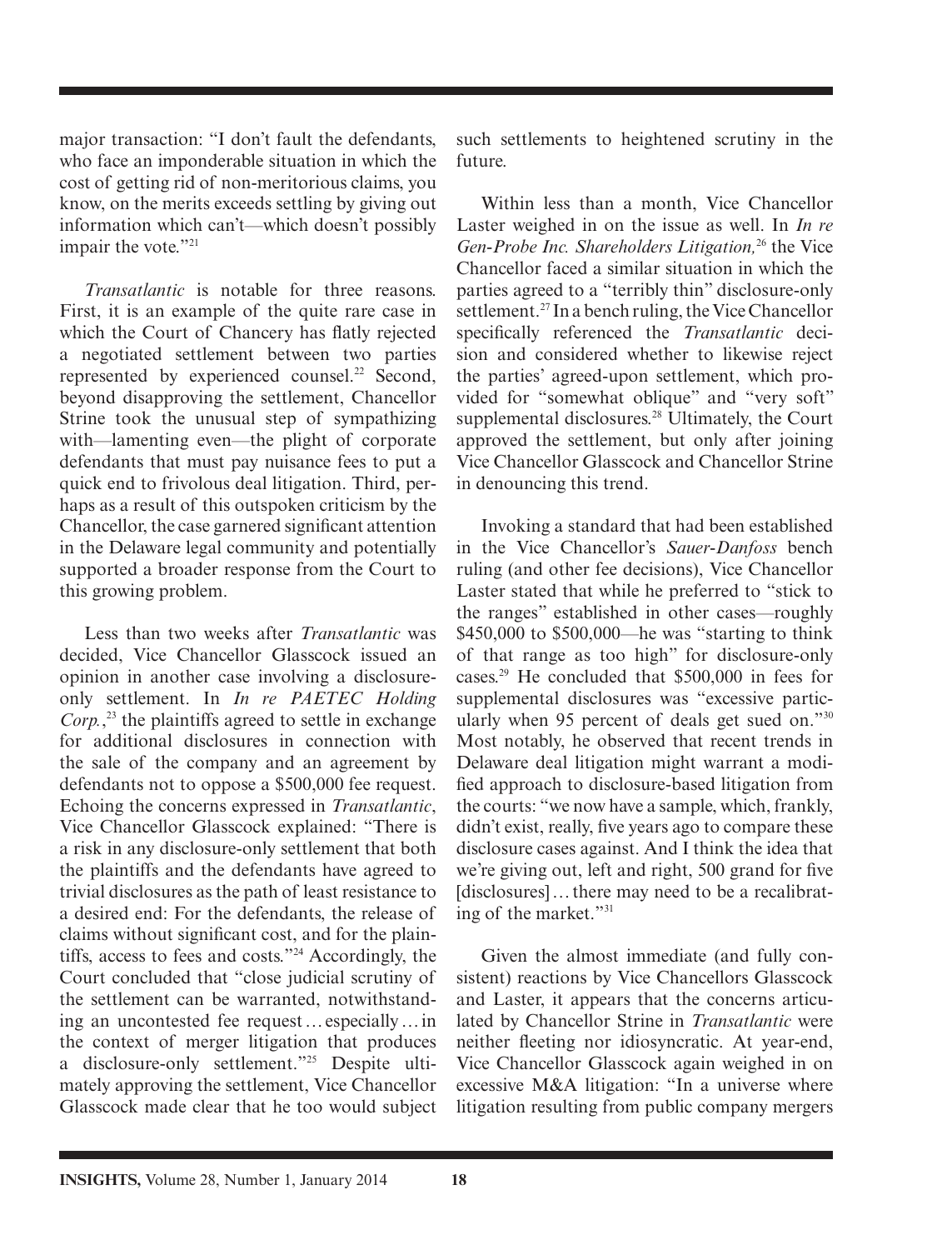is ubiquitous, it is likely that the Board's awareness of its fiduciary duties would have provided substantial leverage on the Special Committee and the Board to pursue the opportunities that the market, independent of the Plaintiffs' efforts, provided." 32 In a December 2013 ruling, in *In re Talbots Inc. Shareholders Litigation* , referred to earlier, Chancellor Strine reiterated his concerns about disclosure-only deal litigation and "enhanced disclosure settlements," stating that the "social utility of cases like this … is dubious" and suggested that they cannot "continue[ ] to be resolved in this way."<sup>33</sup>

#### **A Shifting View of Plaintiffs' Fee Awards**

 Given the powerful incentives on both sides to settle as soon as possible, disclosure-based lawsuits rarely are litigated on the merits to a written decision.<sup>34</sup> As a result, courts largely are deprived of the ability to express disapproval of unmeritorious cases in the ordinary course and to provide robust, common law guidance in a written decision around what constitutes a meritorious disclosure-based lawsuit. In addition, courts generally have a strong predisposition toward settlement and are wary of encroaching on compromises reached between parties and counsel dealing at arm's length, making the rejection of negotiated settlements a rare occurrence reserved for the most egregious cases.

The difficulty with much  $M&A$  stockholder litigation is not that the parties and their counsel do not deal at arm's length or truly negotiate the specifics of supplemental disclosure or the terms of settlement. Rather, it is that each party (or at least class action plaintiffs' counsel and the defendants) is incentivized to reach settlement on terms that confer little-to-no benefit on stockholders. issuers or the public markets generally. What drives the settlement dynamic is the availability of a significant plaintiffs' fee award in exchange for (at best) modest litigation effort by plaintiffs' counsel and "sleeves off the vest" settlement concessions by defendants.

 Recent commentary surrounding attorney's fees in Delaware has focused on a few outsized fee awards that some view as a windfall and a possible harbinger of even larger awards to come. 35 Most notably, in 2011 alone, the Court of Chancery approved fee awards of \$2.4 million in *In re Compellent Technologies Inc. Shareholders*  Litigation,<sup>36</sup> \$22 million in *In re Del Monte Foods* Co. Shareholders Litigation,<sup>37</sup> and \$285 million in *In re Southern Peru Copper Corporation*  Shareholders Derivative Litigation.<sup>38</sup> However, just as Delaware courts have been increasingly generous with meritorious suits that provide real value to stockholders, they have become increasingly demanding of plaintiffs' lawyers when faced with disclosure-only settlements.

 In his widely discussed 2011 *Sauer-Danfoss* opinion, 39 Vice Chancellor Laster reduced a requested fee award from \$750,000 to \$75,000, which represented the supposed benefit conferred by a single material disclosure.<sup>40</sup> However, the most widely cited portion of the opinion is the Court's compilation of disclosure-only settlements and its conclusion that "[t]his Court has often awarded fees of approximately \$400,000 to \$500,000 for one or two meaningful disclosures."<sup>41</sup> Interestingly, *Sauer-Danfoss* focused on the importance of creating real incentives (and disincentives) for the plaintiffs' bar: "By granting minimal fees when deal litigation confers minimal benefits, this Court seeks to align counsel's interests with those of their clients and encourage entrepreneurial plaintiffs' lawyers to identify and litigate real claims."<sup>42</sup> The difficulty with such an approach is that it creates a relatively reliable roadmap for plaintiffs' counsel and defendants to follow in order for defendants to get a settlement approved and for plaintiffs' counsel to obtain what it views as an acceptable fee award.

Underscoring this point, Vice Chancellor Glasscock explained in *Dias v. Purches* that "[t]he fact that merger litigation has gone from common to ubiquitous in just a few years suggests that the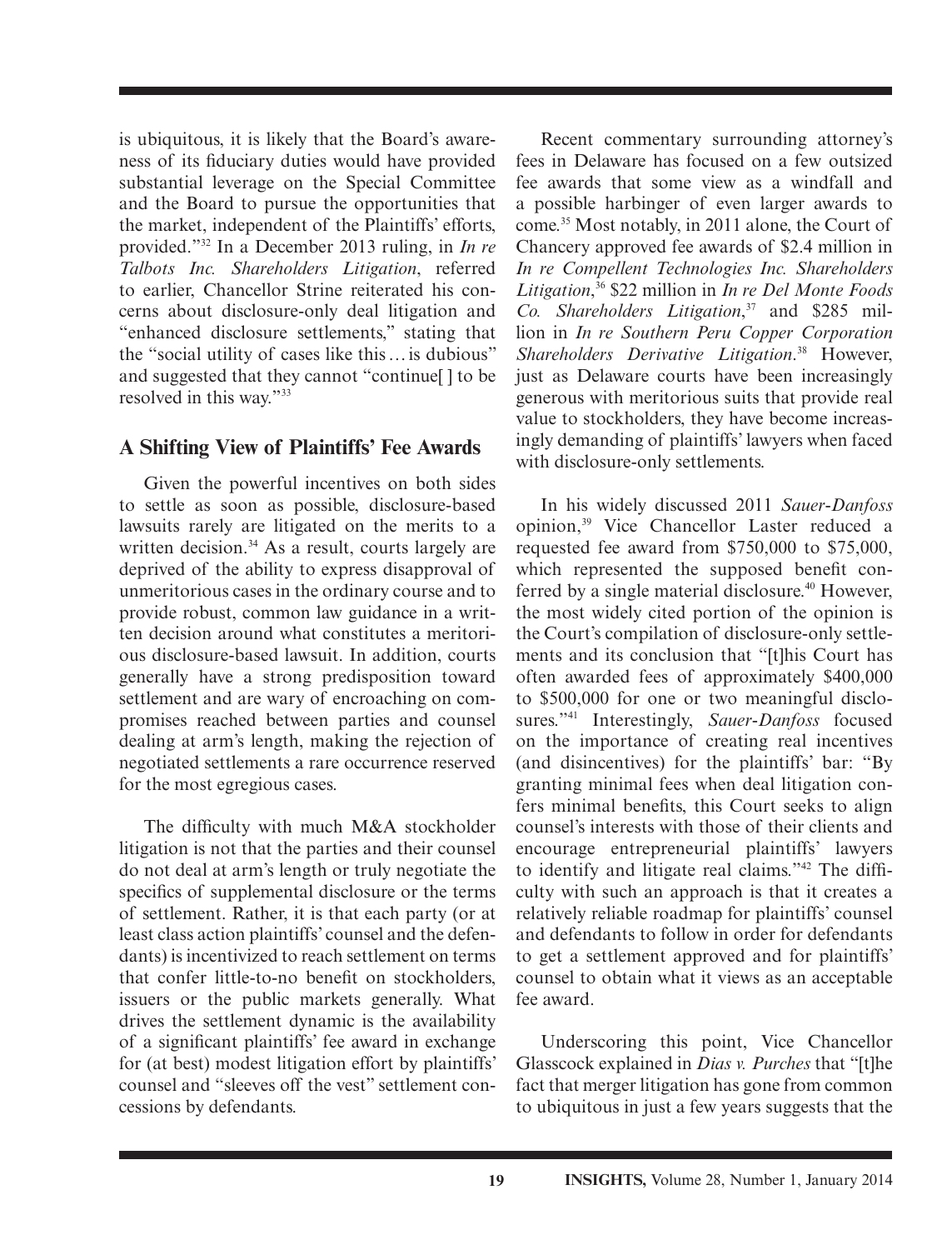current balance of incentives is flawed." $43$  He also criticized the growing number of "broad and general" complaints "clad in boilerplate" filed by lawyers "taking a scattershot approach" and warned that "[t]his dynamic obviously creates a risk of excessive merger litigation, where the costs to stockholders exceed the benefits."<sup>44</sup> Because the *Sauer-Danfoss* range would have resulted in a fee award equaling \$42,000 per hour for work performed on the plaintiffs' sole meritorious claim, the court reduced the award by one-third, to \$266,667.45

In his April 2013 decision in *Gen-Probe*, Vice Chancellor Laster appropriately questioned whether the *Sauer-Danfoss* range should be revised in light of the glut of stockholder lawsuits tracking every deal. Accordingly, he reduced a fee award from the requested \$450,000 to \$100,000. 46 Even more recently, in *In re Complete Genomics, Inc. Shareholder Litigation,* Vice Chancellor Laster again confronted a disclosure-only settlement and again departed from the range established in *Sauer-Danfoss*.<sup>47</sup> For one "meaningful" disclosure, he awarded \$300,000, and reduced the total requested fee award from \$1.4 million to \$315,000. 48

Significantly, *Complete Genomics* recognized the difficulty in "trying to construct a market proxy for situations that aren't bargained for, that are relatively arbitrarily priced," querying whether the bargained-for disclosure was worth the combined annual household income of ten American families.<sup>49</sup> The Vice Chancellor also stated that he could not "equate the injunctive relief that was made here … with \$2.5 million in hard cash money recovery" in a recent case that resulted in a fee award of \$500,000, nor could he equate "the amount of effort that went into this injunction proceeding, … [with] the amount of effort that it takes to fully litigate a case through trial, win on the merits, and recover \$2.5 million for stockholders."<sup>50</sup> Likewise, juxtaposed against a recent award of \$1 million for increasing deal value by  $$14.15$  million,<sup>51</sup> the average fee for disclosure-based suits appears disproportionately large given the benefit conferred.

 At the end of 2013, Chancellor Strine went a step further in *In re Talbots Inc.* , a case in which plaintiffs and defendants had agreed upon an award of plaintiffs' attorneys fees of no more than \$237,000. In approving the agreed-upon fee award, Chancellor Strine advised plaintiffs' counsel that "I've seen this in many briefs now, this whole idea that if you have a disclosure settlement, you sort of automatically start with 4 or \$500,000. That's not the law."<sup> $52$ </sup> He also observed that "most of the cases" coming before the court do not involve material disclosures, and, as a result, he signaled that he would be receptive to a much lower fee in the future: "If it weren't clearly negotiated I could have easily given 50,000, 75,000, 100,000 for this."<sup>53</sup> Chancellor Strine further cautioned that "in the holiday spirit, I am not going to deviate downward. But nor am I going to ever see this cited back as some sort of market indication."<sup>54</sup>

 Notably, between 2009 and 2012, average attorney's fees requested in disclosure-only settlements declined for three consecutive years.<sup>55</sup> Although Cornerstone Research has not yet published its annual M&A review for 2013, it is not unreasonable to expect that this trend will continue, especially given the increasing skepticism from various members of the Court. Whether declining fee awards will stem the tide of frivolous deal litigation is another question.

 Even if the Court were to cut in half the baseline suggested in *Sauer-Danfoss* for supplemental disclosures—to a range of \$200,000 to \$250,000—it may not have an appreciable impact on plaintiffs' lawsuits if unaccompanied by additional reforms. For many plaintiff's attorneys, a high likelihood of extracting a modest fee in short order would be worth the upfront investment of time, particularly as disclosure-based M&A litigation has become increasingly routinized over time. One alternative is to expand the range of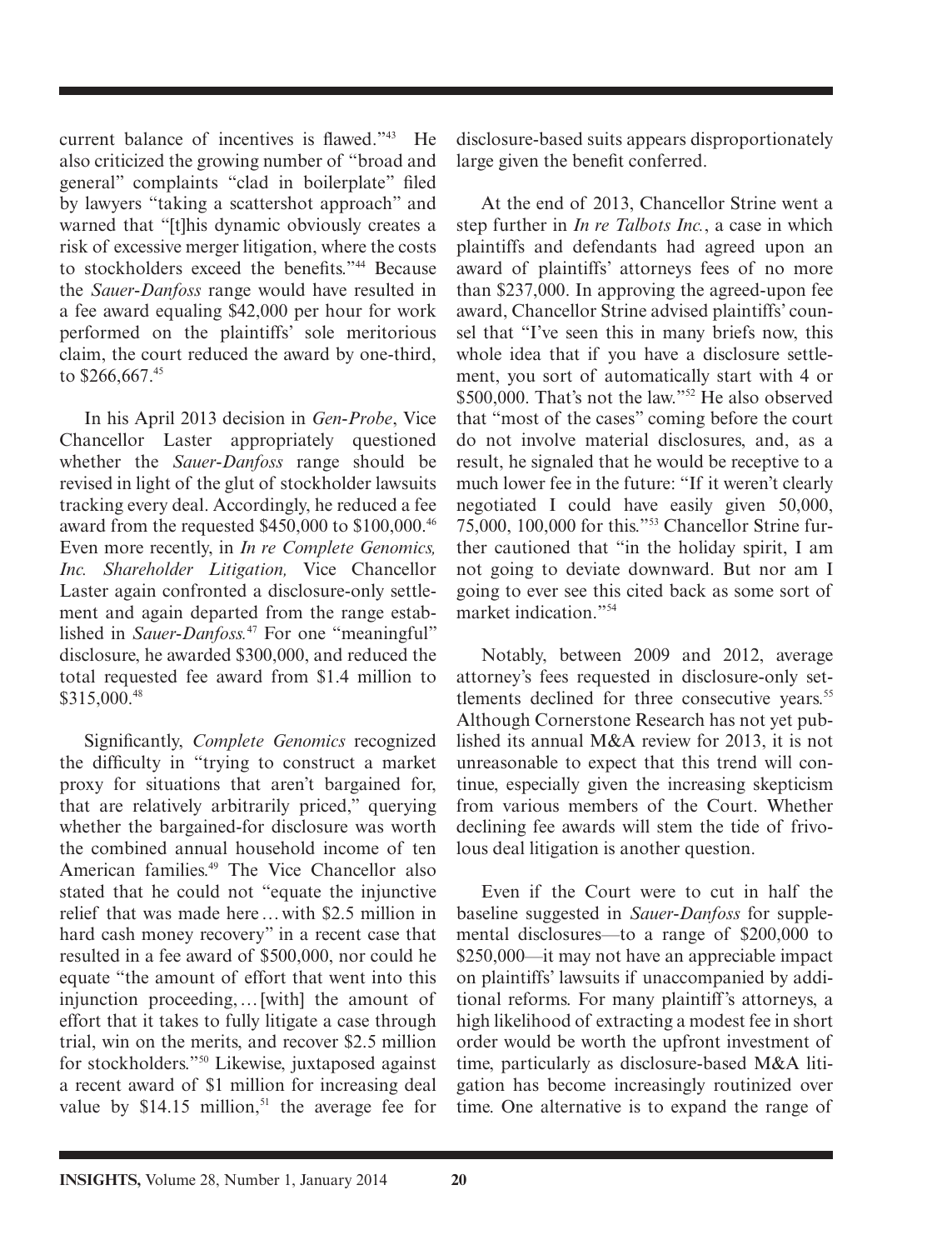awards. For instance, \$50,000 could be a reasonable baseline for substantive and helpful, but ultimately immaterial disclosures. On the other hand, \$500,000 could be used as a baseline for the very rare case in which plaintiffs' counsel unearth through real litigation effort a very material fact that was not disclosed, or that was disclosed in a materially misleading way, and that significantly altered the mix of information available to stockholders.<sup>56</sup> Dramatically lowering the range of typical fee awards is especially appropriate here, since the usual rationale for awarding significant contingency fees—namely, that plaintiffs bring many cases for which they earn no fee in order to bring the exceptional case where they earn a fee – does not apply currently in disclosure-based M&A litigation.<sup>57</sup>

 Another, perhaps complementary, approach is to place more weight on the traditional lodestar method of assessing a plaintiffs' fee petition, coupling a requirement that plaintiffs make a strong showing of real litigation effort together with close scrutiny by the court of plaintiffs' attorneys' time entries and detailed fee backup. It is arguable that, in recent years, too much emphasis has been placed on the amorphous concept of the "benefit" obtained in a disclosure-only settlement, allowing plaintiffs' attorneys to go through the motions of litigating, without actually litigating, and still obtain a fee award. If plaintiffs' attorneys were required to demonstrate sustained, protracted and meaningful litigation effort in order to obtain a fee award, and significant fees were awarded only for significant benefits, the cost-benefit calculation for the plaintiffs' bar of bringing transactional litigation might shift toward investing those significant up-front litigation costs more in meritorious and, therefore, lucrative cases, rather than in routine, predictable disclosure-based cases. A broader spectrum of potential fees, coupled with close examination of the actual work performed by plaintiffs' counsel to justify counsel's fee claim, could better promote incentives to bring meritorious claims while increasing the costs of bringing makeweight M&A litigation and creating a possible deterrent for "raptorious and unblinking" litigators. 58

#### **Forum-Shopping**

 An important consideration in reigning in unmeritorious M&A litigation has long been the risk that any concerted judicial reform by the Court of Chancery might drive deal litigation out of Delaware. Recent studies suggest that forum-shopping is on the rise, as entrepreneurial plaintiffs' lawyers seek to evade Delaware courts' growing hostility to contrived stockholder suits.<sup>59</sup> If the ultimate goal is to reduce the overall number of such cases impeding public company transactions—not merely to prevent such cases from being filed in Delaware—then courts will also have to address this multi-jurisdictional problem.

 In 2013, the Court of Chancery made progress on this front as well. Specifically, in *Boilermakers Local 154 Retirement Fund v. Chevron Corp.,*  Chancellor Strine held that forum-selection clauses in corporate bylaws—an increasingly common response to multi-jurisdictional litigation are facially valid under Delaware law.<sup>60</sup> However, although *Chevron* represents a significant victory for Delaware corporations, it will not necessarily resolve the issue of forum-shopping, as several uncertainties remain. First, the appeal in *Chevron* was voluntarily dismissed, which means that the Delaware Supreme Court has not yet been called upon to definitely answer this question. Second, it is unclear whether *Chevron* will prompt Delaware incorporated issuers to adopt forum-selection provisions, particularly given the skepticism expressed by institutional investors, as well as Glass, Lewis & Co. and Institutional Shareholder Services. Third, it remains to be seen whether the courts of other states—which must consider the issue in the first instance—will give these provisions effect.<sup>61</sup>

 A related concern is the complicity of defendants in this new regime. To the extent that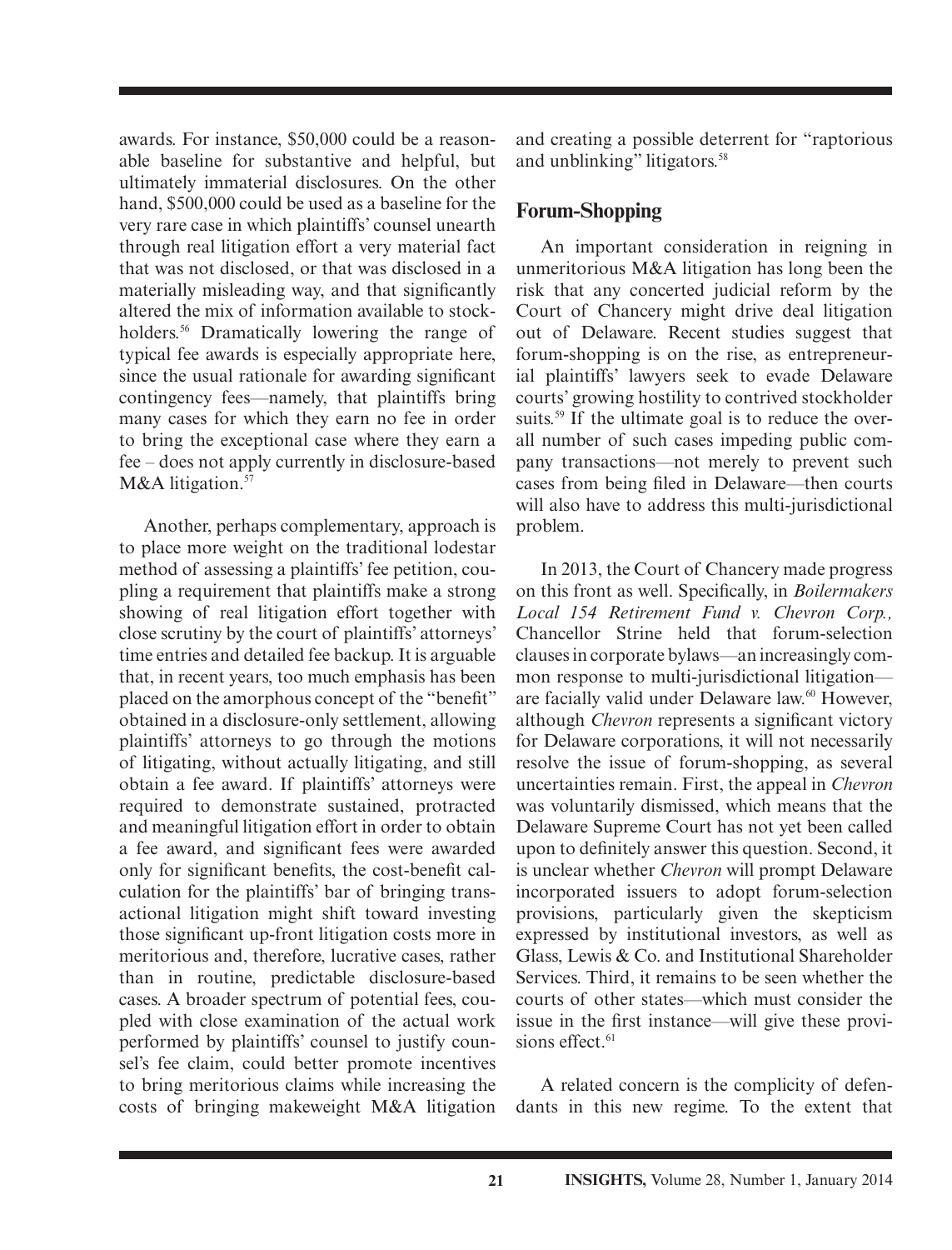defendants, like plaintiffs, also desire a court's rubber-stamp for a disclosure-only settlement, the parties may engage in "collusive forum-shopping," thus eliminating any benefit offered by forumselection clauses. $62$  Outside of the courtroom, Chancellor Strine has opined that "the growth in [disclosure-only] settlements … is attributable in material measure to the perverse incentives caused by forum shopping, which … increases the costs and uncertainty of litigation to defendants in a manner that makes [these] settlements more rational than moving to dismiss or otherwise fighting a meritless case."<sup>63</sup>

#### **Looking Ahead**

 As Chancellor Strine's December 2013 ruling in *Talbots* indicates, a shift is underway in the Court of Chancery with respect to disclosurebased M&A litigation, and while the direction is clear, the destination is not. One apparent takeaway is that the recent spate of criticism from the bench is not a passing trend. The Court of Chancery likely will continue to closely scrutinize early-stage, disclosure-only settlements, and will put increasing pressure on plaintiffs and defendants to reach fair terms. Given their growing skepticism, courts may even seek to preempt such suits by more narrowly defining companies' disclosure obligations, which are a creature of common law, not statute. 64

 As defendants get more adept at anticipating disclosure-based lawsuits, plaintiffs' claims will become diluted, which is undoubtedly one factor behind the recent decline. Average fee awards likely will continue their descent. Because, at present, the cost of multi-jurisdictional litigation trumps the expense of nuisance fees, plaintiffs and defendants will make a concerted effort to convince courts that their negotiated settlements are reasonable, and they are likely to prevail. In addition, a sharp pendulum-swing that reduces pre-closing disclosure-based litigation risks an uptick in post-closing damages litigation—which tends to be much more difficult to settle, and

which presents the potential for much higher fee awards. Thus, while Delaware courts took important steps over the last year to reign in runaway deal litigation, the alignment of incentives between risk-averse parties will remain a major impediment to widespread reform.

#### **Notes**

 1. Liz Hoffman, *Delaware's Top Business Judge Lambasts Plaintiffs*  Lawyers, Wall Street Journal: Law Blog (Dec. 26, 2013), available at *http://blogs.wsj.com/law/2013/12/26/delawares-top-business-judgelambasts-plaintiffs-lawyers/.*

 2. *In re Talbots, Inc. S'holders Litig.* , No. 7513-CS (Dec. 16, 2013) (transcript).

 3. Although most disclosure litigation also includes challenges to the transaction process, the focus in such litigation often very quickly shifts to the disclosures because of the possibility of a disclosure-based injunction and, notably, the relative ease of effecting a disclosure-based settlement.

 4. *Id.* ; *see also* Robert M. Daines & Olga Koumrian, *Shareholder Litigation Involving Mergers & Acquisitions* , Cornerstone Research Review of 2012 M&A Litigation, p. 1 (Feb. 2013).

5. Steven M. Haas, *The Small-Cap M&A Litigation Problem*, The Harv. L. School Forum on Corp. Gov. & Fin. Reg. (July 31, 2013), available at *https://blogs.law.harvard.edu/corpgov/2013/07/31/the-smallcap-ma-litigation-problem/*; *see also* Dwight W. Stone II, Dennis M. Robinson, Jr., and Patrick D. McKevitt, *Dealing with the Inevitable: Practical Considerations in Defending Merger Objection Lawsuits* , For the Defense, p. 3 (Oct. 2013) (observing that between 2006 and 2009 the median market cap of a target company involved in deal litigation dropped from \$1.1 billion to \$509 million); Daines & Koumrian, *supra* n.2, at 1 (observing that litigation following transactions valued at more than \$100 million accelerated at roughly the same rate as litigation tracking the largest transactions over the preceding three years).

- 6. Daines & Koumrian, *supra* n.4, p. 6.
- 7. Haas, *supra* n.5.

 8. *See* Stone, *et al*., *supra* n.5, at 1; *see also Dias v. Purches* , 2012 WL 4503174, at \*5 (Del. Ch. Oct. 1, 2012) (describing how lawsuits follow the announcement of M&A transactions "like mushrooms follow the rain").

 9. *But see* Steven M. Davidoff, *Debating the Merits of the Boom in Merger Lawsuits*, The New York Times: DealBook (Mar. 8, 2013) (suggesting that a significant factor behind the rise in M&A litigation is new multi-state litigation trend whereby different plaintiffs file suit in multiple jurisdictions concerning the same transaction); Timothy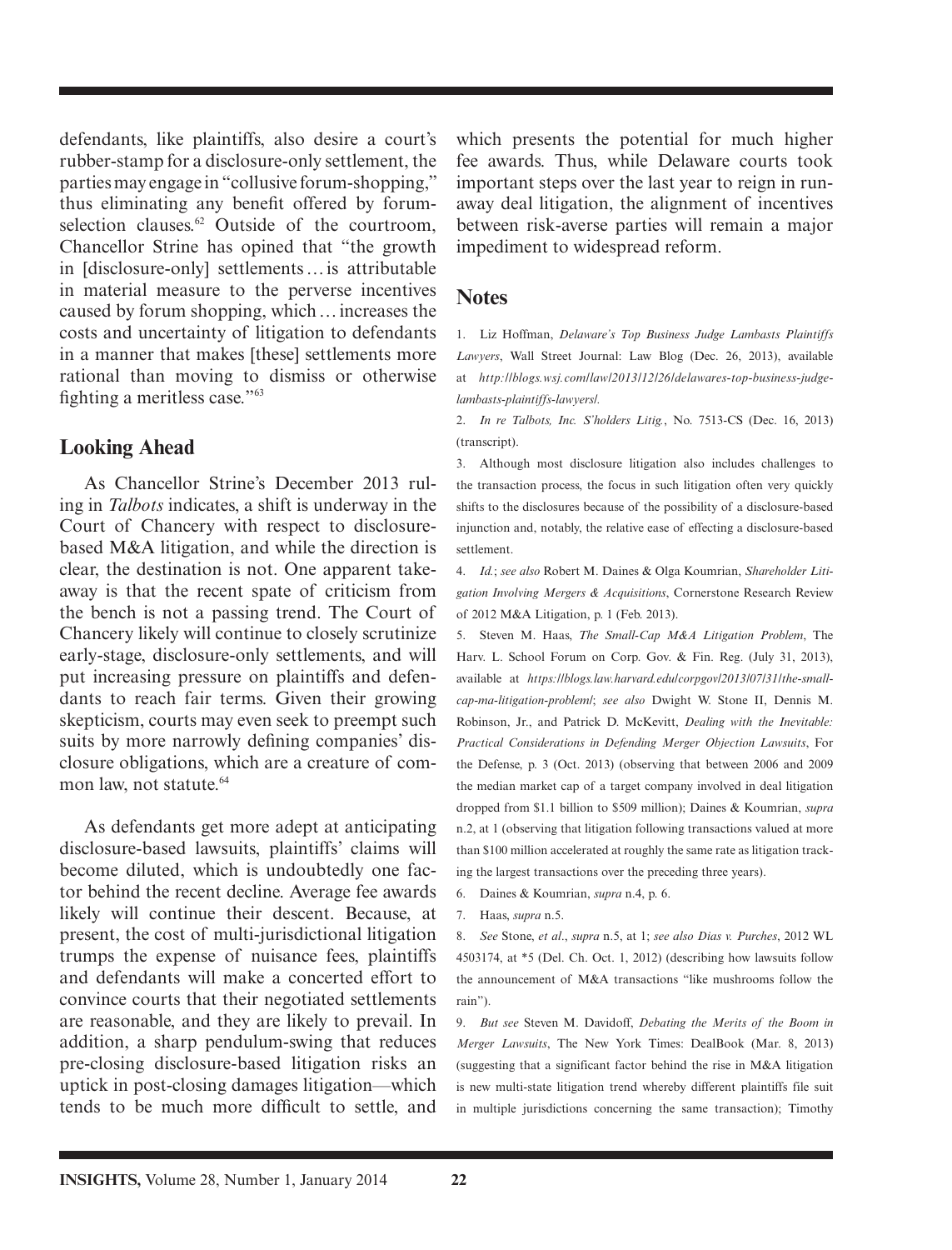R. McCormick, Michael W. Stockham, & Mackenzie S. Wallace, *The Aggressive Pursuit of Merger Litigation Outside of Delaware* , In-House Defense Quarterly (Winter 2013) (same).

 10. *See* Thompson, Robert B. and Randall S. Thomas, *The New Look of Shareholder Litigation: Acquisition-Oriented Class Actions*, 57 Vanderbilt Law Review, 133, 179-81 (2004).

11. Daines & Koumrian, *supra* n.4, p. 6.

 12. Robert M. Daines & Olga Koumrian, *Shareholder Litigation Involving Mergers & Acquisitions* , Cornerstone Research Review March 2012 Update, at 7, 12 (Mar. 2012).

 13. *See In re Transkaryotic Therapies, Inc.* , 954 A. 2d 346, 360-61 (Del. Ch. 2008).

 14. Davidoff, *supra* n.9 ("For [M&A] lawyers to bring good cases … they need to bring bad ones to pay for them.").

 15. *See, e.g.,* Haas, *supra* n.5; Andrew Noreuil, Will Recent Delaware Court Decisions Curb Excessive M&A Litigation?, The Harv. L. School Forum on Corp. Gov. & Fin. Reg. (Sept. 18, 2013); Ronald Barusch, Dealpolitik: The Useful Corruption of Shareholder Lawsuits, Wall Street Journal: Blogs (Jan. 13 2011), available *at http://blogs.wsj. com/deals/2011/01/13/dealpolitik-the-useful-corruption-of-shareholderlawsuits/*; Ann Woolner, Phil Milford and Rodney Yap, When Merger Suits Enrich Only Lawyers, Bloomberg News (Feb. 16, 2012), available at *http://www.bloomberg.com/news/2012-02-16/lawyers-cash-in-whileinvestor-clients-get-nothing-in-merger-lawsuit-deals.html.*

 16. *In re Revlon, Inc. S'holders Litig.* , 990 A.2d 940, 945-46 (Del. Ch. March 16, 2010).

17. C.A. No. 6574-CS, 2013 WL 1191738 (Mar. 8, 2013).

- 18. *Id.* at \*2.
- 19. *Id.* at \*1.
- 20. *Id*.
- 21. *Id.* at \*2.

22. *See also In re SS&C Tech. Inc., S'holders Litig., C.A. No. 1525-N,* 2006 WL 3499748 (De. Ch. Nov. 29, 2006); *cf. Scully v. Nighthawk Radiology Holdings, Inc*., No. 5890-VCL (Del. Ch. Dec. 17, 2010) *; In re BEA Sys., Inc. S'holders Litig*., 2009 WL 1931641 , at \*1 (Del. Ch. June 24, 2009). 23. C.A. No. 6761-VCG, 2013 WL 1110811 (Del. Ch. Mar. 19, 2013).

24. *Id.* at \*6.

26. No. 7495-VCL, at \*36 (Del. Ch. Apr. 10, 2013) (transcript)*.*

- 27. *Id*.
- 28. *Id.* at \*36-37.
- 29. *Id.* at \*46.
- 30. *Id.* at \*47.
- 31. *Id*.

 32. *In re Quest Software Inc. S'holders Litig.* , C.A. No. 7357-VCG, at \*21 (Nov. 12, 2013).

33. *In re Talbots, Inc*., No. 7513-CS.

 34. *See* Daines & Koumrian, *supra* n.4, at 5 (demonstrating that, on average, more than sixty percent of deal-related cases settle while less than ten percent are dismissed by the court or reach a judgment).

 35. Joe Palazzolo, *Delaware High Court Blesses \$300 Million in Attorney Fees* , Wall Street Journal: Law Blog (Aug. 28, 2012), available at *http://blogs.wsj.com/law/2012/08/28/delaware-high-court-blesses-300 million-in-attorney-fees/.*

- 36. C.A. No. 6084-VCL (Del. Ch. Dec. 9, 2011).
- 37. C.A. No. 6027-VCL (Del. Ch. Dec. 1, 2011).
- 38. C.A. No. 961-CS (Del. Ch. Oct. 14, 2011).

 39. *In re Sauer-Danfoss Inc. S'holders Litig.*, 65 A.3d 1116 (Del. Ch. 2011).

- 40. *Id.* at 1140-41.
- 41. *Id.* at 1136-37.
- 42. *Id.* at 1141.
- 43. No. 7199-VCG, 2012 WL 4503174, at \*16 (Del. Ch. Oct. 1, 2012). 44. *Id*. at \*15.

45. *Id*. at \*27. It is worth noting that the actual fee awarded still equaled approximately \$28,000 per hour using the court's formula, which could hardly be viewed as a disincentive for plaintiffs' lawyers to bring suit.

- 46. No. 7495-VCL, 2013 WL 3246605 (Del. Ch. Apr. 10, 2013).
- 47. *C.A. No. 7888-VCL (Del. Ch. Oct. 2, 2013) (transcript).*
- 48. *Id.* at \*53-60.
- 49. *Id.* at \*54.
- 50. *Id.* at \*53-54.
- 51. *See In re Quest Software* , C.A. No. 7357-VCG, at \*21.
- 52. *In re Talbots, Inc.* , No. 7513-CS, at \*15-16.
- 53. *Id.* at \*15.
- 54. *Id*.
- 55. *See* Daines & Koumrian, *supra* n.4, at 9.

 56. *See, e.g.* , *In re Del Monte Foods Co. S'holders' Litig.* , C.A. No. 6027-VCL, at \*8 (Del. Ch. June 27, 2011) (citation omitted) (observing that plaintiffs' counsel, through an exhaustive investigation, uncovered evidence that financial advisor Barclay's Capital, Inc. had "secretly and selfishly manipulated the sale process to engineer a transaction that would permit Barclays to obtain lucrative buy-side financing fees"). Likewise, while fee awards below \$100,000 are uncommon, there is certainly precedent for it. *See* Peter B. Ladig, *The Viability of the Disclo*sure Only Settlement, Del. Bus. Litig. Report (May 11, 2011), available at *www.delawarebusinesslitigation.com/2011/05/articles/case-summaries/ ma/the-viability-of-the-disclosure-only-settlement/* (discussing three cases relied on by Vice Chancellor Laster in *Sauer-Danfoss* to support a fee of \$75,000).

 <sup>25.</sup> *Id*.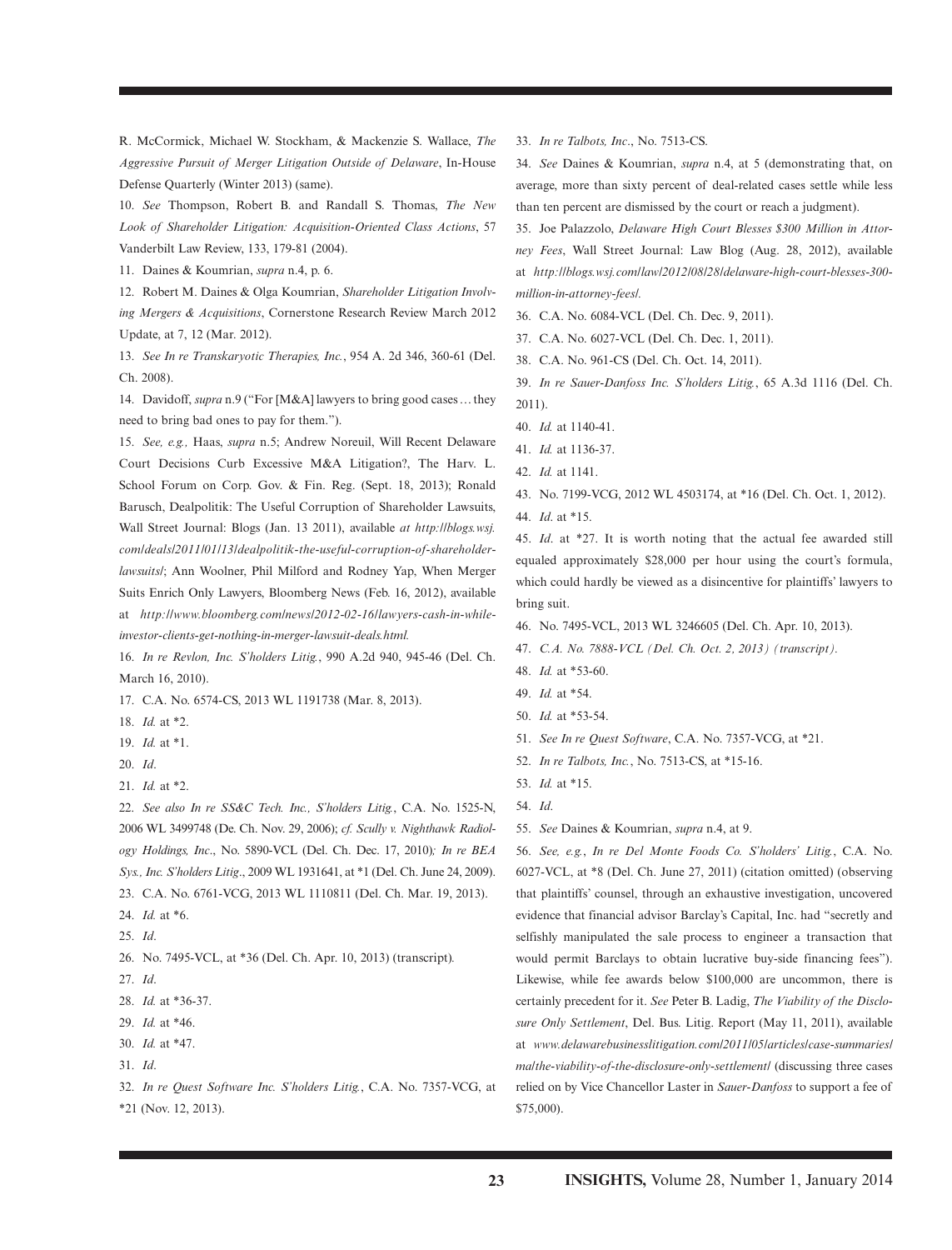57. *See In re Sauer-Danfoss*, 65 A.3d at 1140 ("Plaintiffs' counsel technically pursued this case on a contingent basis, but disclosure claims … are relatively safe in terms of forcing a settlement. Because disclosure settlements are cheap and easy, and because the defendants like to use supplemental disclosures to resolve deal litigation, entrepreneurial plaintiffs' lawyers do not face significant contingency risk when challenging transactions.") (internal citation and quotation marks omitted).

58. *In re Quest Software* , C.A. No. 7357-VCG, at \*22.

 59. *See* John Armour, Bernard S. Black, & Brian R. Cheffins, *Is Delaware Losing Its Cases?* (Northwestern Law & Econ. Research Paper No. 10-03, 2012), available at available at SSRN: *http://ssrn.com/ abstract=1578404* or *http://dx.doi.org/10.2139/ssrn.1578404* (tracking the migration of public company litigation from Delaware to other states); *see also* Adam B. Badawi, *Merger Class Actions in Delaware and the Symptoms of Multi-Jurisdictional Litigation* , 90 Wash. U. L. Rev. 965 (2013).

 60. No. 7238-CS, at \*12 (Del. Ch. June 25, 2013); *see also* Federick H. Alexander, *et al*., *Forum Selection Bylaws: Where We Are and Where* 

We Go From Here, Insights: The Corporate & Securities Law Advisor, Vol. 27:7, at  $2 - 11$  (July 2013) (discussing the significance and potential implications of *Chevron*).

 61. *See Edgen Group Inc. v. Genoud* , No. 9055-VCL (Del. Ch. Nov. 5, 2013) (declining to enforce a forum-selection clause that would divest a Louisiana court of jurisdiction, despite the "exceedingly weak" nature of the claims, and despite what he characterized as "pathetic representational contortions" by plaintiffs' counsel to avoid personal jurisdiction in Delaware).

 62. *See Scully v. Nighthawk Radiology Holdings, Inc*., No. 5890- VCL (Del. Ch. Dec. 17, 2010) (accusing defendants of being complicit in this scheme and chiding both sides for engaging in "collusive forum-shopping" which "undermines the legitimacy of the entire representational litigation process").

 63. Leo E. Strine, Jr. *et al*., *Putting Stockholders First, Not the First-Filed Complaint* , at 15 n.40 17h25 (Harvard John M. Olin Ctr. for Law, Econ., & Bus., Dis. Paper No. 740, 2013), available at *http://ssrn.com/abstract=2200499.* 64. *See In re Pure Res., Inc., S'holder Litig.* , 808 A.2d 421, 449 (Del. Ch. 2002) (discussing standards of disclosure).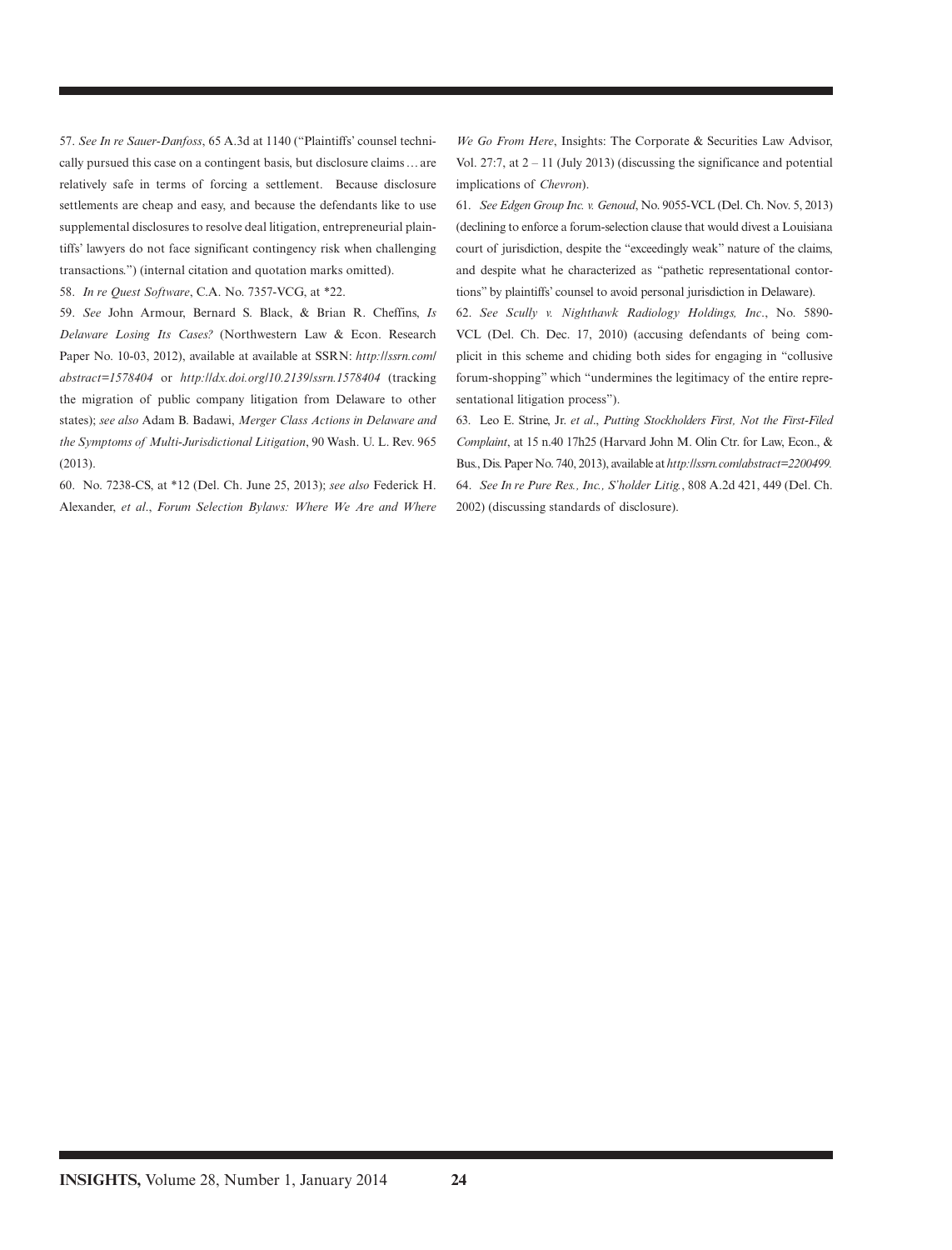# **IN THE COURTS**

## **Delaware Courts Interpret Survival Clauses Relating to Contractual Representations**

#### **By Kevin R. Shannon and Berton W. Ashman, Jr.**

The Delaware Court of Chancery has issued two recent decisions—*GRT, Inc. v. Marathon GFT Technology, Ltd.* and *ENI Holdings, LLC v. KBR Group Holdings, LLC*—holding contract indemnification claims to be time-barred because the litigation was not commenced before the representations at issue terminated.<sup>1</sup> The decisions, which interpreted indemnification and survival provisions similar to those found in many merger or stock/asset purchase agreements, are significant for both deal lawyers and litigators. Among other things, in contrast to some prior cases, the court held that it was not sufficient to provide "written notice" of a claim prior to the termination date. Rather, based on the contract provisions at issue, the court held that a party must commence litigation prior to the termination date of the representations at issue or the claim will be barred.

For deal lawyers, *GRT* and *ENI Holdings* make clear that Delaware courts will respect and enforce the allocation of risk reflected in the parties' agreement, including any shortening of the otherwise applicable limitations period. More importantly, the cases suggest that, absent clear language to the contrary, the court will interpret provisions relating to the termination of representations as the cut-off for filing any claims. Accordingly, it is important that parties attempt to negotiate representations that survive for a sufficient period of time to allow them to discover potential claims, comply with any contractuallymandated dispute resolution procedures, and commence litigation. Alternatively, if the parties intend that they need only provide written notice of a claim prior to the termination date for the representations, the agreement should expressly so state.

For litigators, it is important to recognize that, based on the decisions in *GRT* and *ENI Holdings*, courts may be more likely to determine that providing written notice of a claim prior to the termination date is insufficient to preserve a claim—even when the agreement requires such notice and further requires that the parties engage in certain dispute resolution procedures before commencing litigation. As a result, parties may have a limited period of time to discover, investigate, and file claims in litigation. It is therefore important that parties promptly investigate whether any claims exist because such claims otherwise might not be discovered until after they are time-barred.

#### *GRT, Inc. v. Marathon GTF Technology Ltd.*

As Chancellor Strine of the Court of Chancery has stated,

the shortening of statutes of limitations by contract is viewed by Delaware courts as an acceptable and easily understood contractual choice because it does not contradict any statutory requirement, and is consistent with the premise of statutory limitations

Kevin R. Shannon and Berton W. Ashman, Jr. are partners in the Wilmington, Delaware law firm of Potter Anderson & Corroon LLP. Potter Anderson represented certain parties in litigation discussed in this article. The views expressed herein are the authors' views alone and may not be the views of Potter Anderson or its clients.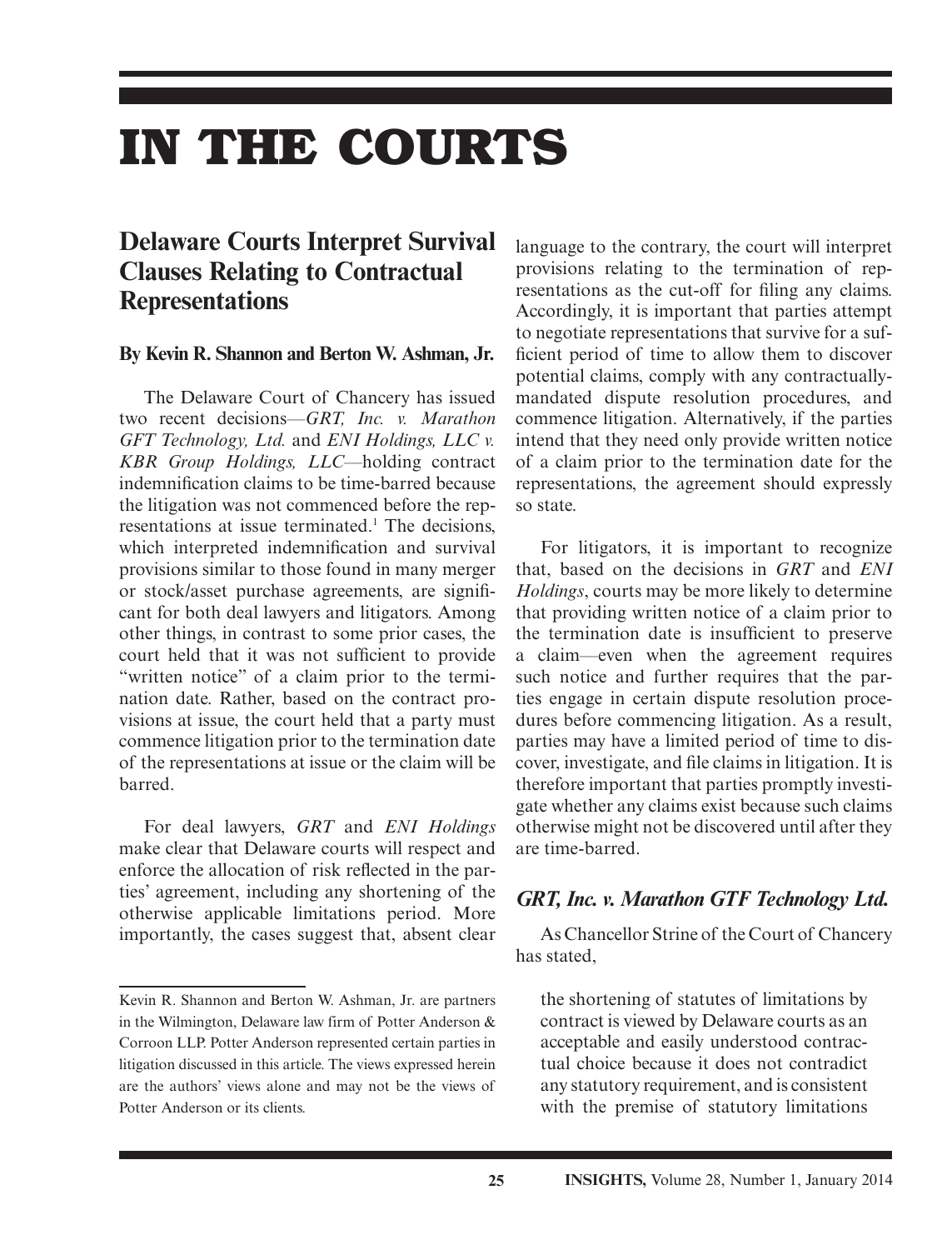periods, namely, to encourage parties to bring claims with promptness ....<sup>2</sup>

One convention interpreted to accomplish this purpose is the inclusion of a survival clause stating that representations and warranties survive only through a specified "termination" date.<sup>3</sup>

In *GRT*, Marathon GTF Technology and GRT, Inc. were parties to a securities purchase agreement pursuant to which Marathon agreed to build an experimental testing facility for GRT to conduct research on certain new technologies. Marathon represented in the agreement that the facility, which was not expected to be completed until after the contract's closing, would be reasonably designed to meet certain objectives, and the contract permitted GRT to inspect the facility following its completion to ensure it was designed as represented.

In the event the facility did not meet the contractual requirements, the agreement provided for a somewhat unique three-part remedial scheme. First, GRT had to "sue and prove" that Marathon had breached the design representations.<sup>4</sup> Second, if a breach was established, the agreement required Marathon to remedy that breach by modifying the facility's deficient design. Third, if Marathon failed to cure the deficiency, GRT could bring suit for Marathon's separate breach of its remedial obligations and seek specific performance. The three-step scheme provided GRT with its "sole and exclusive remedy" for breach of the design representations.<sup>5</sup>

The contract also provided that the design representations would survive for a period of one year after the contract's closing date and thereafter terminate "together with any associated right to indemnification" or other contractual remedies.<sup>6</sup> The court held that this survival clause required that any claims for breach of the design representations be brought before the expiration of the one-year period, opining that "the lifespan of that remedy expressly terminated along with the Design Representations at the end of the Survival Period."<sup>7</sup> Because GRT did not file the litigation until after that period had expired, the court dismissed the claims as time-barred.

In so ruling, the court rejected GRT's argument that the survival clause was intended only to limit the time in which a breach of the representations might occur, rather than shorten the limitations period applicable to claims for any such breach.<sup>8</sup> As the court observed, under Delaware law, claims for breach of contractual representations and warranties accrue at closing—*i.e.*, the representations and warranties "are to be true and accurate when made"—and, therefore, any cause of action for breach of those representations accrues as of that date.<sup>9</sup> Interpreting the survival clause to extend the time in which breach might be deemed to occur, as GRT advocated, would in the court's view extend the date of accrual past the closing, and thus arguably operate also to extend the limitations period beyond the threeyear period proscribed by statute, in contravention of Delaware law<sup>10</sup>

### *ENI Holdings, LLC v. KBR Group Holdings, LLC*

Although the court's analysis in *GRT* was instructive, the impact of the decision was subject to debate given the specific facts and unusual contract provisions at issue. The Court of Chancery's recent, subsequent decision in *ENI Holdings*, which addressed contract provisions that differed in several (arguably material) respects from those in *GRT*, suggests that the analysis in *GRT* may be interpreted broadly to require all claims be filed before the expiration of the survival period. The court in *ENI Holdings* relied heavily on *GRT* to conclude that claims filed after the termination of the representations were timed-barred—even though the agreement at issue appeared to require only that written notice of the claims be provided, and did not expressly require that litigation be commenced, before that date. This holding was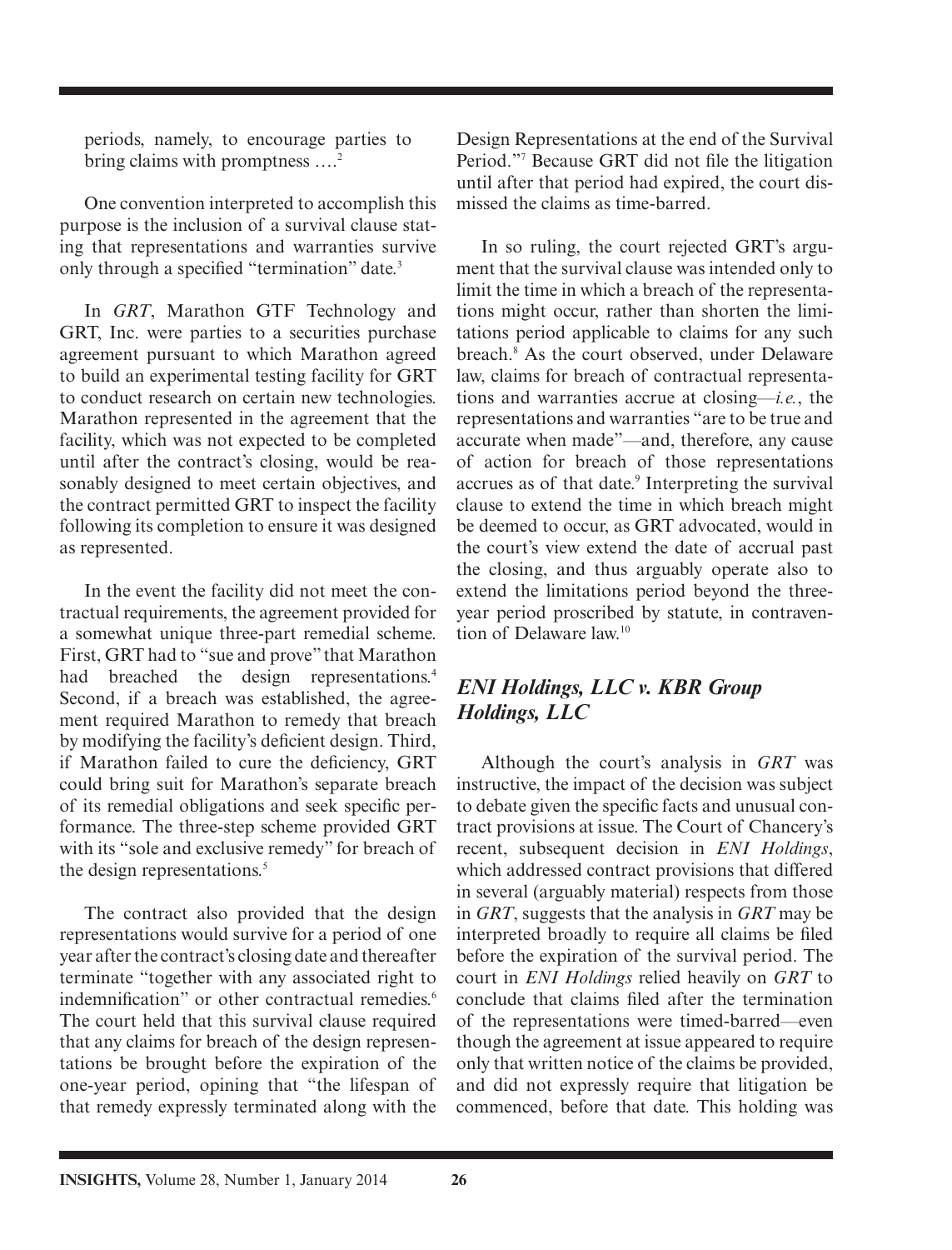significant because some prior Delaware cases suggested that written notice under such circumstances could be sufficient, $\frac{11}{11}$  and the primary treatise relied upon in *GRT* had noted that, when it comes to "whether the party seeking indemnification merely has to give notice of a claim before the end of the survival period … or whether a lawsuit must have been filed," notice was "the more common formulation."12

The dispute in *ENI Holdings* arose from KBR Group Holdings, LLC's December 2010 acquisition of Roberts & Shaefer Co. (R&S) from ENI Holdings, LLC pursuant to a stock purchase agreement (SPA). The acquisition price was subject to potential adjustments based on R&S's working capital at the time of closing and any rights to indemnification for breach of representations and warranties, with a portion of the purchase price escrowed to provide for these potential adjustments. Except for claims of fraud, the sole and exclusive remedy for all claims relating to KBR's acquisition of  $R&S$  would be indemnification, as set forth and governed by the SPA.

The SPA provided that, while certain "fundamental" and other representations would survive longer, all "non-fundamental" representations would survive until a specified termination date (Termination Date). The SPA also included the following provision requiring written notice of claims:

In the event that an Indemnified Party determines that it has a claim for Damages against an Indemnifying Party … the Indemnified Party shall promptly, but in any event within five  $(5)$  Business Days of becoming aware of any facts or circumstances that would reasonably be expected to give rise to a claim for indemnification hereunder, give written notice thereof to the Indemnifying Party, specifying, to the extent then known by the Indemnified Party, the amount of such claim, the nature and basis of the alleged breach giving rise to such claim and all relevant facts and circumstances relating thereto ....<sup>13</sup>

If ENI timely disputed the liability asserted in the notice, the SPA required the parties to "engage in good faith negotiations aimed at resolution of the dispute" and, promptly following a final determination of the damages to which KBR is entitled—"whether determined in accordance with [the foregoing negotiations] or by a court"— ENI would be required to pay such damages. $14$ The SPA provided for the release of escrowed funds to ENI on the Termination Date, with the exception of any amounts reserved for timelynoticed, but unresolved, indemnification claims.<sup>15</sup>

Alleging breach of various representations and warranties, including non-fundamental representations, KBR provided written notice of certain claims prior to the Termination Date and refused to allow for the release of escrowed funds.<sup>16</sup> ENI subsequently filed suit seeking to require KBR to authorize the release of the escrowed funds, and KBR counterclaimed for breach of representations and warranties, as well as fraud.17 ENI moved to dismiss on the basis, in part, that certain of the counterclaims arose from non- fundamental representations that terminated prior to KBR's filing its counterclaims and, therefore, were time-barred under the SPA.

KBR responded that the express terms of the SPA required only written notice of the claims, not filing of suit, prior to the Termination Date. Among other things, KBR contended that it could assert a claim for purposes of initiating the parties' dispute resolution procedures by providing written notice, as it had done, prior to the Termination Date, and that the SPA allowed the parties to resolve any such claims either through the negotiations prescribed by the contract or in court. KBR argued that this reading of the contract was consistent with provisions addressing the release of escrowed funds, noting that, "'so long as it initiated the claims process … by giving notice to ENI before the Termination Date,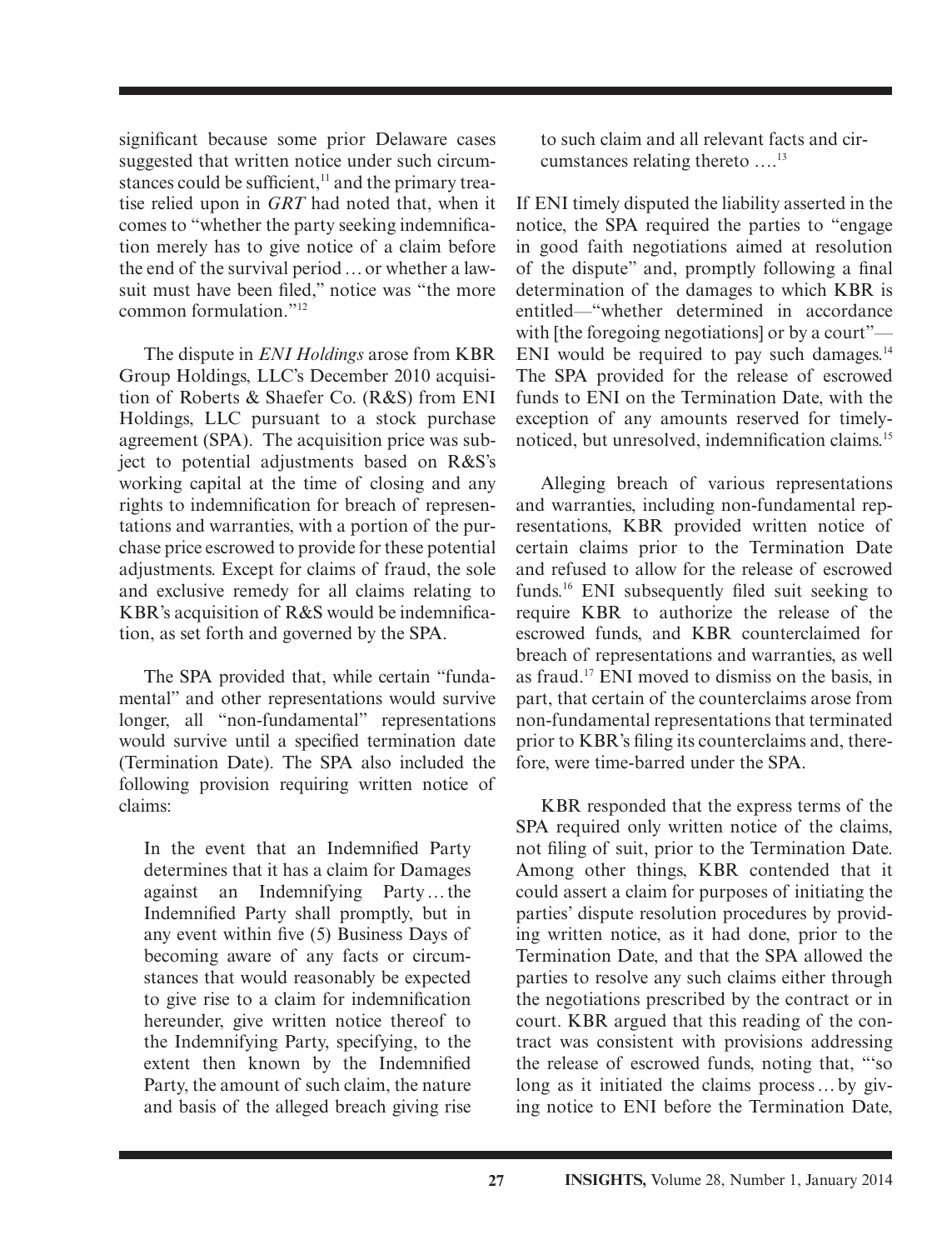ENI would not be entitled to the release of the Indemnity Escrow Account until KBR's claims were finally determined' either through interparty negotiations or a competent court."18

Relying primarily on the reasoning in *GRT*, the court rejected KBR's position. In the court's words, it was "not a reasonable interpretation of the SPA that KBR can preserve a lawsuit based on an expired representation or warranty merely by providing notice before the applicable Termination Date."19 Reading the SPA to allow KBR to provide notice before the Termination Date and file a complaint any time after that date, the court observed, "is neither how a statutory limitations period nor a contractual limitations period operates in Delaware."20

#### **Practical Implications**

Although the interpretation of a contract necessarily will depend on the specific language at issue, the recent decisions in *GRT* and *ENI Holdings* suggest that, absent unambiguous language to the contrary, Delaware courts likely will interpret termination dates with regard to representations as end-dates for the filing of related indemnification claims. Practitioners should consider these decisions when negotiating survival provisions, and when advising clients regarding the investigation and pursuit of potential indemnification claims.

#### **Notes**

1. *GRT, Inc. v. Marathon GFT Tech., Ltd.*, 2011 WL 2682898 (Del. Ch. July 11, 2011); *ENI Holdings, LLC v. KBR Group Holdings, LLC*, 2013 WL 6186326 (Del. Ch. Nov. 27, 2013).

2. 2011 WL 2682898, at \*12 n.59. *See also id.* at \*3 ("Delaware law does not have any bias against contractual clauses that shorten statutes of limitations because they do not violate the legislatively established statute of limitations, there are sound business reasons for such clauses, and our case law has long upheld such clauses as a proper exercise of the freedom of contract.").

3. *Id.*, at \*3 (citing 2 LOU R. KLING & EILEEN T. NUGENT, NEGOTIAT-ED ACQUISITIONS OF COMPANIES, SUBSIDIARIES AND DIVISIONS § 15.02[2] n.45 (2011)).

- 4. *Id.*, at \*2.
- 5. *Id.*, at \*7.
- 6. *Id.*
- 7. *Id.*, at \*4.
- 8. *Id.*, at \*5-6.

9. *Id.*, at \*6 (citing *CertainTeed Corp. v. Celotext Corp.*, 2005 WL 5757762, at \*4 (Del. Ch. Jan. 24, 2005), 10 *Del. C.* § 8106).

10. *Id.*, at \*3 Delaware, like many jurisdictions, does not permit the extension of a statute of limitations by contract. *See id.*, at \*15. The court also rejected GRT's argument that parties seeking to shorten a limitations period must use "clear and explicit" language, as required in other jurisdictions such as California and New York. *Id.*, at \*11.

11. *See, e.g.*, *Sterling Network Exch., LLC v. Digital Phoenix Van Buren, LLC*, 2008 WL 2582920, at \*5 (Del. Super. Ct. Mar. 28, 2008) (claims deemed timely asserted where party provided written notice within the one-year period established by contract's survival clause); *Winshall v. Viacom Int'l, Inc.*, 2012 WL 6200271, at \*8 (Del. Ch. Dec. 12, 2012) (suggesting claims would have survived if written notice had been provided prior to the termination date set forth in merger agreement).

12. KLING & NUGENT, NEGOTIATED ACQUISITIONS § 15.02[2], at 15-22 (rev. 2012). The most recently revised version of the treatise, which includes a discussion of *GRT*, does not appear to include this comment. In any event, Kling and Nugent strongly caution drafters to be careful to make expressly clear that notice is sufficient to preserve a claim past a termination date, if that is the parties' intention, or else risk the interpretation applied, for instance, in *ENI Holdings*. *See id.* at 15-22.2 (rev. 2013).

13. *ENI Holdings*, 2013 WL 6186326, at \*3 (quoting Section 6.08 of the SPA).

- 14. *Id.*
- 15. *Id.*, at \*2 (quoting Section 6.13 of the SPA).
- 16. *Id.*, at \*3.
- 17. *Id.* 18. *Id.*, at \*10.
- 19. *Id.*
- 20. *Id.* (citing *GRT*, 2011 WL 2682898, at \*9).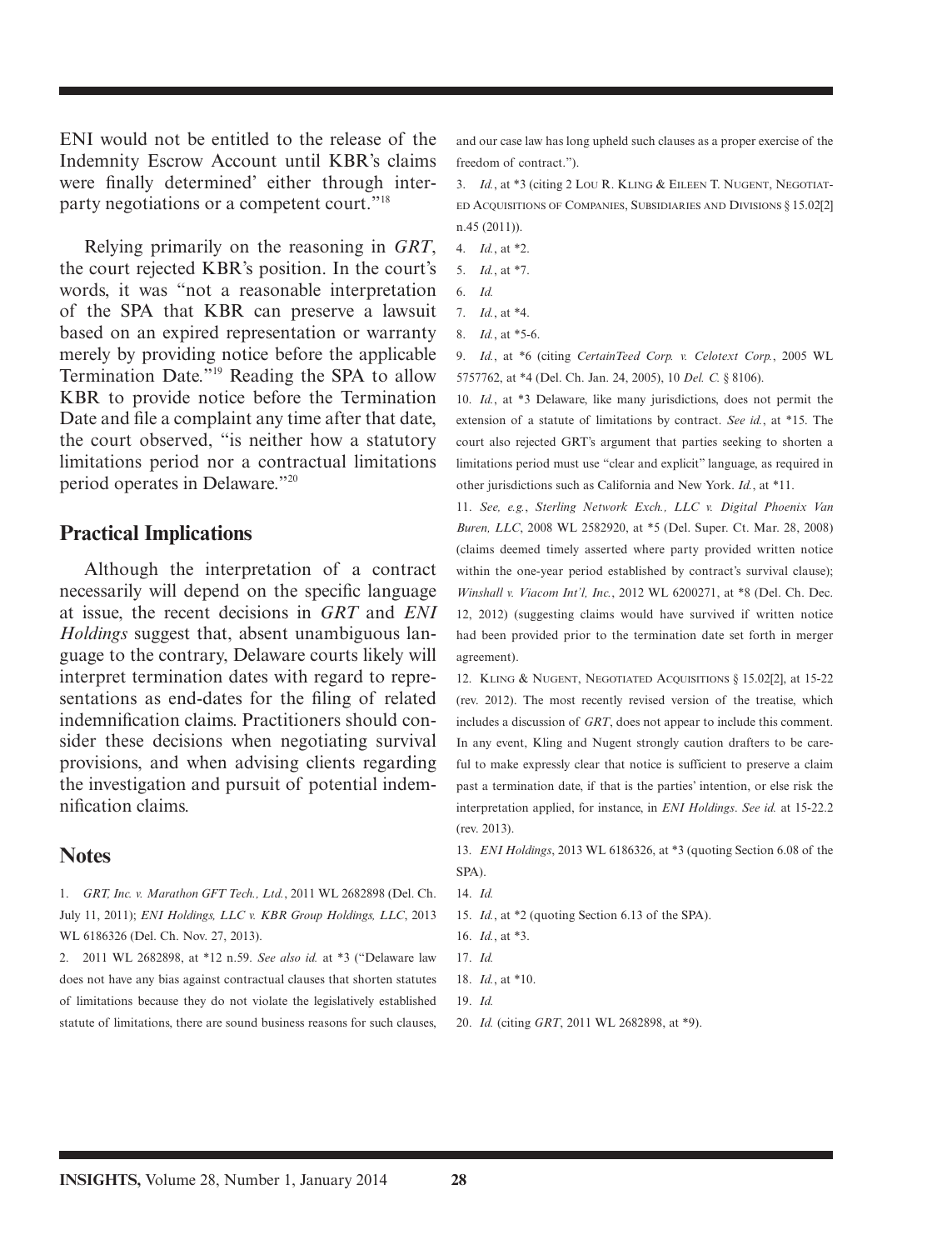## **CLIENT MEMOS**

A summary of recent memoranda that law firms have provided to their clients and other interested per*sons concerning legal developments. Firms are invited to submit their memoranda to the editor. Persons wishing to obtain copies of the listed memoranda should contact the firms directly.* 

#### **Alston & Bird LLP Washington, DC (202-756-3300)**

#### **The Supreme Court to Revisit the "Fraud-on-the-Market" Theory in** *Halliburton* **(December 4, 2013)**

 A discussion of the Supreme Court's decision to hear another appeal from the securities class action pending against the Halliburton Company. Halliburton's petition for certiorari specifically requests that the Supreme Court overrule or substantially modify its holding in *Basic* to the extent that it recognizes a class-wide presumption of reliance derived from the fraud-on-the-market theory.

#### **Cahill Gordon & Reindel LLP New York, NY (212-701-3000)**

#### **PCAOB Reproposes Amendments to Provide Disclosure in the Auditor's Report of Certain Audit Participants (December 9, 2013)**

 A discussion of reproposed amendments to auditing standards that would require disclosure in the auditor's report of the name of the engagement partner and the names, locations and extent of participation of other independent public accounting firms that took part in the audit.

#### **Chapman and Cutler LLP Chicago, IL (312-845-3000)**

 **The Corporate Social Responsibility Report: A Key Component of Effective Stakeholder Engagement** 

 A discussion of the importance of stakeholder engagement, corporate social responsibility and the corporate social responsibility report that many companies issue. Such reports typically cover various environmental, social, corporate governance, and economic issues.

#### **Edwards Wildman Washington, DC (202-478-7370)**

#### **Conflict Minerals: Due Diligence and Disclosure Steps Public Companies Should Be Addressing Now (December 2013)**

 A discussion of steps companies should be taking under the SEC's conflict mineral rules, including finalizing their country of origin inquiry, considering whether due diligence is required and undertaking it if required, preparing to report the results, considering whether an audit is required and making arrangements for it if required, and preparing to file with the SEC and post on the company website the required disclosures.

#### **Faegre Baker Daniels LLP Minneapolis, MN (612-766-7000)**

#### **Delaware Court Clarifies Impact of "Weak" Fairness Opinions (December 9, 2013)**

 A discussion of the Delaware Chancery Court opinion, *In re BioClinica, Inc. Shareholders Litigation*, curbing the potential for a flood of breach of fiduciary duty claims based on "weak" fairness opinions that could have resulted from the court's 2013 decision in *Koehler v. NetSpend Holdings Inc* .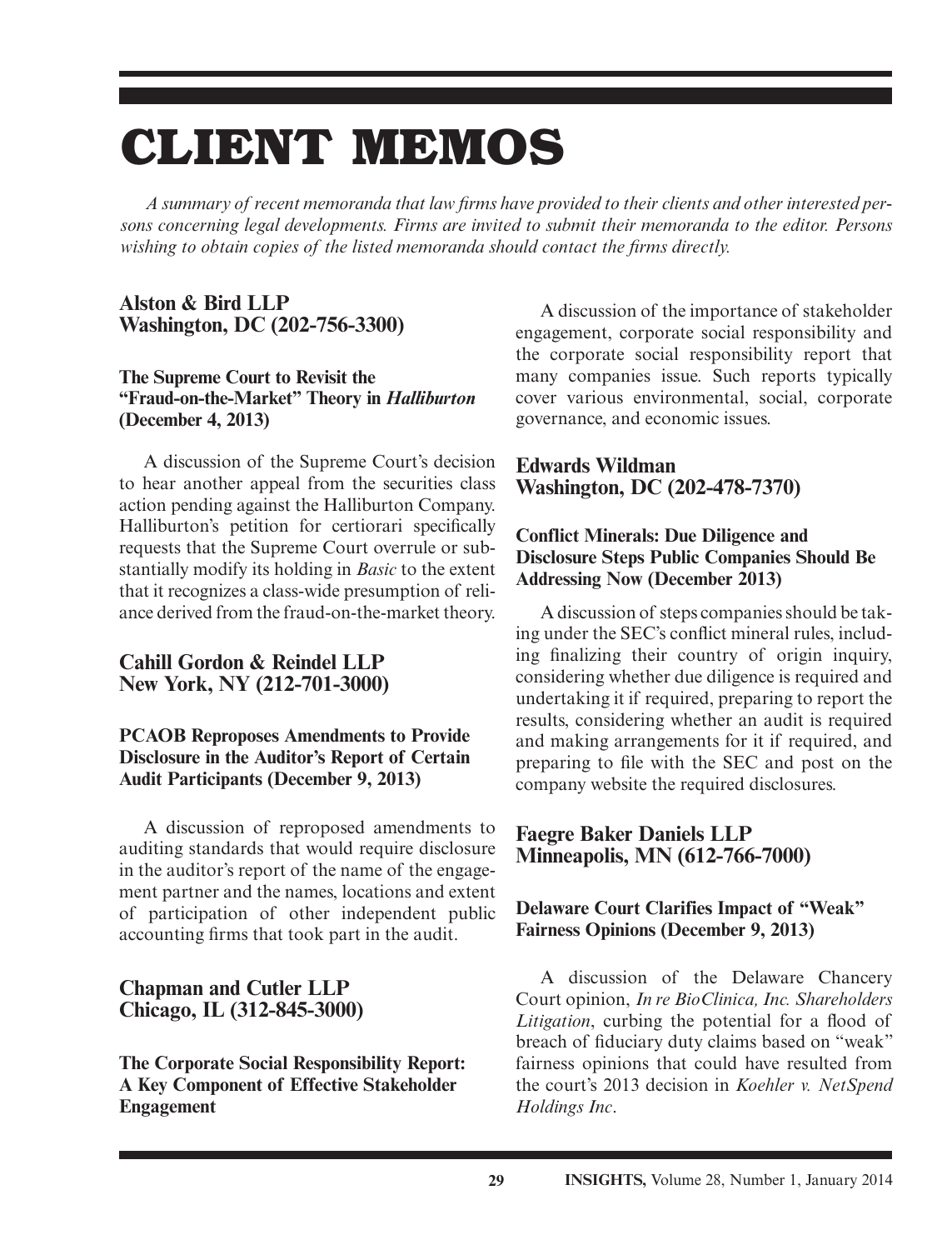**Fried, Frank, Harris, Shriver & Jacobson LLP New York, NY 10152 (212-859-6600)** 

#### **Maintaining Client Confidences During the Holidays: Avoiding Accidental Tipping (December 23, 2013)**

 A discussion of the need to avoid putting family and friends in danger by inadequately protecting material, nonpublic information entrusted to professionals. The memorandum discusses a number of SEC enforcement cases involving allegations that lawyers told people close to them material, nonpublic information.

#### **Greenberg Traurig LLP Washington, DC (202-331-3100)**

#### **FINRA Again Presses for Expungement Limits Outside of Formal Rulemaking Process (December 24, 2013)**

 A discussion of FINRA's efforts to describe expungement as "extraordinary" and encourage arbitrators to limit expungement awards to "narrow" circumstances without benefit of a formal rulemaking process.

#### **Latham & Watkins LLP Los Angeles, CA (202-637-2200)**

#### **10 MLP Governance Facts**

 A discussion of the unique governance characteristics of master limited partnerships, which are different than a publicly traded corporation.

#### **Sullivan & Cromwell LLP New York, NY (212-588-4000)**

 **M&A Executive Compensation Enhancements and Impact on the Say-on-Golden-Parachute Vote (December 17, 2013)** 

 A discussion of a review of 365 merger agreements that were announced during the two years after the "Say-on-Golden-Parachute" vote went into effect on April 25, 2011, and that are subject to the rule. The review found that 39 companies (11percent) substantively enhanced executive compensation arrangements in connection with the transactions.

#### **Sutherland, Asbill & Brennan LLP Atlanta, GA (404-853-8000)**

 **SEC Order Denying Whistleblower Claim Confirms Prospective Coverage and Limited Discovery in Dodd-Frank Bounty Proceedings (December 9, 2013)** 

 A discussion of a SEC order denying a whistleblower claim, upholding the prospective application and discovery limitations of two of its rules implementing the Dodd-Frank Act provisions for whistleblowers. The order arose in connection with an enforcement action styled *SEC v.*  Advanced Technologies Group, LTD, 10-cv-4868 (S.D.N.Y. 2011).

 **Venable LLP Baltimore, MD (410-244-7400)** 

#### **Maryland Trial Court Refuses to Award Plaintiffs' Attorneys' Fees in Post-Merger Litigation (December 19, 2013)**

 A discussion of a Maryland District Court decision rejecting a request for plaintiff's attorney fees in connection with settlement of a purported class action suit against WSB Holdings, Inc., a Delaware corporation, its directors and Old Line Bancshares, Inc., a Maryland corporation, that was filed shortly after Old Line announced its acquisition of WSB, the parent company of Washington Savings Bank. The Judge "determine[d] that the lawsuit was not meritorious based on the timing of filing and the lack of factual basis for it," and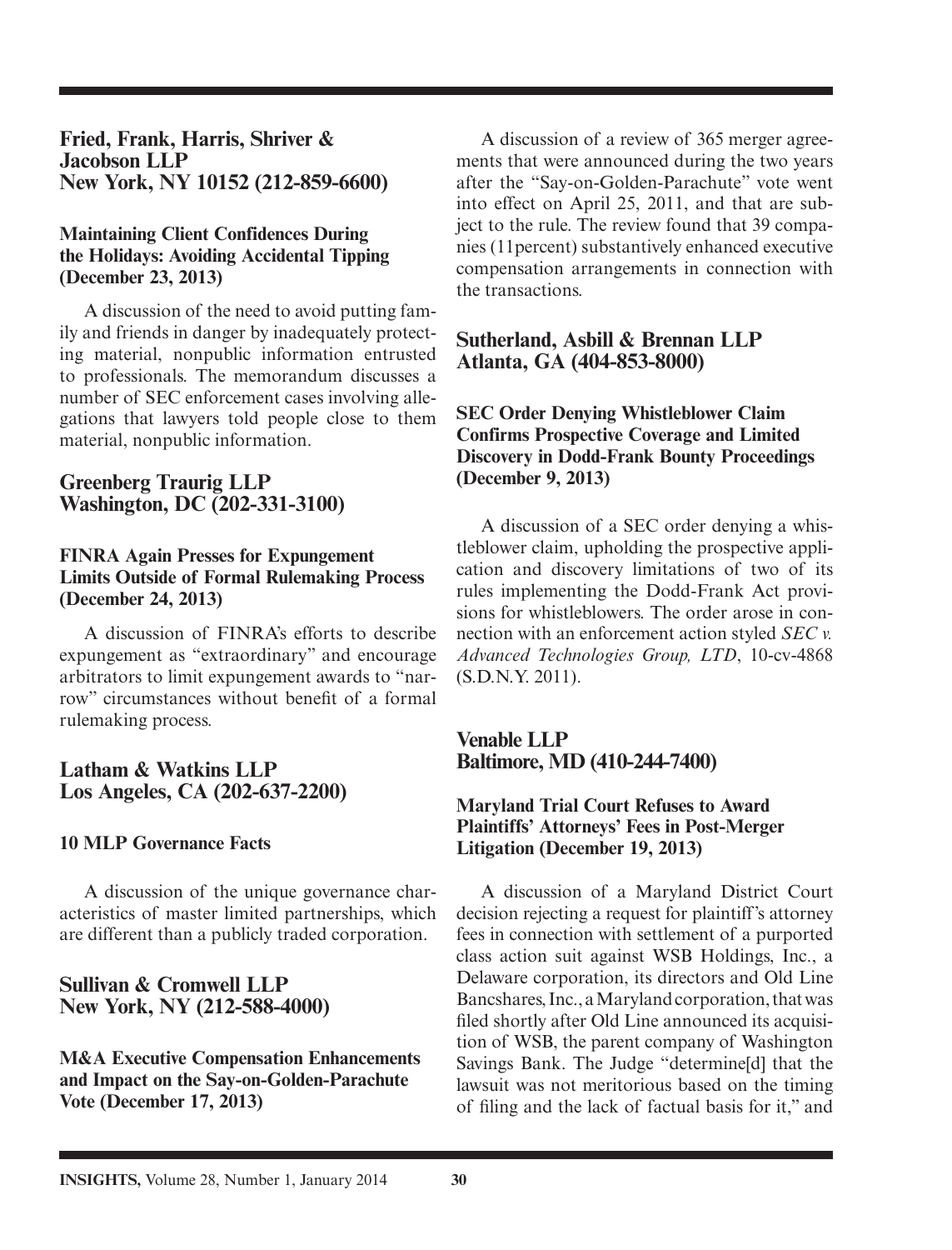concluded "There was no benefit conferred ... on the shareholders, based on this lawsuit."

#### **Wachtell, Lipton, Rosen & Katz LLP New York, NY (212-403-1000)**

#### **Compensation Season 2014: Shareholder Engagement (December 12, 2013)**

 A discussion of the current compensation environment, why shareholder engagement has become more important and aspects of such engagement.

#### **Weil Gotshal & Manges, LLP New York, NY (213-310-8000)**

#### **"Robocop" on the Beat: What the SEC's New Financial Reporting and AQM Initiative May Mean for Public Companies (December 18, 2013)**

 A discussion of two initiatives in the SEC Division of Enforcement designed to support the renewed focus on uncovering and pursuing accounting abuses at public companies: (1) the Financial Reporting and Audit Task Force, "an expert group of attorneys and accountants"

dedicated to detecting fraudulent or improper financial reporting; and  $(2)$  the Center of Risk and Quantitative Analytics, which is dedicated to employing quantitative data and analysis to highrisk behaviors and transactions" in an effort to detect misconduct.

#### **SEC's Second Annual Report Summarizing Whistleblower Program Shows Little Change (December 3, 2013)**

 A discussion of the SEC's second Annual Report to Congress on the Dodd-Frank Whistleblower Program. The memorandum indicates the Report is remarkable for the following reasons:  $(1)$  despite significant efforts to publicize the program, the SEC is not seeing a meaningful increase in the number of tips it receives; (2) the Report fails to shed any light on the SEC's thought process in making awards or how it applies the highly nuanced factors to award decisions; and (3) the Report does not acknowledge that the largest category of tips were in the "other" category which suggests that many of these tips are probably meritless nor does the report illuminate the question of how many tips the SEC receives annually result in meaningful investigations and cases.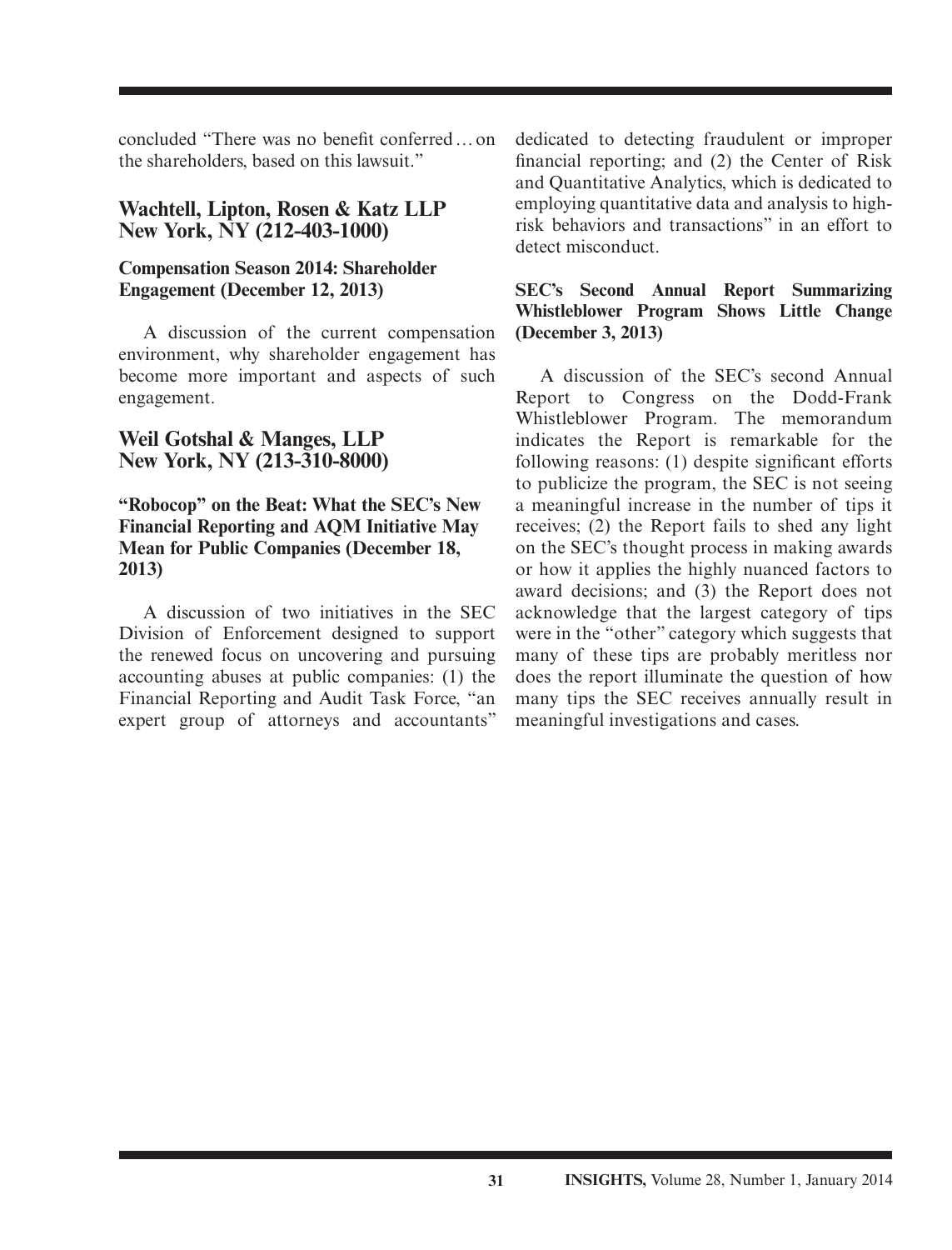## **INSIDE THE SEC**

## **SEC Proposes Rules to Update Regulation A**

#### **By Mark S. Bergman, David S. Huntington, Raphael M. Russo and Hank Michael**

On December 18, 2013, the Securities and Exchange Commission (SEC) voted to propose amendments to its public offering rules to exempt an additional category of small capital raising efforts as mandated by Title IV of the Jumpstart Our Business Startups Act (JOBS Act).<sup>1</sup> The SEC has proposed to amend Regulation A to exempt offerings of up to \$50 million within a 12-month period, and in so doing has created two tiers of offerings under Regulation A: Tier 1, for offerings of up to \$5 million in any twelve-month period; and Tier 2, for offerings of up to \$50 million in any twelve-month period. Rules regarding eligibility, disclosure, and other matters would apply equally to Tier 1 and Tier 2 offerings and are in many respects a modernization of the existing provisions of Regulation A. Tier 2 offerings would be subject, however, to significant additional requirements, such as the provision of audited financial statements, ongoing reporting obligations, and certain limitations on sales.

One of the key questions regarding the implementation of Title IV of the JOBS Act has been how the SEC would address the state blue sky issues that have helped make Regulation A unattractive as an offering alternative. Notably, the SEC has proposed a complete preemption of state securities

law registration and qualification requirements for securities offered in a Tier 2 offering.

#### **Background**

Section 401 of the JOBS Act created a new subsection (2) to Section 3(b) of the Securities Act of 1933 (Securities Act) that directed the SEC to add a new exemption for offerings of securities up to \$50 million within a 12-month period. This new exemption (often referred to as Regulation  $A+$ ) was intended to build upon Regulation A, an existing but rarely-used exemption from registration for small offerings of securities of up to \$5 million in a 12-month period.

Existing Regulation A, originally adopted in 1936, provides for a simplified securities registration process tailored to smaller issuers. It requires companies offering securities under Regulation A to prepare an offering statement, the core of which is an offering circular, which is a disclosure document much like an abbreviated version of a prospectus in a registered offering. However it does not mandate ongoing reporting after the offering is completed. The offering circular must be delivered to prospective purchasers. Offering statements under Regulation A are reviewed by the SEC and must comply with requirements regarding form, content, and process. Regulation A offerings also are subject to state-level registration and qualification requirements.

Regulation A is very rarely used. The commentary to the proposed rule notes that in 2012, there were eight qualified Regulation A offerings for a total offering amount of approximately \$34.5 million, compared to approximately 7,700 Regulation D offerings of up to \$5 million for a total offering amount of approximately

Mark S. Bergman is a partner at Paul, Weiss, Rifkind, Wharton & Garrison LLP in London, U.K., and David S. Huntington and Raphael M. Russo are partners, and Hank Michael is counsel, in the former New York office.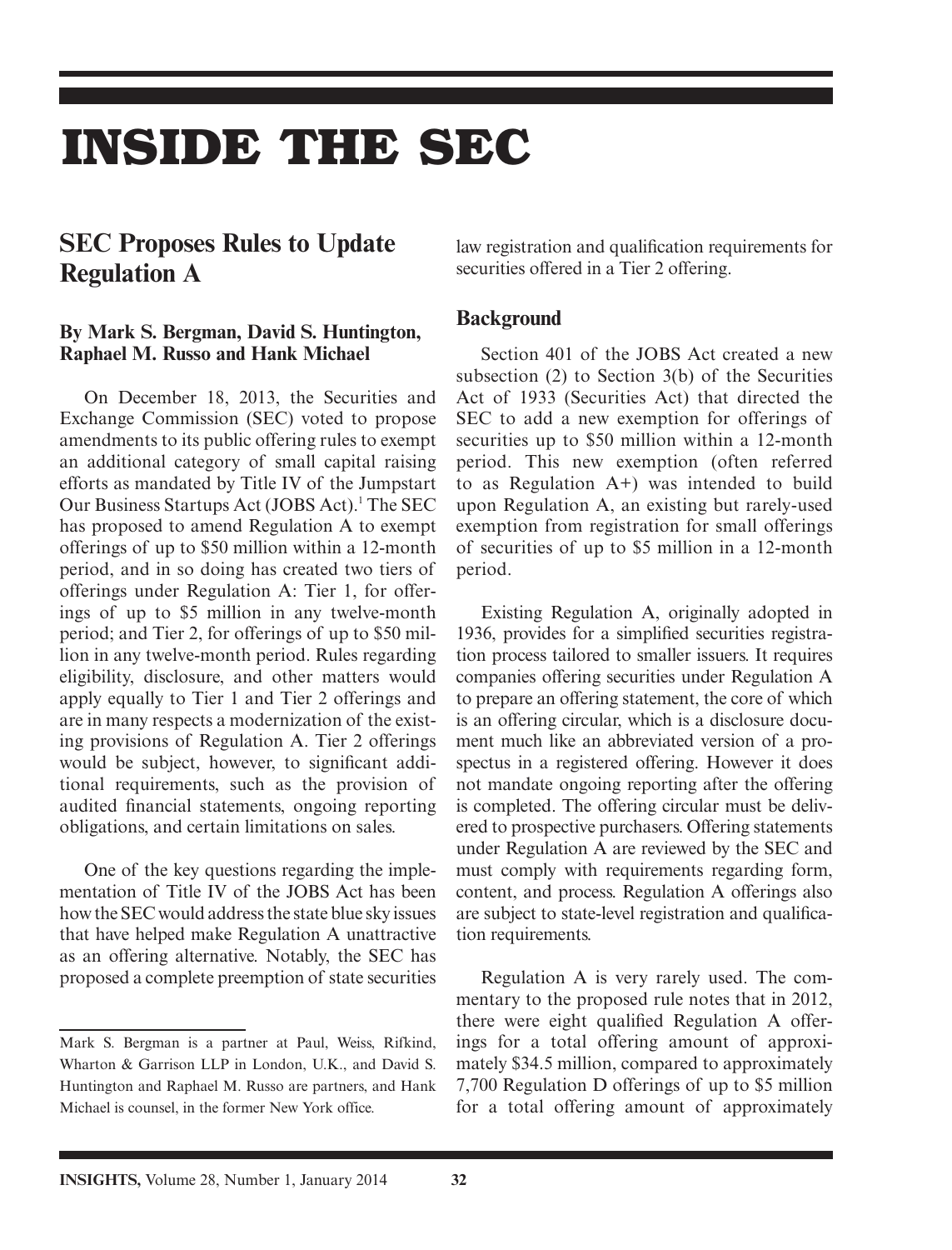\$7 billion. A number of factors, including the low offering threshold and the absence of a blue sky exemption for securities offered under Regulation A, have contributed to its limited use.

### **The Proposed Rules**

The SEC's proposed rules would update and expand the Regulation A exemption by creating two tiers of Regulation A offerings:

- **Tier 1**, which would include those offerings already covered by Regulation A—*i.e.*, securities offerings of up to \$5 million in any 12-month period, including up to \$1.5 million for the account of selling securityholders, and
- **Tier 2**, which would include offerings of up to \$50 million in any 12-month period, including up to \$15 million for the account of selling securityholders.

For offerings of up to \$5 million, an issuer could elect to use either Tier 1 or Tier 2.

#### **Eligibility**

Regulation A is available to companies organized in, and with their principal place of business in, the United States or Canada. A U.S. or Canadian subsidiary of a foreign multinational company would be eligible to rely on Regulation A if its principal place of business is in the United States or Canada. The SEC requested comment on whether Regulation A should be limited to issuers organized and with a principal place of business in the United States, thereby excluding Canadian issuers, or whether the scope should be expanded to include all foreign private issuers.

The exemption would not be available to SEC reporting companies, certain investment companies, certain development stage companies, or companies that are seeking to offer and sell assetbacked securities or fractional undivided interests in oil, gas, or other mineral rights. Regulation A would be unavailable to issuers delinquent in

their Regulation A filings or subject to certain SEC orders. In addition, the requirement that a securities offering be disqualified from relying on Regulation A if the issuer or other covered persons are felons or other "bad actors" would be conformed to the bad actor disqualifications in new Rule 506(d).

The proposed rule would limit the types of securities eligible for sale under both Tier 1 and Tier 2 of Regulation A to the specifically enumerated list of securities in Section 3(b)(3), *e.g.,* equity securities, debt securities, and debt securities convertible or exchangeable into equity interests (including any guarantees of such securities). Asset-backed securities would be excluded from the list of eligible securities.

#### **Modernization of Communications and Offering Process**

The proposed rules would update Regulation A to modernize the communications and offering process in Regulation A and to reflect analogous provisions of the Securities Act registration process. Among other things:

- An issuer using Regulation A could obtain indications of interest from potential investors both before and after filing the offering statement, a practice known as "testing the waters." Any solicitation materials would need to be filed with the SEC. Any solicitation materials used after the public filing of the offering statement would need to be preceded or accompanied by a preliminary offering circular or contain a notice informing potential investors where and how the most current preliminary offering circular can be obtained (including by providing a URL link to the offering circular or offering statement on EDGAR).
- The offering statement would be "qualified" only by SEC order (rather than, in the absence of a delaying notation, on the 20th calendar day after filing) so that the SEC has the opportunity to review and comment.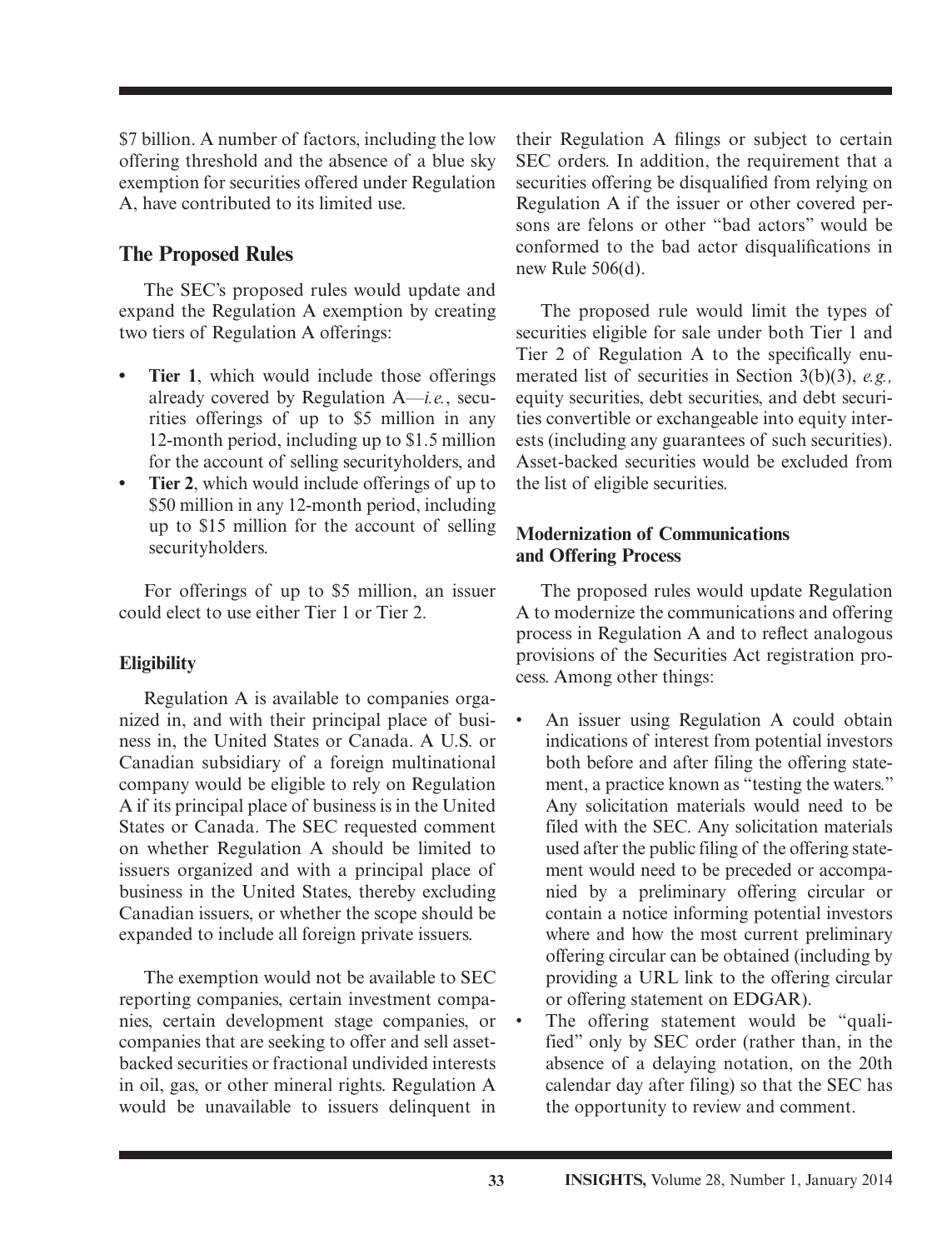- Confidential submission of draft offering statements and amendments would be permitted, provided the documents were publicly filed no later than 21 calendar days before qualification.
- The preliminary offering circular would have to be delivered at least 48 hours in advance of a sale. A final offering circular would have to be delivered within two business days after the sale in cases where the sale was made in reliance on the delivery of a preliminary offering circular. Issuers and intermediaries would be able to satisfy the delivery requirements for the final offering circular under an "access equals delivery" approach when the final offering circular is filed and available on EDGAR.
- Regulation A issuers would be required to provide updated summary offering information after termination or completion of an offering.
- All filings would be required to be submitted to the SEC in electronic format via EDGAR.

#### **Offering Statement**

Under the proposed rule, issuers would continue to be required to prepare an offering statement, including the narrative and financial information required by Form 1-A, the current structure of which would be retained. Proposed Form 1-A would no longer permit disclosure in reliance on the Model A "question and answer" disclosure format currently permitted under existing Regulation A, and would update Model B, which requires various disclosures, including basic information about the issuer; material risks; use of proceeds; an overview of the issuer's business; an MD&A type discussion; disclosures about executive officers and directors and their compensation; beneficial ownership information; related party transactions; a description of the offered securities; and two years of financial statements.

Under the proposed rule, the offering statement would in some instances contain fewer disclosure items than required under existing Form 1-A (for example, proposed Form 1-A would require a description of the issuer's business for a period of three years, rather than five years). In other respects, the offering statement would contain more disclosure (for example, proposed Form 1-A would require a more detailed discussion and analysis in the MD&A of the issuer's liquidity and capital resources and results of operations).

#### **Other Items**

The proposed rule would eliminate the existing prohibition on affiliate resales, which prohibits such resales unless the issuer has had net income from operations in at least one of the last two fiscal years. It would not exempt securities sold pursuant to Regulation A from the Section 12(g) Exchange Act registration thresholds, and would add to the list of specific safe harbor provisions subsequent offers or sales made in crowdfunded offerings. The proposed rule also outlines the scope of permissible continuous or delayed offerings under Regulation A.

The proposed rule also notes that while the liability provisions of Section 11 of the Securities Act would not apply to Regulation A offerings, other anti-fraud and civil liability provisions of the securities laws, including Sections  $12(a)(2)$ and 17 of the Securities Act and Rule 10b-5 of the Securities Exchange Act of 1934 would apply.

#### **Additional Requirements for Tier 2 Issuers**

In addition to the provisions described above, issuers conducting Tier 2 offerings would be subject to a number of additional requirements under the proposed rules in order to address potential investor protection concerns.

#### **Audited Financial Statements**

Unlike Tier 1 offerings, the financial statements included in the offering statement for a Tier 2 offering would be required to be audited in accordance with PCAOB standards.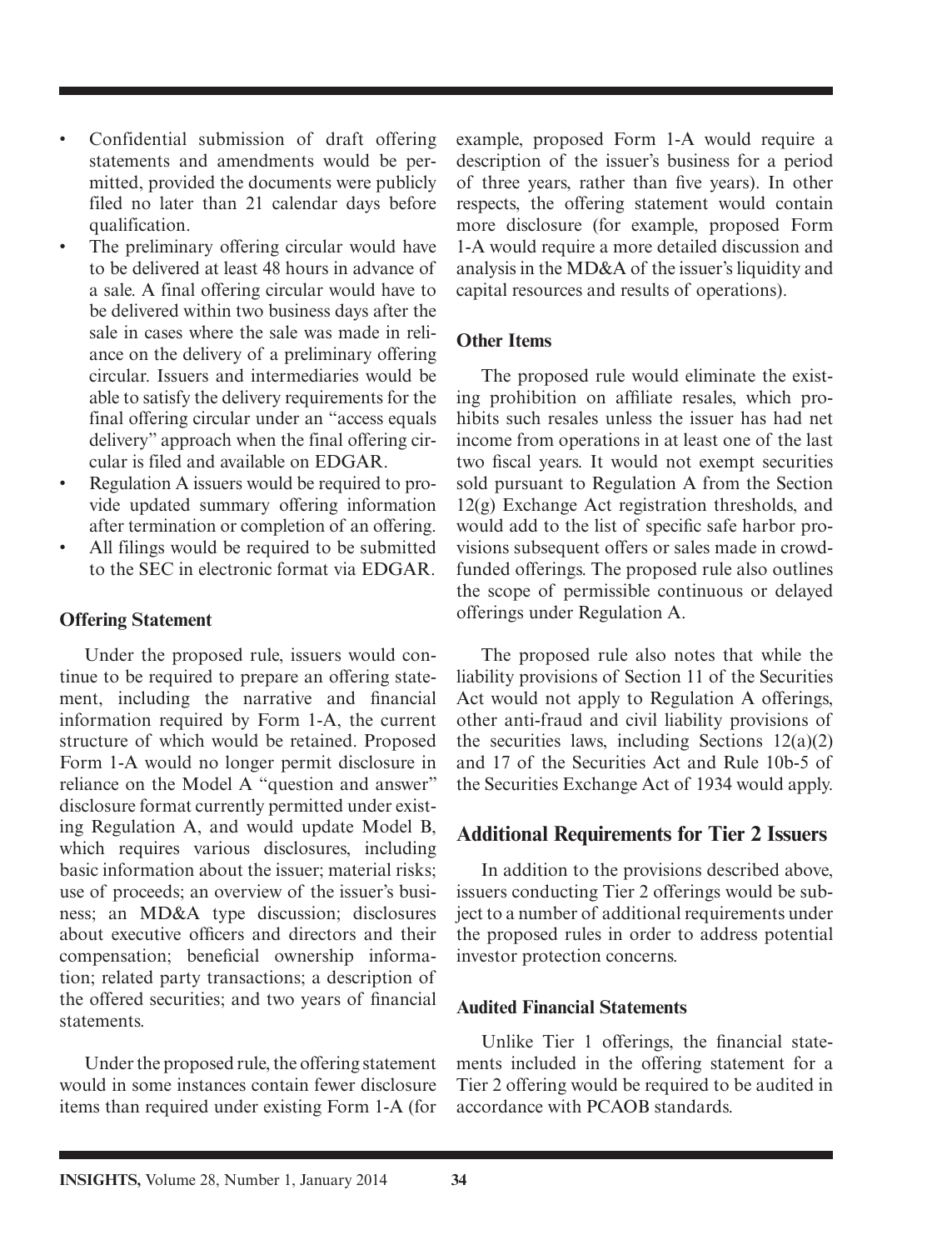#### **Ongoing Reporting Requirements**

Issuers in Tier 2 offerings would be subject to an ongoing reporting regime and would be required to file various reports, including annual reports on Form 1-K, semi-annual reports on Form 1-SA, current reports on Form 1-U, and special financial reports on Form 1-SA.

Form 1-K would require disclosures relating to: the issuer's business and operations for the preceding three years (or since inception, if in existence for less than three years); related party transactions; beneficial ownership; executive officers and directors; executive compensation;  $MD&A$ ; and two years of audited financial statements. Form 1-SA and Form 1-U are analogous to Form 10-Q and Form 8-K, respectively, but with scaled disclosure requirements.

A Tier 2 issuer could exit the ongoing reporting regime when it becomes a reporting company under the Exchange Act or by filing a Form 1-Z exit report if there are fewer than 300 record holders of the securities of the class that were offered and the company is current in its Regulation A filing obligations.

#### **Investor Limitation**

Investors in a Tier 2 offering would be limited to purchasing no more than 10 percent of the greater of the investor's annual income or net worth, whichever is greater. Tier 2 issuers would be permitted to rely on an investor's representation of compliance with these limitations unless they knew at the time of sale that this representation was untrue.

#### **Interaction with State Securities Laws**

Under existing Regulation A, offerings are subject to registration and qualification requirements in the states where the offering is conducted unless a state-level exemption is available. This requirement has been identified by the Government Accountability Office and market participants as one of the main reasons for the limited use of Regulation A. As a result, the SEC has provided in the proposed rules that state securities law requirements would be preempted for Tier 2 offerings, noting that the additional requirements applicable to Tier 2 offerings should provide significant additional investor protection. The proposed rules accomplish this preemption by defining "qualified purchaser" under Section 18(b)(3) of the Securities Act to include all offerees in a Regulation A offering, and all purchasers in a Tier 2 offering.

The North American Securities Administrators Association (NASAA), in correspondence with the SEC, has expressed its vigorous objection to the proposed preemption of state regulation of Regulation A offerings. NASAA has proposed a coordinated review program that would streamline the state filing and review process for Regulation A offerings, whereby a single state "lead" examiner would consolidate comments from other states and serve as a single point of contact with the issuer. In the proposed rules, the SEC indicated that it would monitor the development of the coordinated review program, and solicits comment as to whether it should wait to see if such a coordinated review program can be finalized, adopted and successfully implemented and, if so, whether such a program would sufficiently address current concerns about the costs of blue sky compliance.

#### **Note**

1. Release No. 33-9497 (Dec. 18, 2013). Comments on the proposed rules are due 60 days after the release is published in the Federal Register, which had not occured as of January 14, 2014.